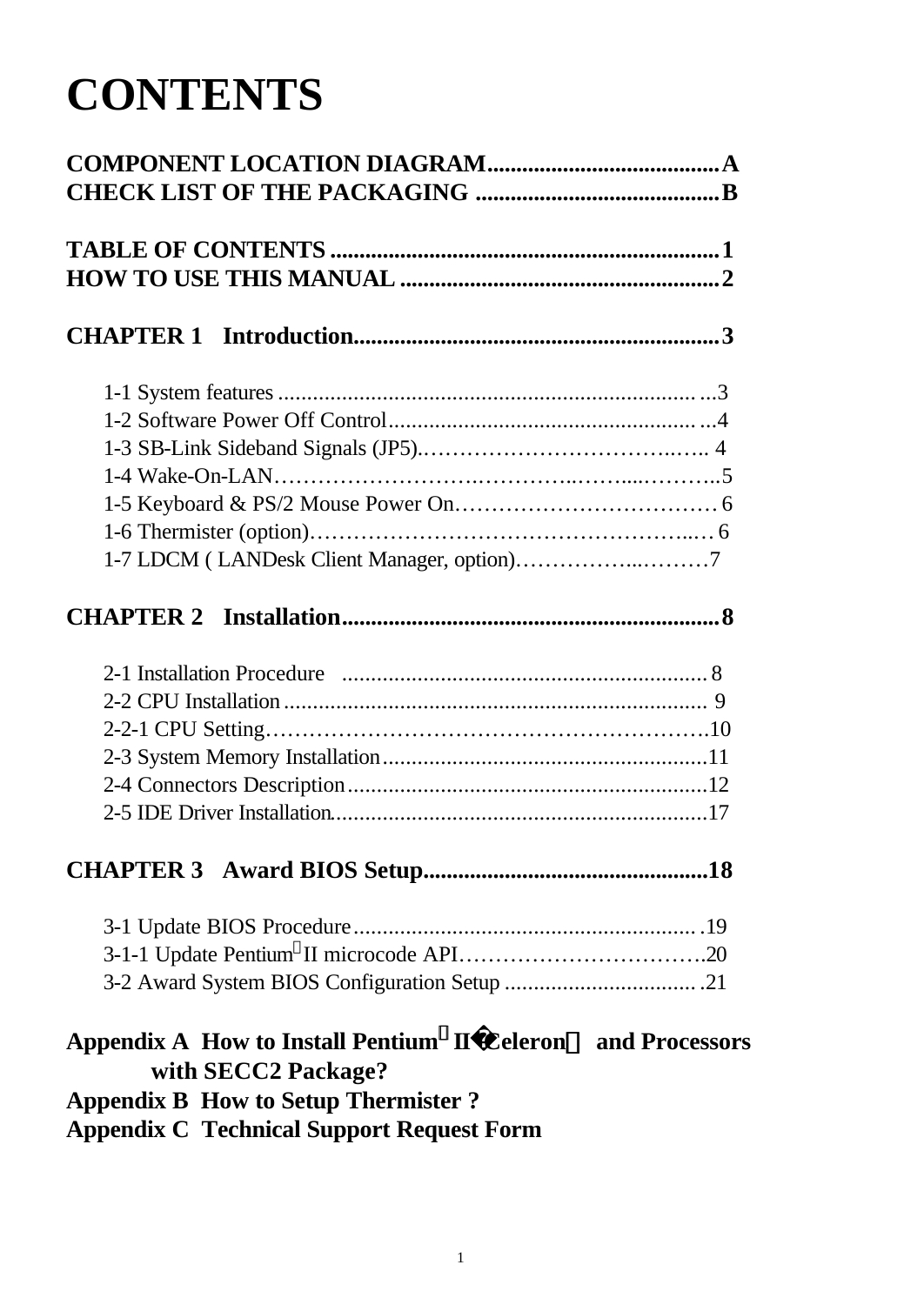## **HOW TO USE THIS MANUAL**

### **To obtain maximum use from this manual it is suggested:**

**Read Page A COMPONENT LOCATION DIAGRAM** where youfind the mainboard layout diagram. Please refer to it when you configure the system.

**Read Page B CHECK LIST OF THE PACKAGING** where you find the packing contents.

Read about an overview of the mainboard features, and how to upgrade as well as to change hardware configurations such as memory size, CPU type, jumper settings lists and connectors in the following categories:

### **Chapter 1 Introduction Chapter 2 Installation**

When you have finished reading of both chapter 1 and chapter 2, turn to **Chapter 3 Award BIOS Setup** where you will find the update BIOS procedure and the further information which is stored in the SETUP is the system hardware configuration.

The back of this manual contains **APPENDIX A** which shows you how to setup Pentium<sup>®</sup>II & Celeron<sup>™</sup> and processors with SECC2 package, APPENDIX B which shows you how to setup thermister and **APPENDIX C** which is a list of request form for technical support.

Your system dealer will set up the mainboard according to your demand of the computer. It means that the current settings of your mainboard may not be the same as the defaults shown in this user's manual. If you need to change your configuration, please ask your dealer first. Be sure this will not void your system warranty, or ask your dealer to do it for you.

#### **REMARK**

Intel® is a registered trademark of Intel Corporation.

All other brands and product names are trademarks registered trademarks of their respective companies.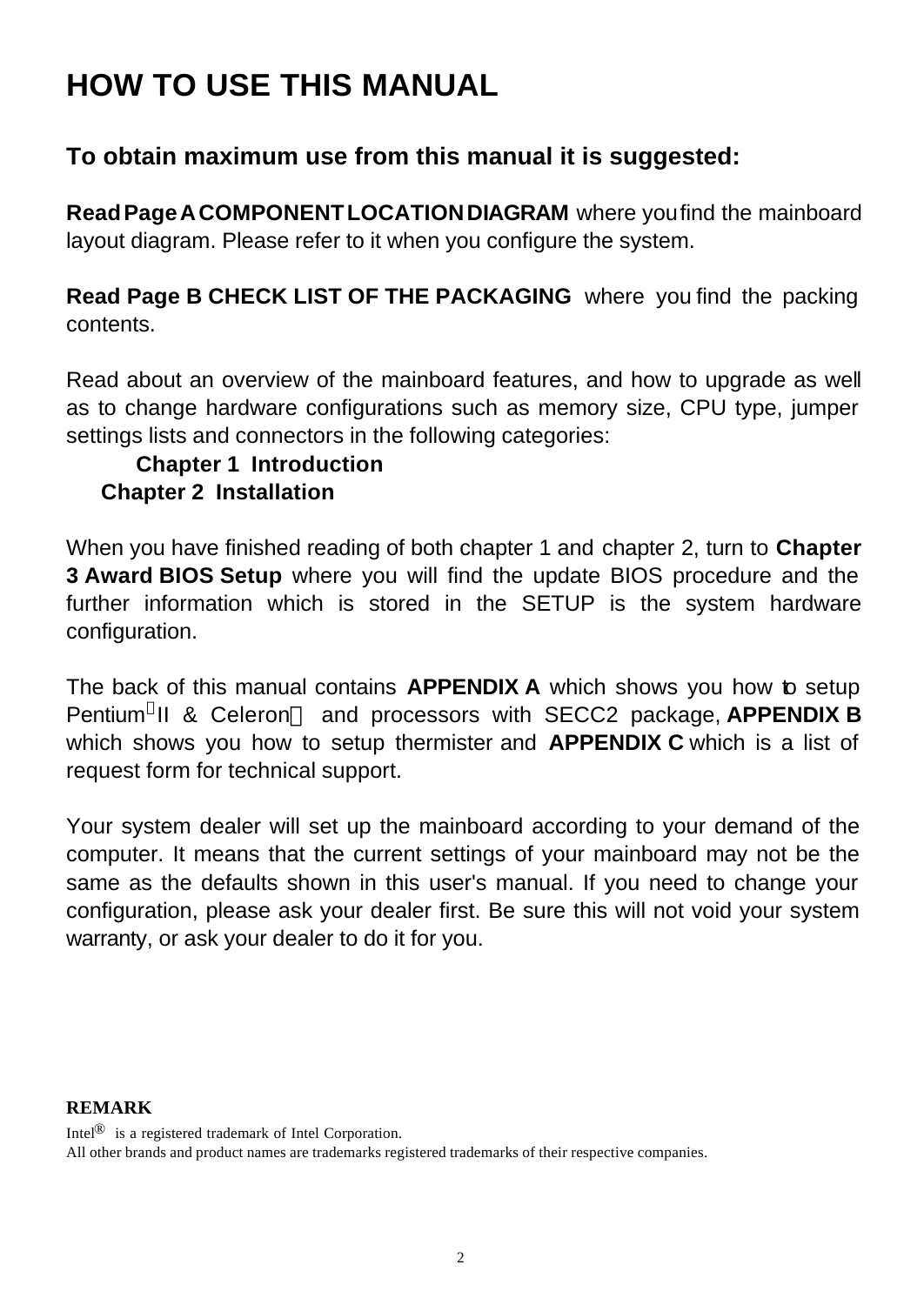## **CHAPTER 1 INTRODUCTION**

### **1-1 ATC-6130 Mainboard System Features**

- $\Box$  Intel Pentium®II CPU & Celeron<sup>TM</sup> CPU operating from 233MHz to 400MHz.
- $\Box$  Intel 82440LX AGPset.
- : Three 3.3V 168-pin DIMM sockets in three banks of 64-bit wide path up to 384MB SDRAM or 768MB EDO DRAM (with parity chip ECC support).
- Built-in Switching Voltage Regulator.
- $\Box$  Auto-detect CPU core voltage range from 1.8V to 3.5V.
- One AGP slot, three 32-bit PCI slots with revision 2.1 and two 16-bit ISA slots.
- Dual Master IDE connectors support Ultra DMA/33 (33MB/sec), up to four devices in two channels for connecting of high capacity hard drive, CD-ROM, Zip, LS-120...etc.
- $\Box$  Winbond 83977 high-speed Ultra Multi-I/O chipset.
- $\Box$  USB (Universal Serial Bus) header supporting up to 127 peripheral devices.
- **E** AT style Keyboard Connector and PS/2 Mouse Header.
- **E.** AT Power Connector and ATX Power Connector.
- Infrared Transfer (IrDA TX/RX) Connection.
- $\Box$  One FDC Port supporting two devices up to 2.88MB.
- : Two 16550A fast UARTs compatible Serial Ports.
- One EPP/ECP Mode Parallel Printer Port.
- Fan On / Off Control, Power Button, Resume Reset and Modem Ring On , Software Power Off Control, Wake-On-LAN, Keyboard & PS/2 mouse Power On. (with ATX power)
- Built-in Hardware Health Monitoring. (option)
- $\Box$  Intel LDCM software. (option)
- : Baby AT form factor, board dimension is 260mm x 220mm ( 8.66" x7.33" ).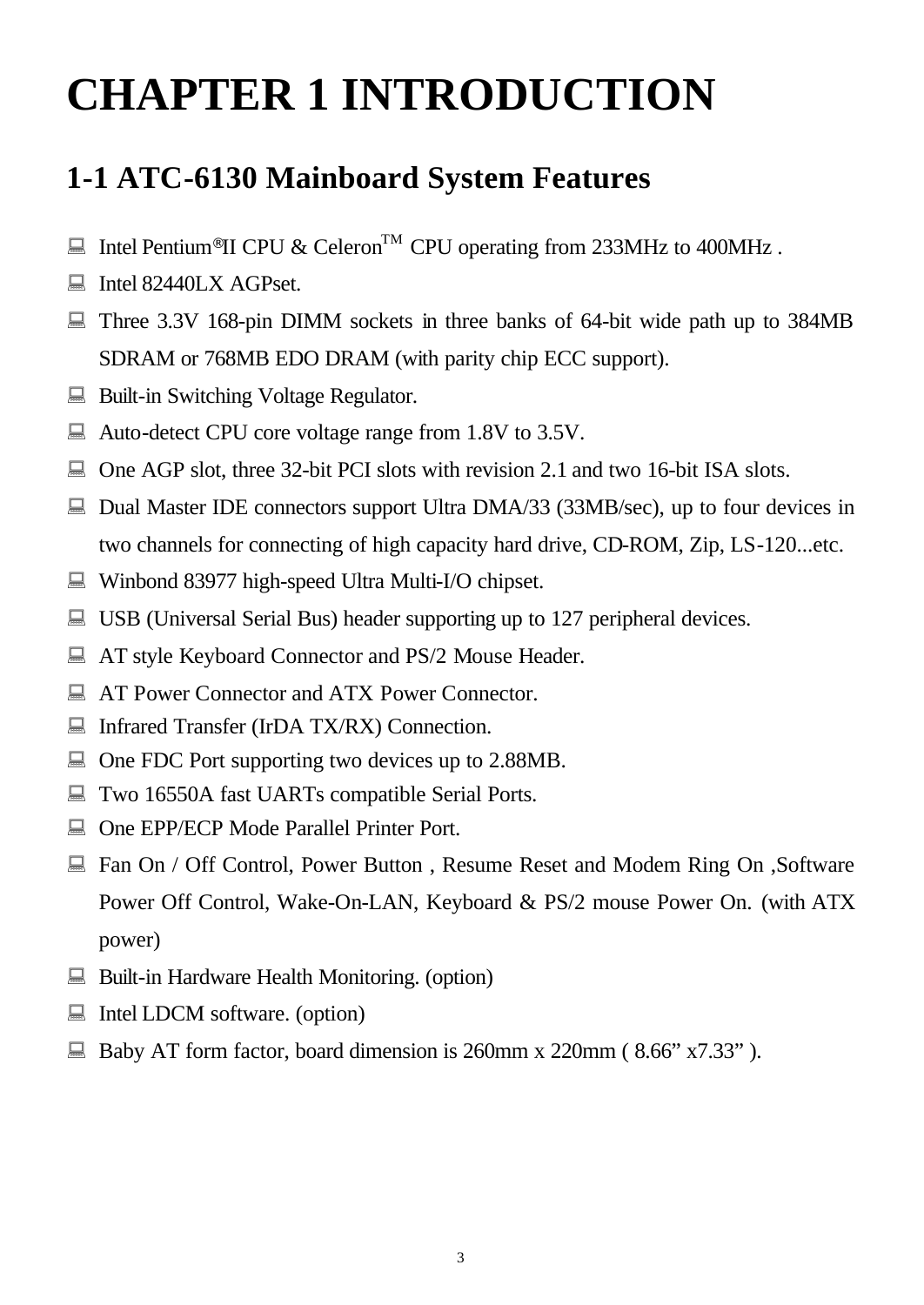### **1-2 Software Power Off Control**

 The mainboard design supports Software Power Off Control feature through the SMM code in the BIOS under Windows 95/98, Windows 3.1x, and MS-DOS operation system environment. In order to reach this feature, you should use **ATX power supply**.

 First, you should connect the power switch cable to the connector "PS-ON" on the mainboard. In the BIOS screen of 'POWER MANAGEMENT SETUP', choose "User Defined" (or "Min. Power Saving" or "Max. Power Saving") in 'Power Manager' and choose "Yes" in 'PM Control by APM'.

 In Windows 95/98, if you would like to power off the system, you just choose "shutdown the computer ?" in the "Shut Down Windows" from Windows 95/98, then the system power will be off directly and become the stand-by status. In the mean time, you will find the power LED light is blinking. If you would like to restart the system, just press the power switch button, and the system will be powered on.

Note : If you will leave your system for several days, we suggest you use hardware power off to shutdown your system.

### **1-3 SB-Link Sideband Signals (JP5)**

 In order to migrate the legacy Sound Blaster compatible audio to the PCI bus, EMU8008 incorporates a pair of SB-Link request/grant sideband signals (PCPCIR EQN and PCPCIGNTN) to interface to the PCI bus. SB-Link is a mechanism that was defined and developed by INTEL as a docking solution which allows ISA slots to exist in docking stations connected to desktop PC PCI bus.

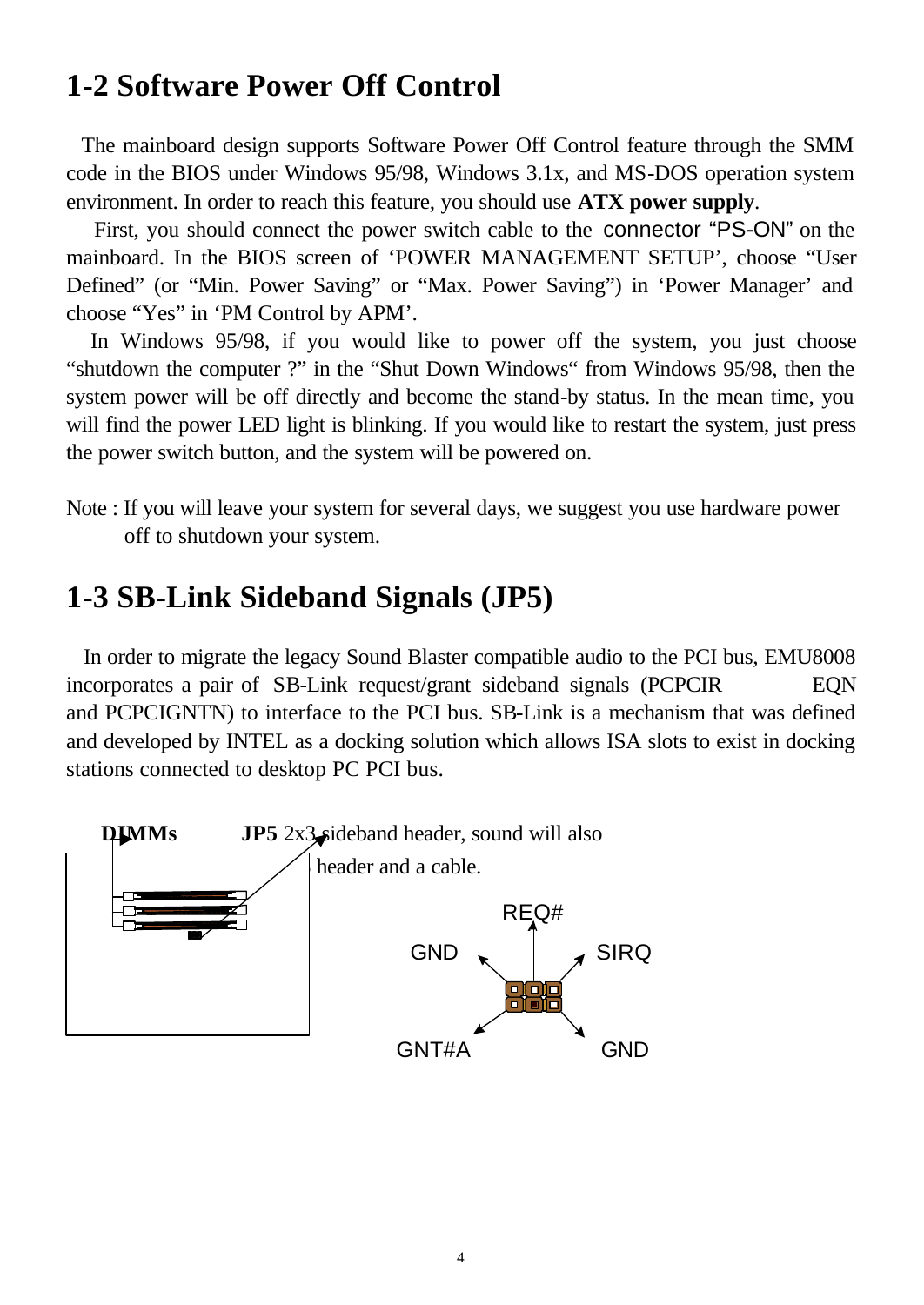### **1-4 Wake-On-LAN**

 The remote Wake-On-LAN mode of operation is a mechanism that uses Advanced Micro Device Magic Packet technology to power up a sleeping workstation on the network. This mechanism is accomplished when the LAN card receives a specific packet of information, called a Magic Packet, addressed to thenode on the network. For additional protection, Secure ON is an optional security feature that can be added to the Magic Packet that requires a password to power up the sleeping workstation. When the LAN card is in remote Wake-On-LAN mode, main system power can be shut down leaving power only for the LAN card and auxiliary power recondition.

 The LAN card performs no network activities while in the remote Wake-On-LAN mode of operation-It only monitors the network for receipt of a Magic Packet. If a Magic Packet is addressed to the LAN card on the network, the LAN card wake up the system. If the Secure ON feature has been enabled, the password added to the Magic Packet is also verified prior to waking up the system.

### **CAUTION :**

**It needs to use with the ATX power supply revision 2.1 ( which can deliver +5V standby 5% at 720mA ) and the LAN card supports WOL function with INTEL protocol.**

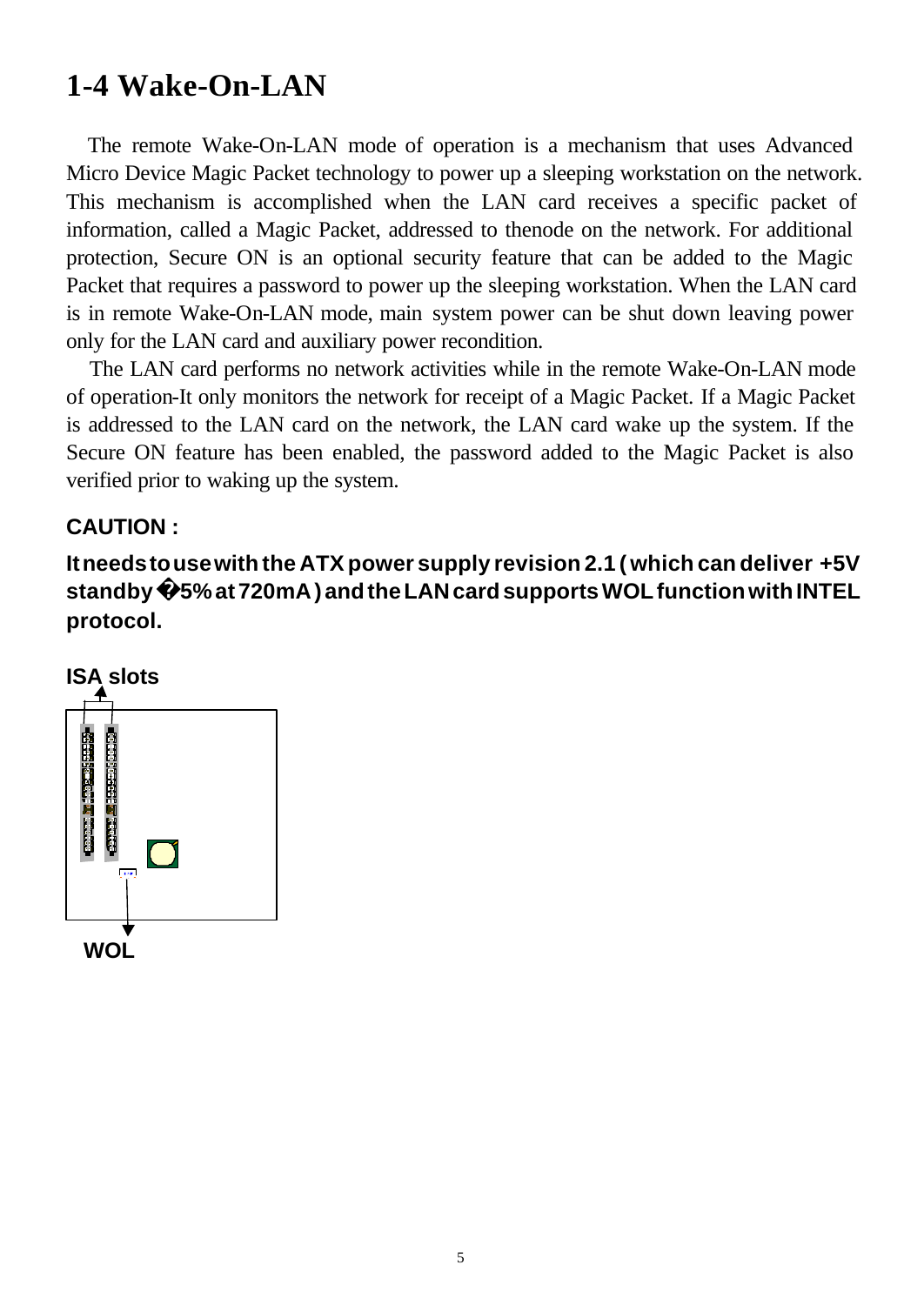### **1-5 Keyboard & PS/2 Mouse Power On**

 The ATC-6130 mainboard has two easy and convenient ways to power up the system. Users may power on the system by typing a password or by double-clicking the PS/2 mouse on the left or right button. It just depends on which one users set in the "Power On function" of BIOS INTEGRANTED PERIPHERALS. And this function is available for **ATX power supply** only.

 In order to satisfy different users that will have many different needs, the ATC-6130 mainboard provides four different methods to power up the system:

#### **1. KB Power On Password:**

The setting process is as follow: Password: when users select this option, it will show "Enter Password:". After users type the password, it will show " Confirm Password:" and users have to type the same password to confirm it now. Under power-off condition, if users type the correct password, the system will be powered on immediately.

If you have set the keyboard password power on function, but lost the password, you can CLEAR CMOS to clear the password. Or you can't power on the system.

#### **2. Hot Key Power On:**

When users select this option, it will show another line below as Hot Key Power ON : "Ctrl-F1".You can select from "Ctrl-F1" to "Ctrl-F12" by using PageUp / PageDown keys. After power off, users can hold down both the Ctrl and F1 keys to power up the system.

#### **3. Mouse Left, Mouse Right :**

This function is available for PS/2 mouse only. It will power up the system by double clicking the left or right mouse. Note that do not move the mouse when you click. Or you can't power on the system.

#### **4. BUTTON ONLY :**

Only the power button can power on the system.

### **1-6 Thermister (option)**

This means that user can monitor the CPU temperature through thermister.

 When setting up the thermister, the Bios will load the CPU temperature automatically. There is a choice of the warning beep sound if the user set the option on. If the CPU temperature is overheated, the user will get the notice from the thermister. This time you should shut down computer and check your devices. Or you can connect with you dealer.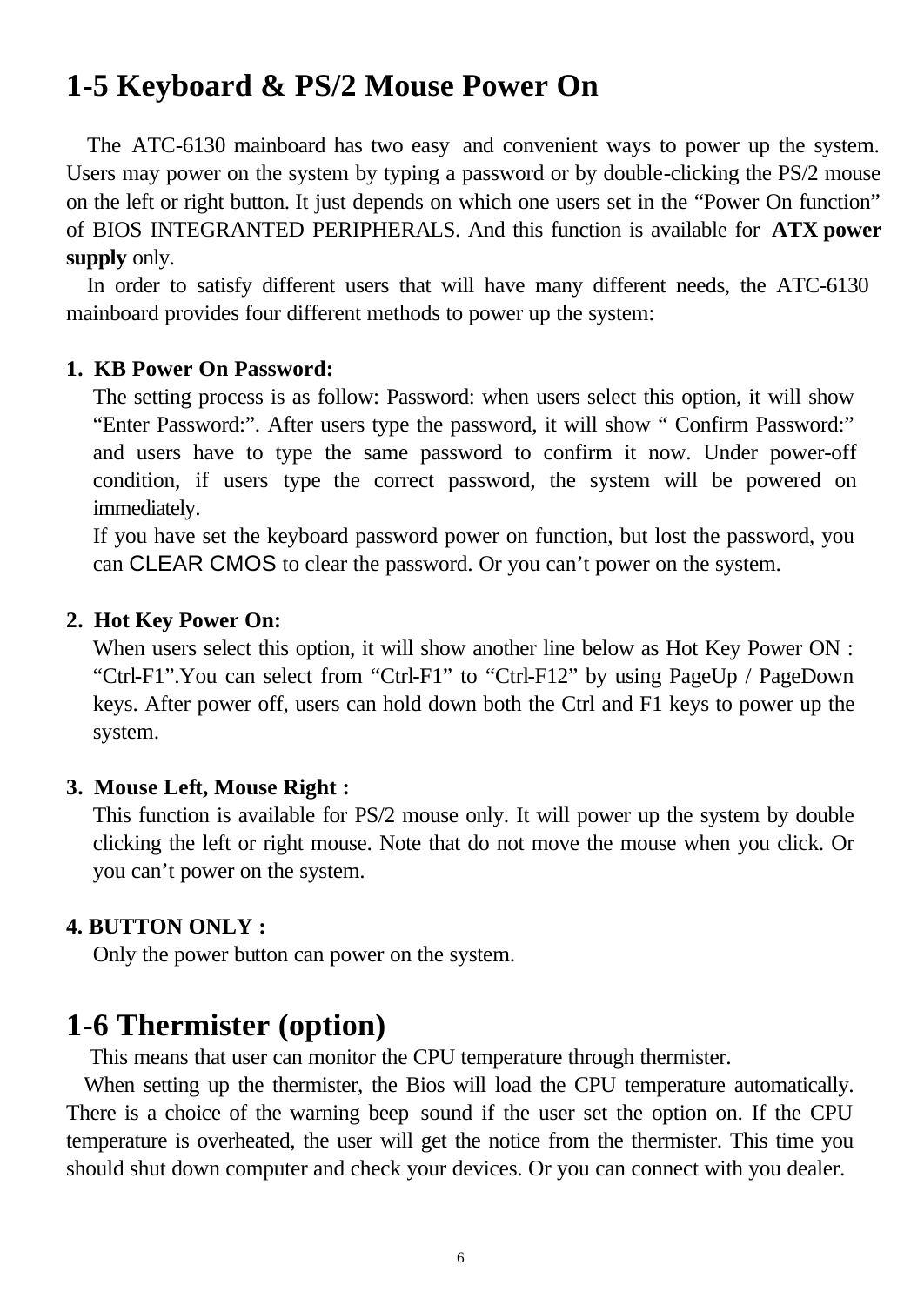### **1-7 LDCM LANDesk Client Manager (option)**

If ATC-6130 built-in hardware component support Intel LDCM. LDCM can satisfy users who want manageable systems that can interact automatically with the user. Client manager is the answer, enabling both administrators and clients to manage systems. The features of LDCM are as following :

#### **Review system inventory**

Client Manager enables you to view hundreds of inventoried items. Some of these items are software related, while many others are hardware related.

#### **View DMI-compliant component information**

Client manager enables you to view component information that is compliant with the Desktop Manager Interface DMI . This means you can manage third-party DMI-compliant components not included with Client manager.

#### **Back up and restore system configuration files.**

Client Manager enables you back up and restore system configuration files. Whenever you plan on changing the system configuration , you can make a backup set. If the system no longer works correctly, after you change the system configuration , you can simply restore the system configuration with the backup set.

#### **Troubleshoot**

Since Client manager enables you to view the system inventory, you can easily troubleshoot system problems.

#### **Receive notifications for system events**

Client manager enables you to receive notification of certain system events. For example, if the system is running low on virtual memory, you are notified of the potential problem.

#### **Transfer files to and from client workstations**

As an administrator, you have the ability to transfer files to and from client workstation. This is helpful, for example, when you need to update a client workstation driver.

**Remotely reboot client workstations** Administrator also have the ability to remotely reboot a workstation. This is helpful when you want system configuration changes to take effect.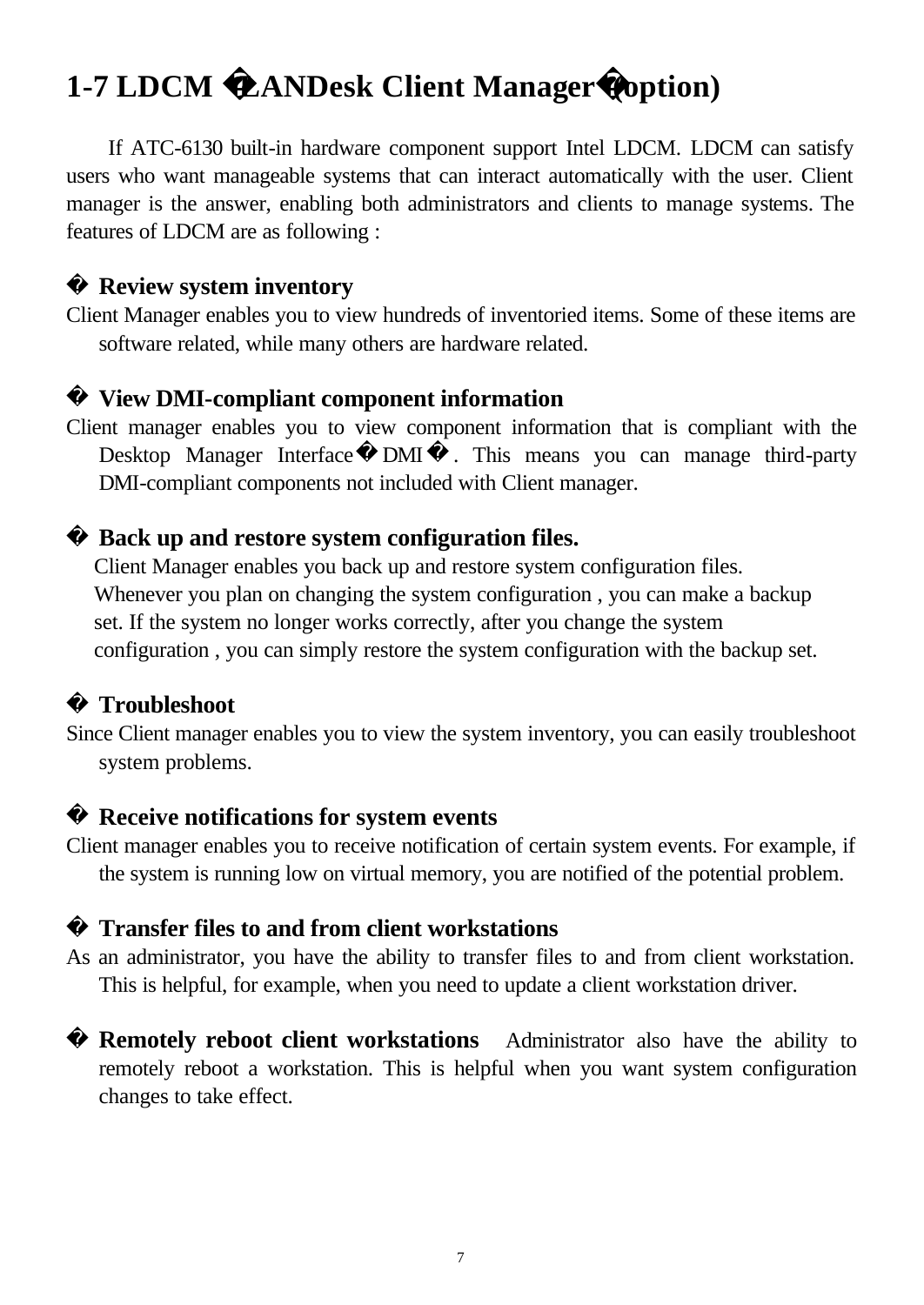## **CHAPTER 2 INSTALLATION**

### **2-1 INSTALLATION PROCEDURE**

Before installing the computer, please prepare all components such as CPU, DRAM; peripherals such as hard drive, keyboard, CD-ROM and accessories such as cables.Then, install the system as following:

- 1. Plug CPU/ heat sink (refer to Pentium<sup>®</sup>II & Celeron<sup>TM</sup> installation guide, **Appendix A**), and DRAM modules on the mainboard.
- 2. Set DIP switch & jumpers based on your configuration.
- 3. Plug add-on cards into PCI/ISA slots, if needed.
- 4. Connect cables to peripherals devices, power supply…
- 5. Make sure all components and devices are well connected, turn on the power and setup System BIOS based on your configuration.
- 6. Install peripherals devices, add-on card drivers and test them.
- 7. If all of above procedures are running successfully, turn the power off and screw the chassis cover to the chassis, and then connect external devices which are cabled to the system.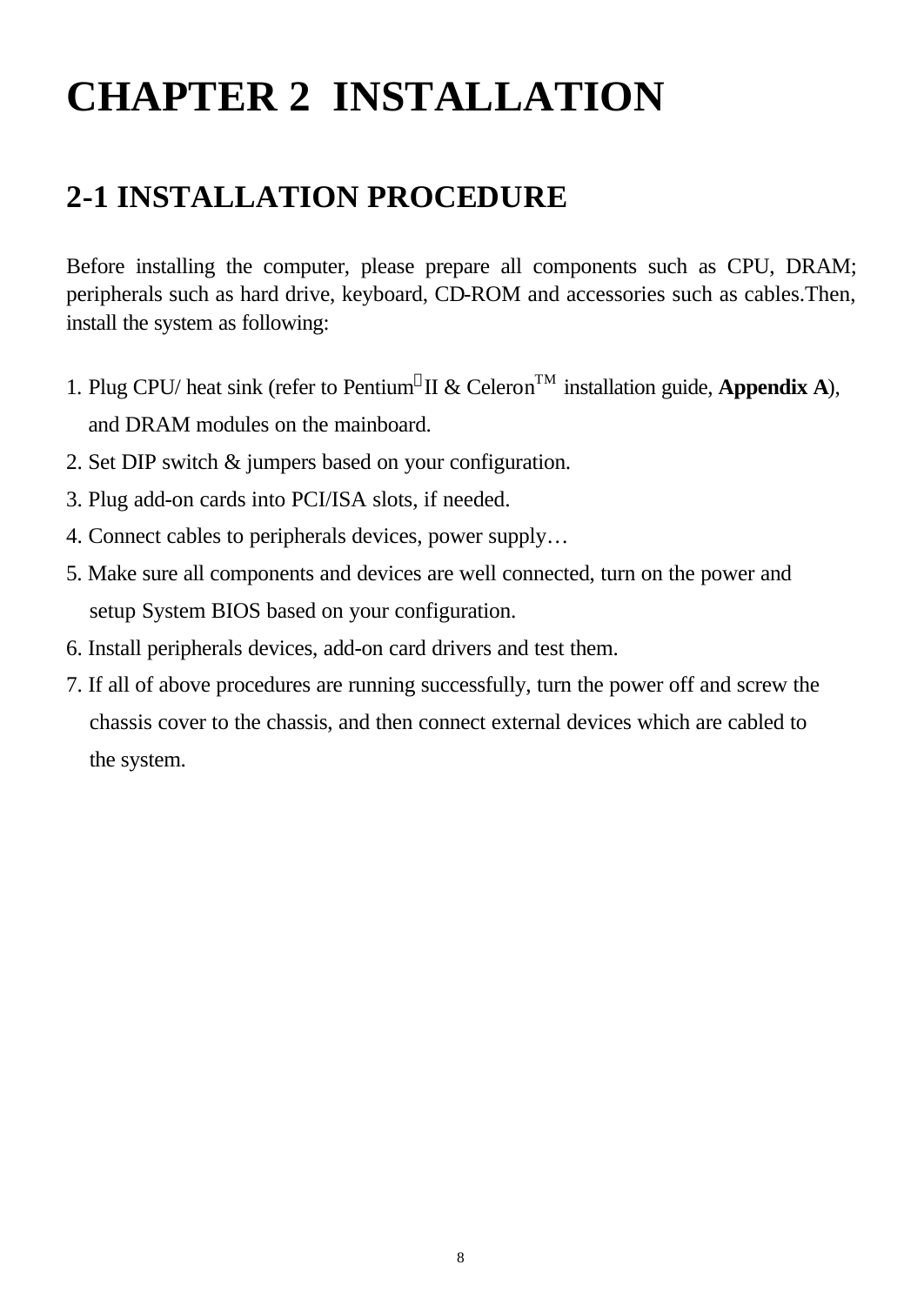### **2-2 CPU INSTALLATION**

### **ATC-6130 supports INTEL Pentium<sup>â</sup> ll CPU & CeleronTM CPU.**

The ATC-6130 mainboard has built-in VID (Voltage Identify) function to auto detect CPU voltages. Hence you do not have to set the CPU voltage setting.



DIP switch, (i.e. : OFF, OFF, OFF, OFF) ON : switch to the 'ON' position. OFF : switch to the 'OFF' position.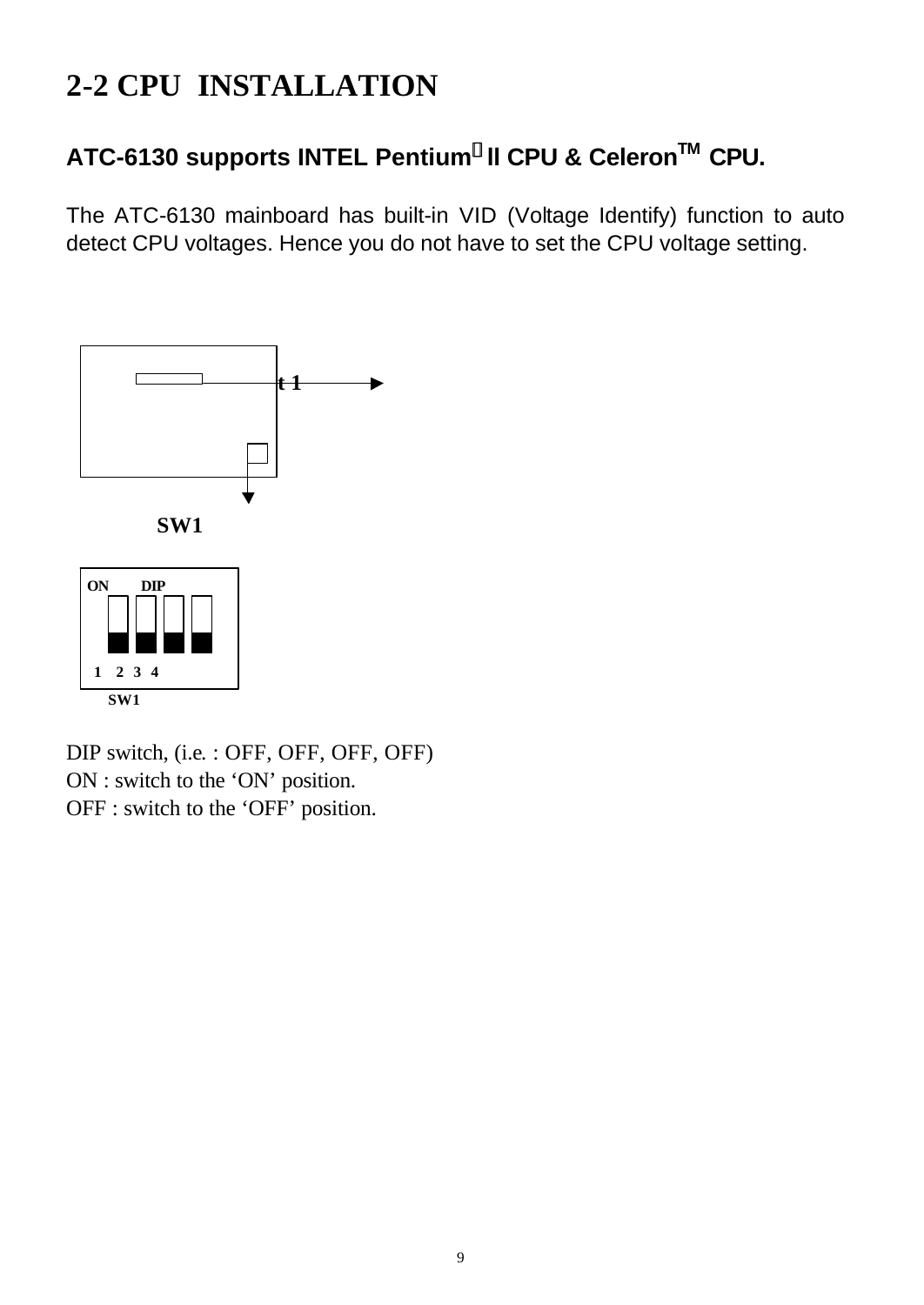### **2-2-1 CPU SETTING**

### **ÿ 66MHz CPU Bus Frequency**

| <b>INTERNAL CPU</b><br><b>CLOCK</b> | SW1                                                             |
|-------------------------------------|-----------------------------------------------------------------|
| 233MHz (66x3.5)                     | ON<br><b>OFF</b>                                                |
| 266MHz (66x4.0)                     | <b>ON</b><br><b>OFF</b><br>$2 \quad 3$                          |
| 300MHz (66x4.5)                     | <b>ON</b><br><b>OFF</b><br>3<br>$\gamma$                        |
| 333MHz (66x5.0)                     | <b>ON</b><br><b>OFF</b><br>$\mathcal{L}$<br>3<br>$\overline{4}$ |
| 366MHz (66x5.5)                     | <b>ON</b><br><b>OFF</b><br>3<br>$\mathfrak{D}$                  |
| 400MHz (66x6.0)                     | <b>ON</b><br><b>OFF</b><br>3<br>$\mathcal{L}$                   |

**This table is for 233~333MHz Intel Pentium<sup>â</sup> II & 266~400MHz CeleronTM CPUs.**

### **2-2-2 SW1 setting table:**

### **CPU Clock**

| SW <sub>1</sub> | $1 - 1$    | $1 - 2$    | $1 - 3$    | $1 - 4$    |
|-----------------|------------|------------|------------|------------|
| 233MHz          | ON         | ON         | ON         | <b>OFF</b> |
| <b>266MHz</b>   | <b>OFF</b> | <b>OFF</b> | <b>OFF</b> | <b>OFF</b> |
| 300MHz          | <b>OFF</b> | <b>OFF</b> | ON         | <b>OFF</b> |
| 333MHz          | <b>OFF</b> | <b>ON</b>  | <b>OFF</b> | <b>OFF</b> |
| 366MHz          | <b>OFF</b> | ON         | <b>ON</b>  | <b>OFF</b> |
| 400MHz          | ON         | OFF        | OFF        | ON         |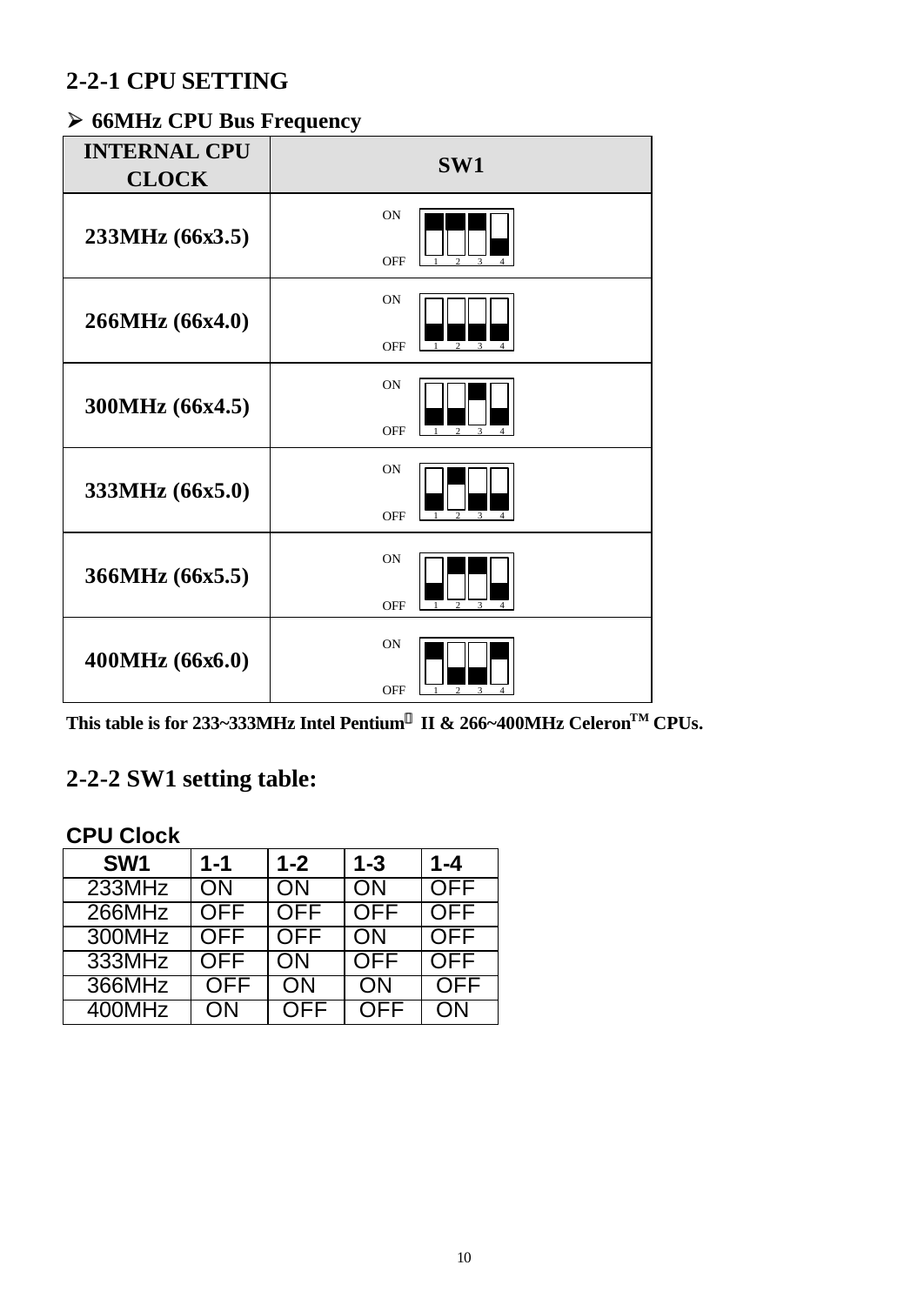### **2-3 SYSTEM MEMORY INSTALLATION**

 The ATC-6130 provides three 168-pin DIMM sockets for system memory expansion from 8MB to 384MB SDRAM or 768 EDO RAM. These three DIMMs are arranged to three banks, please refer to page A. Each bank provides 64-bit wide data path.

| <b>Bank/DIMM</b>           | <b>Memory Module</b> | <b>Total Memory</b> |
|----------------------------|----------------------|---------------------|
| Bank0/DIMM1                | 8/16/32/64/128/256MB | $8MB-256MB$         |
| Bank1/DIMM2                | 8/16/32/64/128/256MB | $8MB-256MB$         |
| Bank2/DIMM3                | 8/16/32/64/128/256MB | $8MB-256MB$         |
| <b>Total System Memory</b> | $8MB-768MB$          |                     |

### **DRAM type, size, parity supported:**

- **EDO DRAM, Unbuffered SDRAM with SPD**
- $\%$  Both parity or non-parity are available.
- 6 3.3V, Single/double-side, 8/16/32/64/128/256Mbytes (Max. memory size: 128MB SDRAM or 256MB EDO DRAM)

◆ For 66MHz host bus CPUs use 12ns or faster DIMM module;.

#### @ SPD (Serial Presence Detect)

This EPROM contains speed and design information of the memory module. The mainboard may get optimal performance via accessing the data of SPD.

### $\cong$  ECC (Error Check and Correction)

This mainboard can support the ECC function while utilizing parity modules. To enable this function, users must set "DRAM Data Integrity Mode" to "ECC" through "Chipset Features Setup" from the BIOS setup screen. All in all, ECC's function is to detect and correct the errors of transfer datas.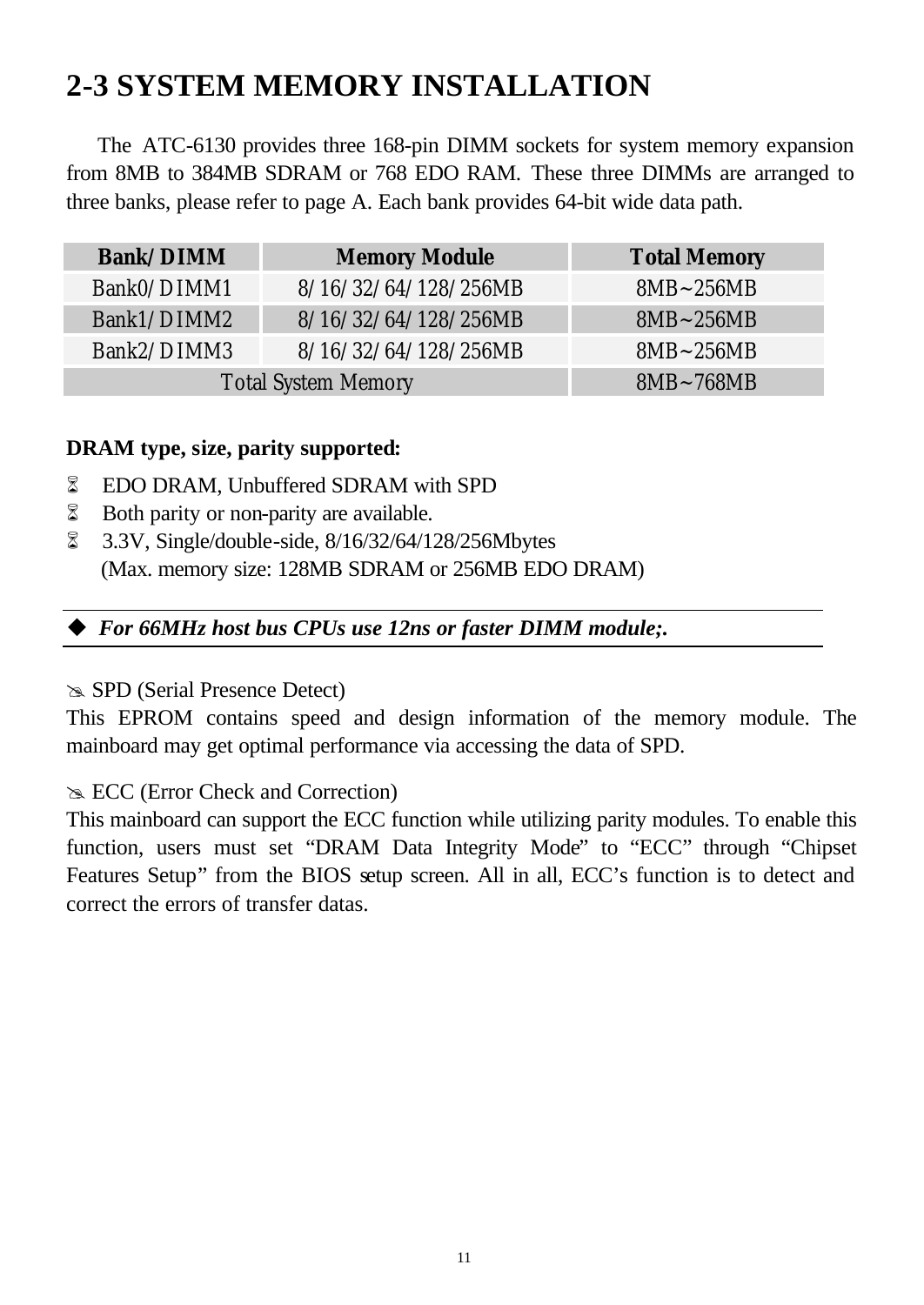### **2-4 CONNECTORS DESCRIPTION**

 The locations of following connectors are indicated in page A. When you plug a cable into the following I/O connectors, you should have the pin 1 edge of the cable align with the pin 1 end of the connector.

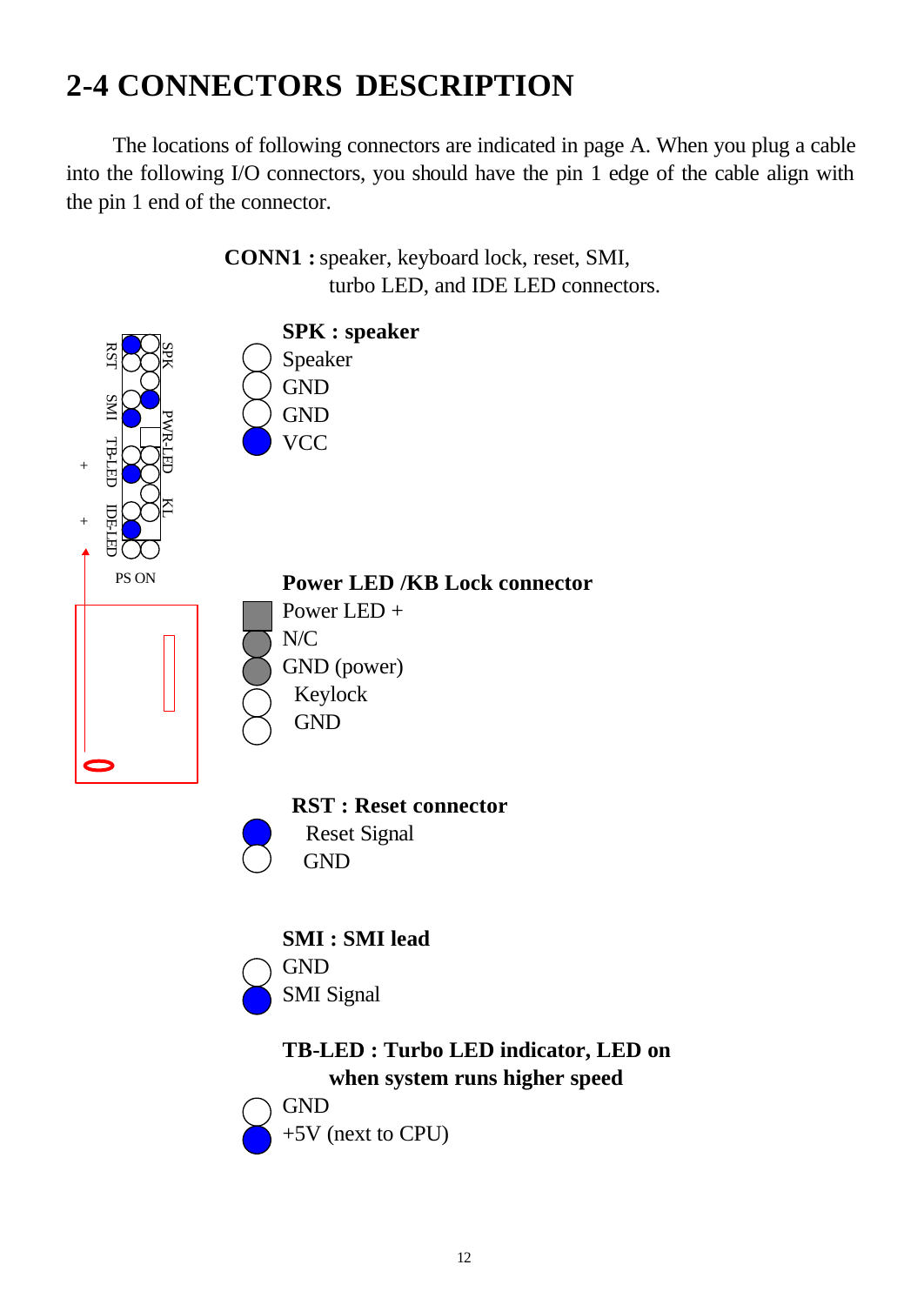

**IDE-LED : IDE devices indicator LED** 

 **connector.** IDE-LED stays ON indicates GND on-board IDE devices in operation. The red +5V wire of HDD connector must be connected to the pin which is  $+5V$ .

 **FAN :** CPU cooling fan connector. Wire with +12V voltage (most likely red wire) must be plugged into pin2, and GROUND wires (most likely black wires) must be plugged into pin3. Please confirm the wire color re-presentation with your supplier.  **CAUTION:** Plug wire into wrong connector will DAMAGE fan and mainboard.

**IR2 :** Infrared / Fast Infrared module connector.



 of the USB power supply lines. **CAUTION** Plug wire into wrong connector will DADMAGE USB devices and mainboard.

 optional dual head cable with a iron plane OC0 abd OC1 are used to mention the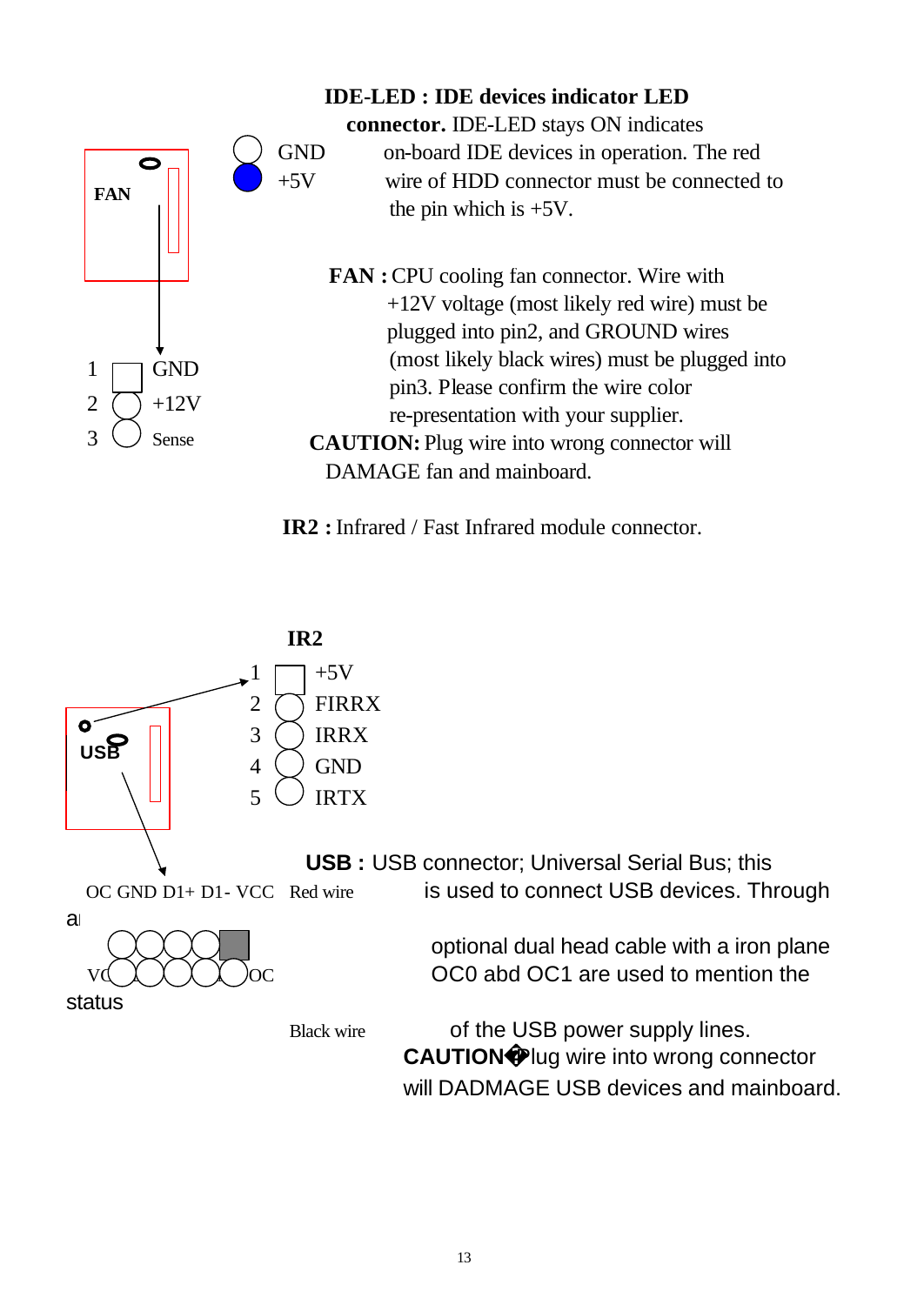

- pin2 : N/C pin3 : GND pin4 : VCC pin5 : clock
- pin6 : N/C

**PW1 :** ATX mode +3.3/5/12V power supply connector. **PW2 :** AT (P8/P9) mode power supply connector.



|                | 3.3V       | 6  | $+5V$               | 11 | 3.3V             | $16$ GND    |
|----------------|------------|----|---------------------|----|------------------|-------------|
| $\overline{2}$ | 3.3V       |    | <b>GND</b>          | 12 | $-12V$           | $17$ GND    |
| 3              | <b>GND</b> | 8  | <b>PWRGD 13 GND</b> |    |                  | $18 - 5V$   |
|                | $+5V$      | 9  | 5VSB                |    | 14* PS_ON 19 +5V |             |
| 5              | <b>GND</b> | 10 | $+12V$              | 15 | <b>GND</b>       | $ 20  + 5V$ |

\* PS\_ON : Soft-Off power control

**COM1/COM2 :** these two connectors are used to connect serial port cables.

| pin            | signal name       |
|----------------|-------------------|
|                | <b>DCD</b>        |
| $\overline{2}$ | Serial In         |
| 3              | <b>Serial Out</b> |
| 4              | <b>DTR</b>        |
| 5              | <b>GND</b>        |
| 6              | <b>DSR</b>        |
| $\overline{7}$ | <b>RTS</b>        |
| 8              | <b>CTS</b>        |
| g              | RI                |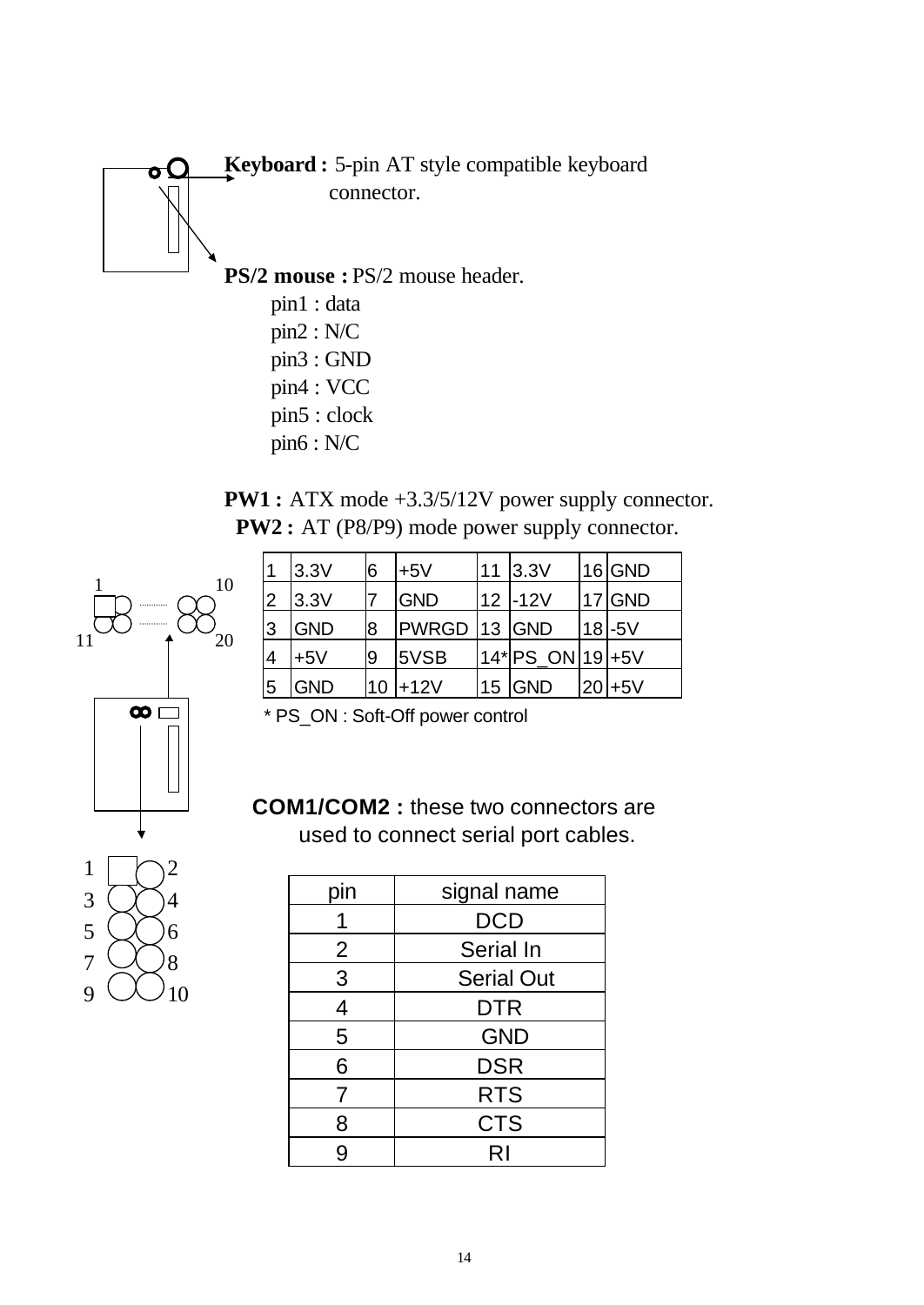| pin | signal                     | pin | signal                |
|-----|----------------------------|-----|-----------------------|
| 2   | RWC-                       | 20  | STEP-                 |
| 4   | reserved                   | 22  | <b>Write Data</b>     |
| 6   | <b>FDEDIN</b>              | 24  | <b>Write Gate</b>     |
| 8   | Index-                     | 26  | Track 00-             |
| 10  | Motor EnableA-             | 28  | <b>Write Protect-</b> |
| 12  | Drive Sele.B-              | 30  | Read Data-            |
| 14  | Drive Sele.A-              | 32  | Side 1 Sele.-         |
| 16  | Motor EnableB-             | 34  | <b>DisketteChange</b> |
| 18  | DIR-                       |     |                       |
|     | All of odd pins are ground |     |                       |



**LPT** : this connector is used to connect parallel port cable.

|                           | port capie. |     |                 |
|---------------------------|-------------|-----|-----------------|
| pın                       | signal      | pin | signal          |
| 1                         | STROBE-     | 10  | ACK-            |
| 2                         | Data Bit 0  | 11  | <b>BUSY</b>     |
| 3                         | Data Bit 1  | 12  | PE              |
| 4                         | Data Bit 2  | 13  | <b>SLCT</b>     |
| 5                         | Data Bit 3  | 14  | Auto Feed-      |
| 6                         | Data Bit 4  | 15  | <b>ERROR-</b>   |
| 7                         | Data Bit 5  | 16  | <b>INIT-</b>    |
| 8                         | Data Bit 6  | 17  | <b>SLCT IN-</b> |
| 9                         | Data Bit 7  |     |                 |
| pin18 -- pin25 are ground |             |     |                 |



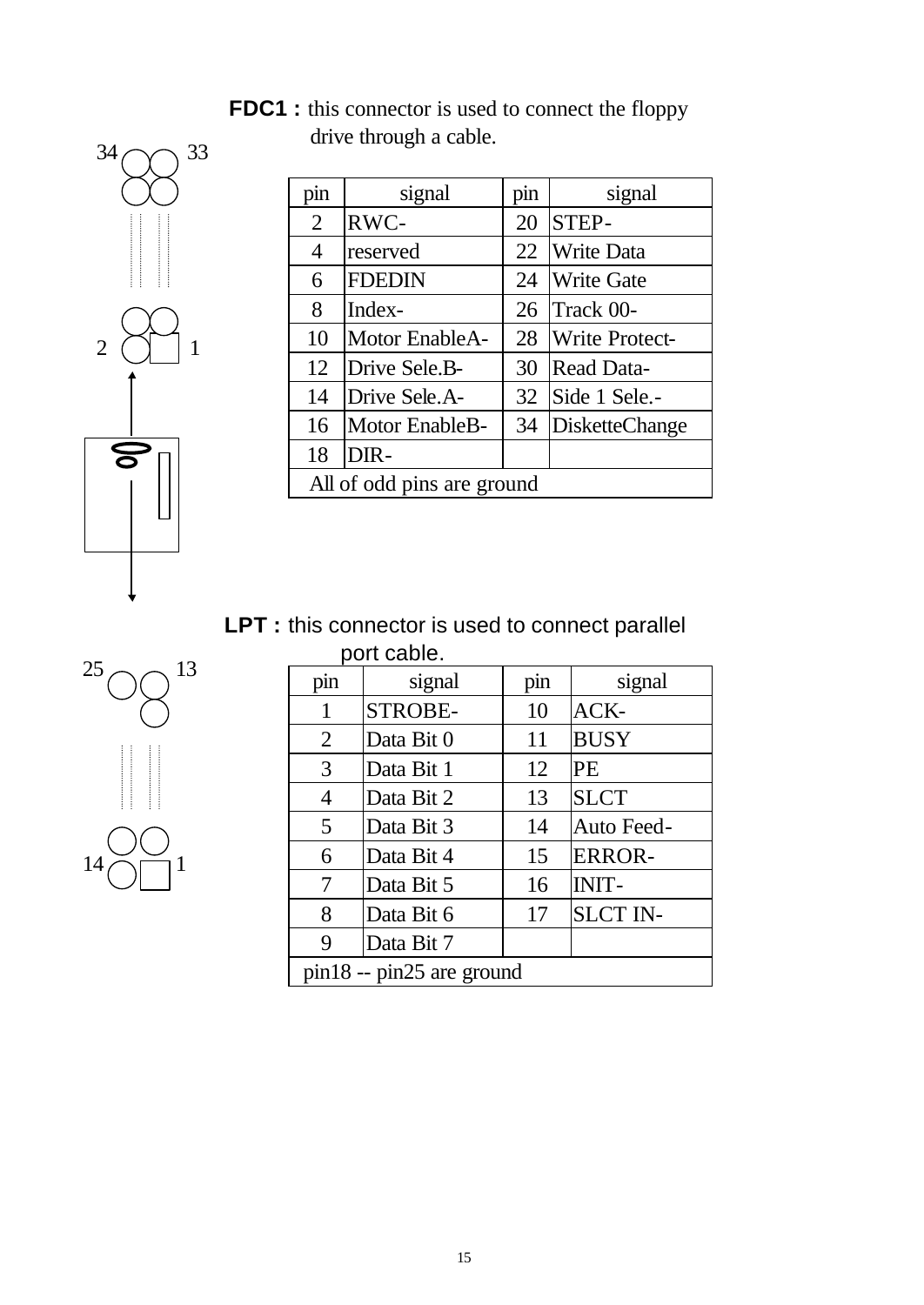**IDE1/IDE2 :** these two connectors are used to connect IDE devices through IDE cables, a total of 4 devices can be connected.

| 4<br>2 |  |  |
|--------|--|--|
|        |  |  |

 $40 \bigcirc 39$ 

| pin                      | signal           | pin | signal        |
|--------------------------|------------------|-----|---------------|
| $\mathbf{1}$             | <b>Reset IDE</b> | 21  | DDRQ0(1)      |
| $\overline{2}$           | <b>GND</b>       | 22  | <b>GND</b>    |
| 3                        | Host Data 7      | 23  | I/O Write-    |
| $\overline{\mathcal{A}}$ | Host Data 8      | 24  | <b>GND</b>    |
| 5                        | Host Data 6      | 25  | I/O Read-     |
| 6                        | Host Data 9      | 26  | <b>GND</b>    |
| 7                        | Host Data 5      | 27  | <b>IORDY</b>  |
| 8                        | Host Data 10     | 28  | N/C           |
| 9                        | Host Data 4      | 29  | DDAK0- $(1-)$ |
| 10                       | Host Data 11     | 30  | <b>GND</b>    |
| 11                       | Host Data 3      | 31  | IRQ14*        |
| 12                       | Host Data 12     | 32  | IOCS16-       |
| 13                       | Host Data 2      | 33  | Addr 1        |
| 14                       | Host Data 13     | 34  | N/C           |
| 15                       | Host Data 1      | 35  | Addr 0        |
| 16                       | Host Data 14     | 36  | Addr 2        |
| 17                       | Host Data 0      | 37  | ChipSele.1P-  |
| 18                       | Host Data 15     | 38  | ChipSele.3P-  |
| 19                       | <b>GND</b>       | 39  | Activity      |
| 20                       | Key              | 40  | <b>GND</b>    |

\* IDE1 : pin31 is IRQ14;

IDE2 : pin31 is IRQ15 or MIRQ0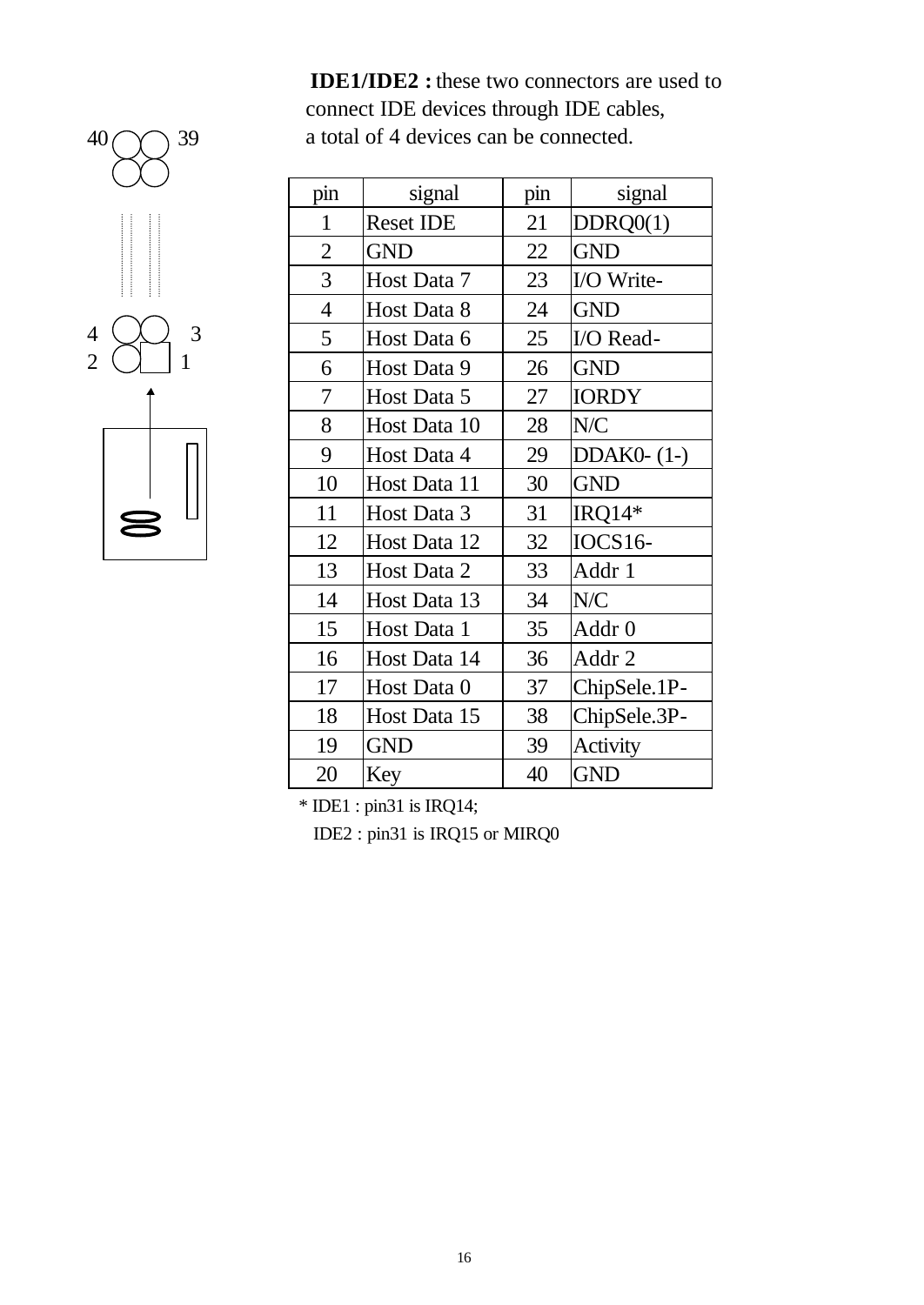## **2-5 IDE DRIVER INSTALLATION**

The IDE driver installation procedure is the following :

### **Setup for Windows 95 :**

- 1. Starting Windows 95.
- 2. Select "START", "RUN".
- 3. ÿ**Put the diskette into your disk drive:**

Type " A:\inf.exe" to install INF.EXE.

Type "A:\WIN95\SETUP.EXE".

### ÿ**Or put the CD into your CD-ROM drive:**

If your CD-ROM drive is D, type " $D:\wedge^2A.exe$ ". Then type "D:\IDE\WIN95\SETUP.EXE" to install IDE driver.

- 4. Restart computer, then follow the instructions on your screen to install new IDE driver we offer in the 3.5" diskette or CD.
- 5. Exit Windows 95, turn power off; then turn power on.

### **Setup for Windows 98 :**

- 1. Starting Windows 98.
- 2. Select "START", "RUN".
- 3. ÿ**Put the diskette into your disk drive:** Type "A:\WIN95\SETUP.EXE".

### ÿ**Or put the CD into your CD-ROM drive:**

Type "D:\IDE\WIN95\SETUP.EXE" to install IDE driver.

- 4. Restart computer, then follow the instructions on your screen to install new IDE driver we offer in the 3.5" diskette or CD.
- 5. Exit Windows 98, turn power off; then turn power on.

(The other platforms please refer to readme file.)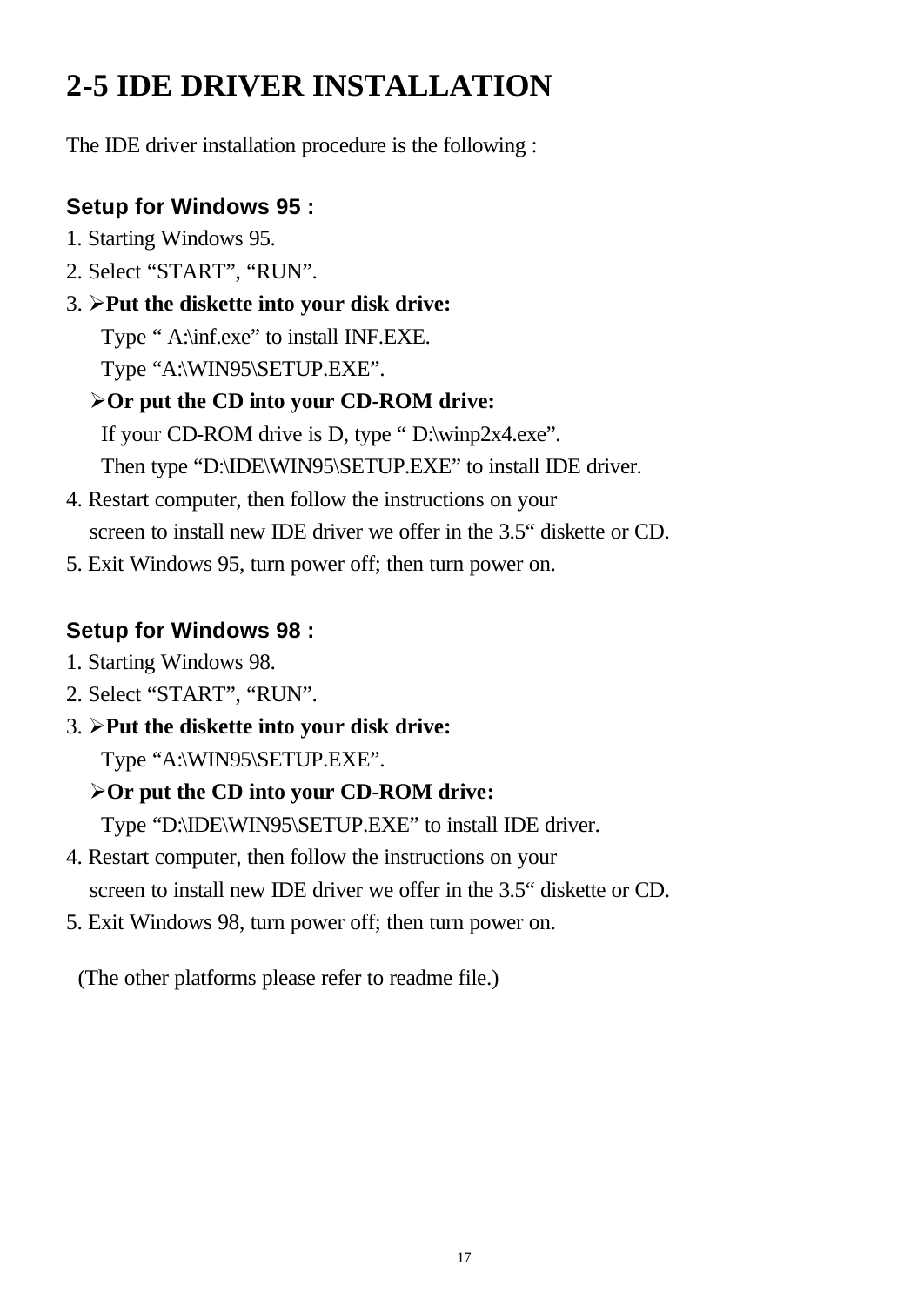## **CHAPTER 3 Award BIOS SETUP**

Award BIOS manufacturer provides access to the system BIOS through the hardware and software on each ATC-6130 mainboard. The hardware consists of a Flash ROM and the software is a group of programs that are installed in the ROMBIOS along with all the other data the BIOS must contain.

The ATC-6130 mainboard will require special driver supplied by the manufacturer to update the BIOS SETUP program. It is a good idea to read the next page for details for update BIOS driver installation or you can ask your system dealer to do it for you.

When the driver has been successfully updated, it is very important to contact your system dealer to change the CMOS settings for your computer. The CMOS settings are shown in the following pages.

**NOTE :** To clear CMOS you should unplug the power cord, then set 2-3 to clear, put it back to normal position and plug the power cord again.

|        | TPX. |
|--------|------|
| Normal |      |
| Clear  |      |



**Normal CMOS Clear CMOS**



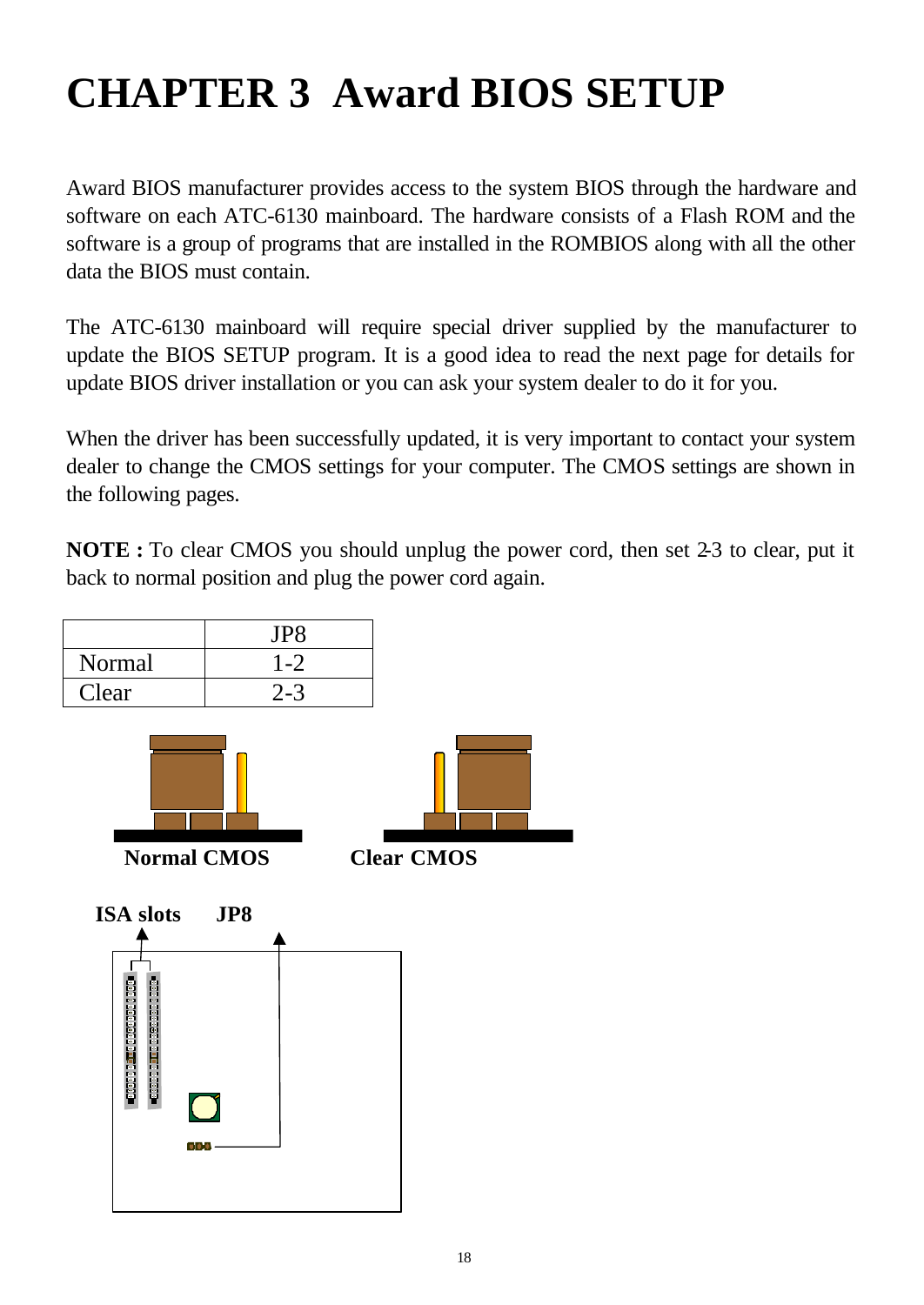### **3-1 UPDATE BIOS PROCEDURES**

If the BIOS needs to be updated, you can get a diskette or CD with the updated BIOS driver from your system supplier. The BIOS updated diskette or CD includes :

"awdflash.exe" -- BIOS updated utility program

"awdflash.doc"

"(updated the BIOS filename with version number).bin"

The updated procedure is in the following:

- 1. Boot the system to DOS mode in a normal manner.
- 2. Insert the updated diskette or CD to drive A or CD ROM drive.
- 3. Change working directory to floppy drive A or CD ROM drive, which contains the updated BIOS diskette or CD.
	- -- Type "a:\" or "d:\flash", then press "ENTER" key.
- 4. Run the BIOS updated utility -- Type "awdflash", "ENTER".
- 5. Type "(updated BIOS file name with version number).bin", ENTER.
- 6. If you do not want to save the old BIOS version, type "N" when the screen displays the message : " Do you want to save BIOS (Y/N) ?".
- 7. Type "Y" when the screen shows the message : " Are you sure to program (Y/N) ?".
- 8. Follow the instructions on the screen. DO NOT remove the updated BIOS diskette or CD from the floppy drive or CD ROM drive nor turn the system power off until the BIOS updated is completed.
- 9. Turn the power off. Clear the data in CMOS according to the procedure described in the previous page.
- 10. Turn the system power on and test that your system is working properly.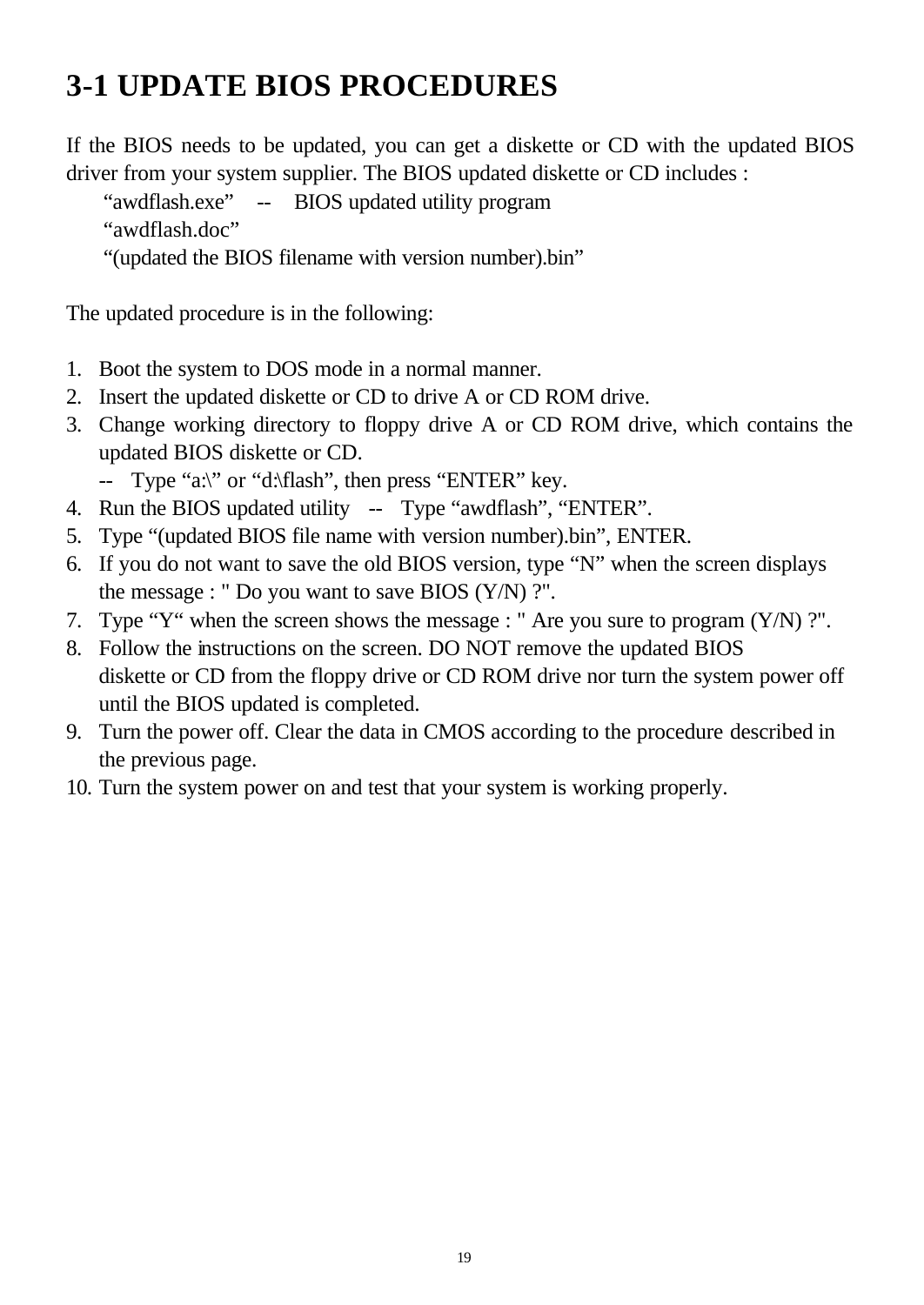## **3-1-1 UPDATE PENTIUM<sup>â</sup> II BIOS API**

 Intel also provides MICROCODE API(Applications Programming Interface) for Pentium<sup>®</sup>II processor-based mainboard user to updated data block in BIOS quickly and easily. (You can find this utility either in the 3.5" diskette or CD in the package.)

The BIOS code on the Pentium<sup>®</sup>II processor-based mainboards contains data that is specific to each silicon stepping of the processor. Integrators must ensure that this BIOS stepping data matches the processor stepping used. When the BIOS does not contain stepping data that matches the processor stepping, integrators must updated the data in the BIOS before shipping the system. Historically, Pentium<sup>®</sup>II systems have been updated by replacing the entire BIOS with a new revision of BIOS that contains the correct stepping data.

 Intel's BIOS updated API allows just the stepping data within the BIOS to be updated as needed. Mainboards that contain a BIOS with the Intel-defined BIOS updated API can be quickly and easily updated, if required, without obtaining a complete BIOS upgrade. Using this utility, integrators can easily verify that the correct stepping data is present in all Pentium<sup>®</sup>II processor-based mainboards. However, if the stepping data requires updating, the mainboard BIOS must contain the Intel-defined BIOS updated API, otherwise a complete BIOS upgrade is required from the mainboard vendor.

Put the CD into CD-ROM drive, e.g. drive E, and then type  $E:\rangle' ENTER''$ , and type \api\checkup3. Or put the API diskette into the floppy disk drive, and then type A:\>cd api; A:\>checkup3

The main menu should now be displayed, showing the following four options :

- 1) Check and load updated
- 2) Specify stepping data file [current : pep.pdb]
- 3) Help
- 4) Quit without loading updated

Select 1 to know the stepping filename, select 2 to load right patch code, then select 1 to updated proper patch code. Now, the screen will show the message "please remove floppy diskette from floppy disk drive" or "CD from CD-ROM drive". Then cold boot (mechanical power off) system to continue. For more information, please refer to "CHECKUP.HLP" file.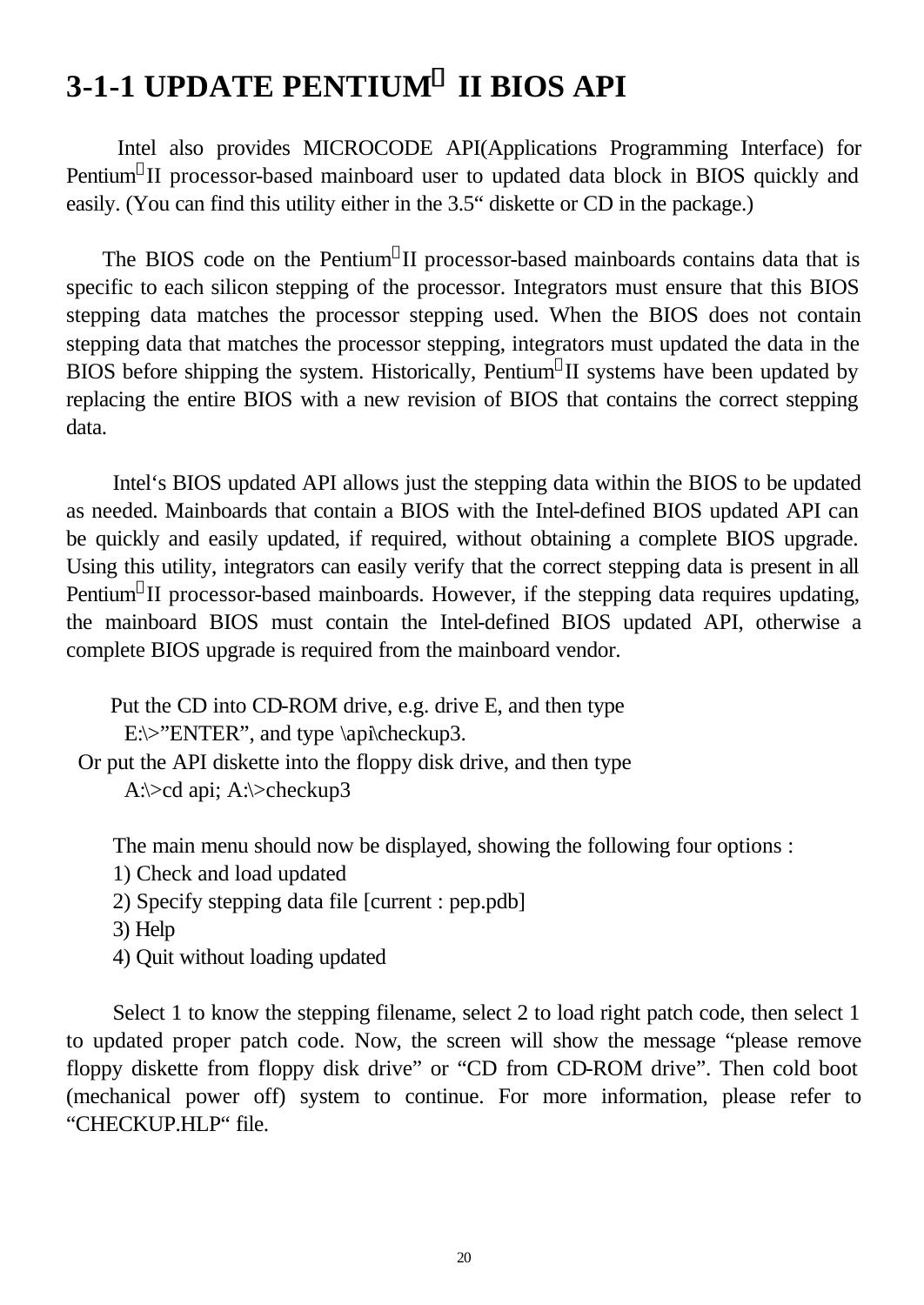### **3-2 Award SYSTEM BIOS CONFIGURATION SETUP**

 The following pages explain how to set up the system configuration (CMOS) under the Award BIOS. The SETUP program is stored in the Read-Only-Memory (ROM) on the mainboard. To do the SETUP procedure, press the <Del> key when the system is booting up. The following main menu will appear. Please select " STANDARD CMOS SETUP" to enter the next screen.

| ROM PCI/ISA BIOS (ATC-6130)   |                                                           |  |
|-------------------------------|-----------------------------------------------------------|--|
| <b>CMOS SETUP UTILITY</b>     |                                                           |  |
|                               | AWARD SOFTWARE, INC.                                      |  |
| <b>STANDARD CMOS SETUP</b>    | <b>INTEGRATED PERIPHERALS</b>                             |  |
| <b>BIOS FEATURES SETUP</b>    | <b>SUPERVISOR PASSWORD</b>                                |  |
| <b>CHIPSET FEATURES SETUP</b> | <b>USER PASSWORD</b>                                      |  |
| <b>POWER MANAGEMENT SETUP</b> | <b>IDE HDD AUTO DETECTION</b>                             |  |
| PNP/PCI CONFIGURATION         | <b>SAVE &amp; EXIT SETUP</b>                              |  |
| <b>LOAD BIOS DEFAULTS</b>     | <b>EXIT WITHOUT SAVING</b>                                |  |
| <b>LOAD SETUP DEFAULTS</b>    |                                                           |  |
| <b>ESC: Quit</b>              | $\uparrow \downarrow \rightarrow \leftarrow$ :Select Item |  |
| $FI0:$ Save & Exit Setup      | (Shift) F2 : Change Color                                 |  |
| Time, Date, Hard Disk Type    |                                                           |  |

The section on the bottom of the main menu explains how to control this screen. The other section displays the items highlighted in the list.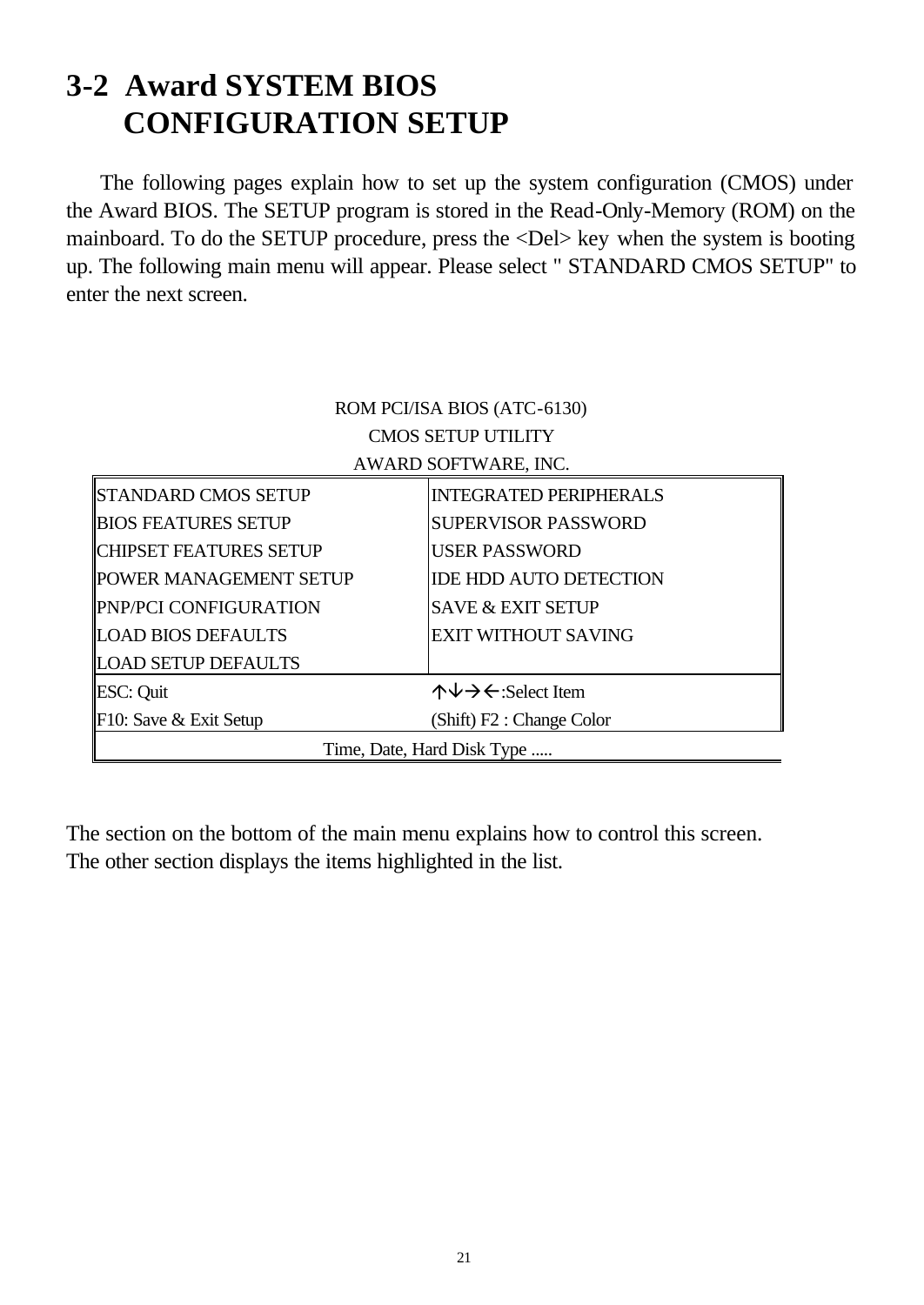**STANDARD CMOS SETUP This screen records some basic hardware information, and sets the system clock and error handling. These records can be lost or corrupted if the on-board battery has failed or is weak.**

#### ROM PCI/ISA BIOS(ATC-6130) **STANDARD CMOS SETUP** AWARD SOFTWARE, INC.

|                                                          |                |                | AWAND SUFTWANE, INC.                                      |                                   |                        |      |  |
|----------------------------------------------------------|----------------|----------------|-----------------------------------------------------------|-----------------------------------|------------------------|------|--|
| Date (mm:dd:yy) : Mon, Jun $25$ 1999                     |                |                |                                                           |                                   |                        |      |  |
| Time(hh:mm:ss) : $13 : 37 : 14$                          |                |                |                                                           |                                   |                        |      |  |
| HARD DISKS TYPE SIZE CYLS HEAD PRECOMP LANDZ SECTOR MODE |                |                |                                                           |                                   |                        |      |  |
| Primary Master : Auto 0                                  | $\mathbf 0$    | 0              | 0                                                         | 0                                 | 0                      | Auto |  |
| Primary Slave : Auto 0                                   | $\overline{0}$ | $\overline{0}$ | $\Omega$                                                  | $\mathbf 0$                       | $\Omega$               | Auto |  |
| Secondary Master: Auto 0                                 | $\mathbf 0$    | 0              | 0                                                         | 0                                 | $\overline{0}$         | Auto |  |
| Secondary Slave : Auto 0                                 | $\mathbf 0$    | $\overline{0}$ | $\overline{0}$                                            | $\Omega$                          | $\Omega$               | Auto |  |
| Drive A : 1.44M, 3.5 in.                                 |                |                |                                                           |                                   |                        |      |  |
| Drive B : None                                           |                |                | Base Memory                                               |                                   |                        | 640K |  |
| Floppy 3 Mode Support : Disabled                         |                |                | Extended memory :                                         |                                   | 7168K                  |      |  |
|                                                          |                |                | Other Memory                                              | <b>Contract Contract Contract</b> |                        | 384K |  |
| Video: EGA/VGA                                           |                |                |                                                           | ----------------------            |                        |      |  |
| Halt On: All Errors                                      |                |                | <b>Total Memory</b>                                       |                                   | 8192K<br>$\mathcal{L}$ |      |  |
| <b>ESC</b><br>: Quit                                     |                |                | $\uparrow \downarrow \rightarrow \leftarrow$ :Select Item |                                   | $PU/PD/+/-$ : Modify   |      |  |
| F1<br>Help                                               |                |                | (Shift) F2 : Change Color                                 |                                   |                        |      |  |

*Date* The date format is <day>, <date>, <month>, <year>. Press <F3> to show the calendar.

| day   | The day, from Sun to Sat, determined by the BIOS and is displayed-only |
|-------|------------------------------------------------------------------------|
| date  | The date, from 1 to 31                                                 |
| month | The month, Jan. through Dec.                                           |
| year  | The year, from 1900 to 2099                                            |

*Time* The time format is <hour>>>>>
xecond>. The time is calculated based on the 24-hour military-time clock. For example, 1p.m. is 13:00:00.

### *Primary Master Primary; Slave Secondary Master Secondary Slave*

These categories identify the types of the 2 channels that have been installed in the computer. There are 45 predefined types and 4 user definable types for Enhanced IDE BIOS. Type 1 to 45 which are predefined. Type **'user'** which is user-definable. Press PgUp/PgDn to select a numbered hard disk type or type the number and press <Enter>. If you select **'Auto',** the BIOS will detect the HDD & CD-ROM Drive automatically at the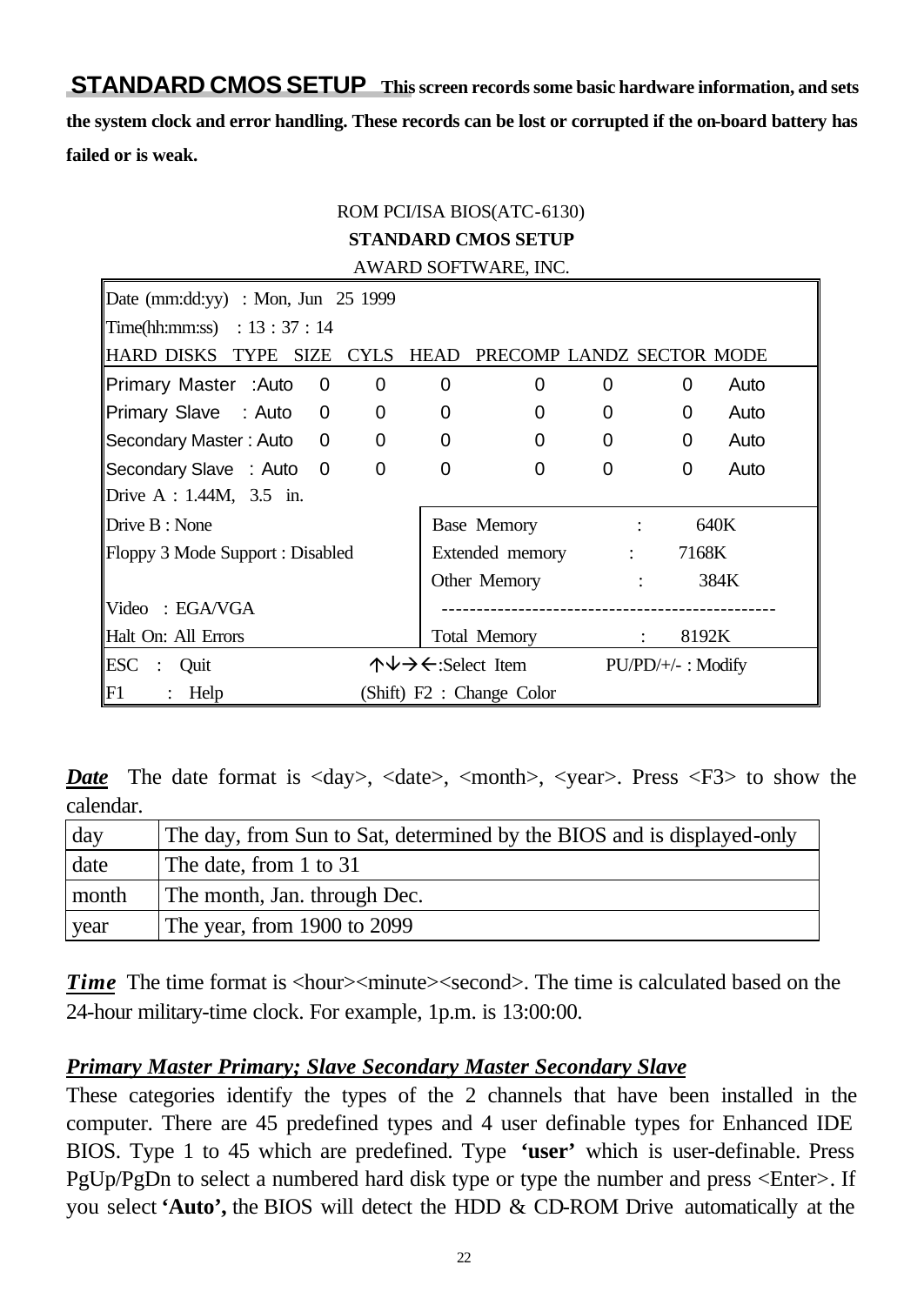POST stage and show the IDE for HDD & CD-ROM Drive. If you select **'user'**, you will need to know the information listed below. This information should be from your hard disk vender or dealer. Then enter the figure directly and press <Enter>. If the controller of the HDD interface is ESDI, the selection shall be '**Type 1'**; if SCSI, the selection shall be **'None'**. If no device is installed select **'NONE'** and press <Enter>.

| Type           | drive type            |
|----------------|-----------------------|
| <b>SIZE</b>    | automatically adjusts |
| <b>CYLS</b>    | number of cylinders   |
| <b>HEAD</b>    | number of heads       |
| <b>PRECOMP</b> | write precom          |
| <b>LANDZ</b>   | landing zone          |
| <b>SECTOR</b>  | number of sectors     |
| <b>MODE</b>    | mode type             |

*Drive A, Drive B* This category identifies the types of floppy disk drive A or drive B that have been installed in the computer.

| None          | No floppy drive installed        |
|---------------|----------------------------------|
| 360K, 5.25 in | 5.25" PC-type 360KB capacity     |
| 1.2M, 5.25 in | 5.25" AT-type 1.2MB capacity     |
| 720K, 3.5 in  | 3.5" double-side 720KB capacity  |
| 1.44M, 3.5 in | 3.5" double-side 1.44MB capacity |
| 2.88M, 3.5 in | 3.5" double-side 2.88MB capacity |

*Floppy 3 Mode Support* This is the Japanese standard floppy drive. This standard stores 1.2MB in a 3.5" diskette.

*Video* This category selects the type of video adapter used for the primary system monitor. Although secondary monitors are supported, you do not have to select the type in Setup.

|             | EGA/VGA   Enhanced Graphics Adapter/Video Graphics Array. For EGA, VGA, |
|-------------|-------------------------------------------------------------------------|
|             | SEGA, SVGA or PGA monitor adapters                                      |
| CGA40       | Color Graphics Adapters, power up in 40 column mode                     |
| CGA 80      | Color Graphics Adapters, power up in 80 column mode                     |
| <b>MONO</b> | Monochrome adapter, includes high resolution monochrome adapters        |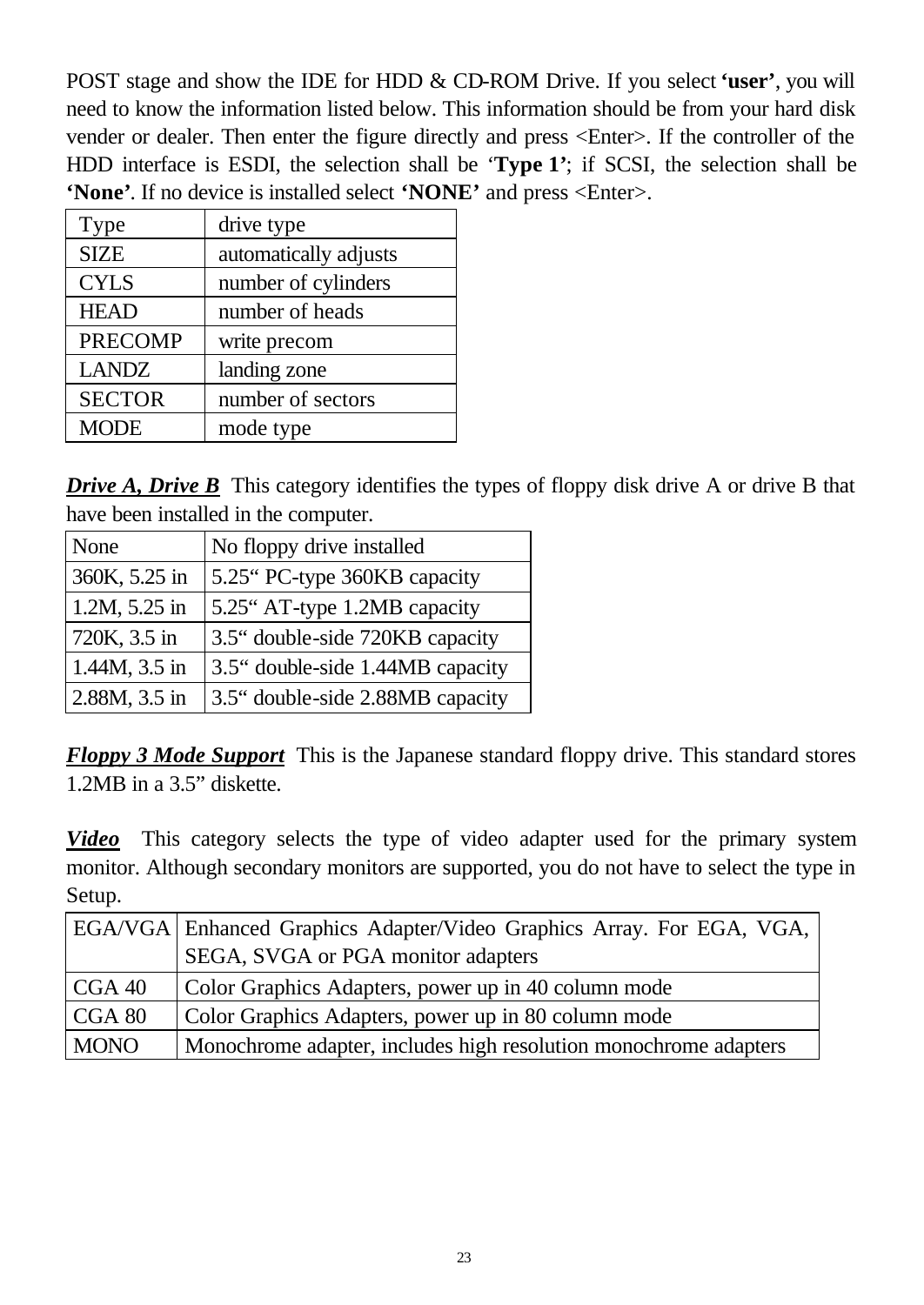*Halt On* This category determines whether the computer will stop if an error is detected during power up.

| $\Box$          |                                                                            |
|-----------------|----------------------------------------------------------------------------|
| No errors       | The system boot will not be stopped for any error that may be detected     |
| All errors      | When the BIOS detects a non-fatal error the system will be stopped and     |
|                 | you will be prompted                                                       |
| All, But        | The system boot will not stop for a keyboard error, it will stop for all   |
| Keyboard        | other errors                                                               |
| All, But        | The system boot will not stop for a disk error, it will stop for all other |
| <b>Diskette</b> | errors                                                                     |
| All, But        | The system boot will not stop for a disk or keyboard error, it will stop   |
| Disk/Key        | for all other errors                                                       |

*Memory* This category is displayed only which is determined by POST (Power On Self Test) of the BIOS.

**Base Memory** The POST will determine the amount of base (or conventional) memory installed in the system. The value of the base memory is typically 512K or 640K based on the memory installed on the motherboard.

**Extended Memory** How much extended memory is present during the POST. This is the amount of memory located above 1MB in the CPU's memory address map.

**Other Memory** This refers to the memory located in the 640K to 1024K address space. This is memory that can be used for different applications. DOS uses this area to load device drivers in an effort to keep as much base memory free for application programs. The BIOS is the most frequent user of this RAM area since this is where it shadows RAM.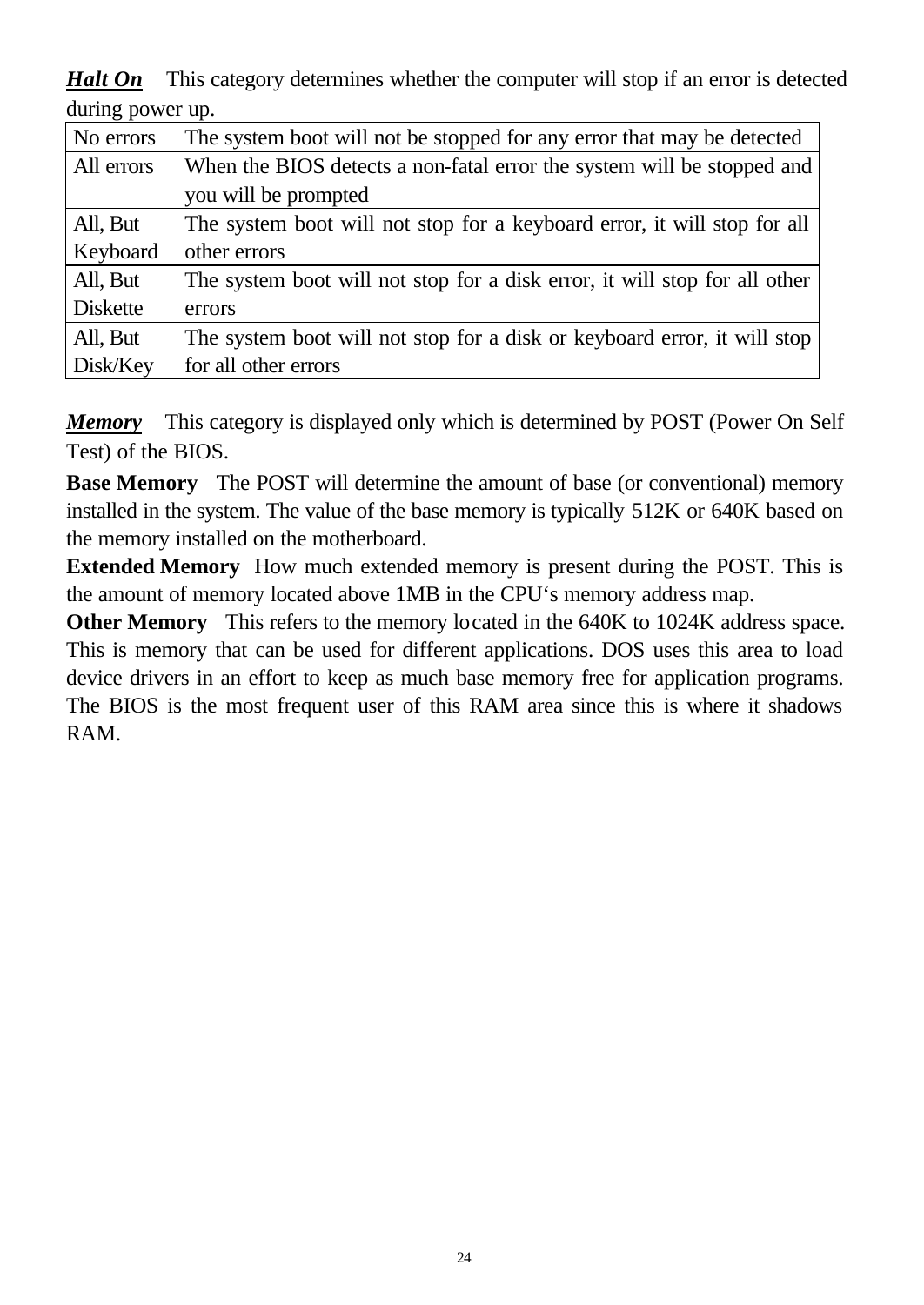**BIOS FEATURES SETUP This screen is a list of system configuration options. Some of** 

**them are defaults required by the mainboard's design, others depend on the features of your system.**

| ROM PCI/ISA BIOS (ATC-6130)             |                      |                                                                        |  |  |
|-----------------------------------------|----------------------|------------------------------------------------------------------------|--|--|
| <b>BIOS FEATURES SETUP</b>              |                      |                                                                        |  |  |
|                                         | AWARD SOFTWARE, INC. |                                                                        |  |  |
| <b>Virus Warning</b>                    | : Disabled           | Video BIOS Shadow<br>: Enabled                                         |  |  |
| <b>CPU</b> Internal Cache               | : Enabled            | C8000-CBFFF Shadow<br>: Disabled                                       |  |  |
| <b>External Cache</b>                   | : Enabled            | CC000-CFFFF Shadow<br>: Disabled                                       |  |  |
| Quick Power On Self Test                | : Enabled            | D0000-D3FFF Shadow<br>: Disabled                                       |  |  |
| <b>Boot Sequence</b>                    |                      | : A,C,SCSI  D4000-D7FFF Shadow<br>: Disabled                           |  |  |
| Swap Floppy Drive                       | : Disabled           | D8000-DBFFF Shadow<br>: Disabled                                       |  |  |
| <b>Boot Up Floppy Seek</b>              | : Enabled            | DC000-DFFFF Shadow<br>: Disabled                                       |  |  |
| Gate A20 Option                         | : Fast               |                                                                        |  |  |
| <b>Boot Up NumLock Status</b>           | : On                 |                                                                        |  |  |
| Boot up System Speed                    | : High               |                                                                        |  |  |
| <b>Typematic Rate Setting</b>           | : Disabled           |                                                                        |  |  |
| Typematic Rate(Chars/Sec)               | : 6                  | Esc: Quit<br>$\uparrow \downarrow \rightarrow \leftarrow$ :Select Item |  |  |
| Typematic Delay(Msec)                   | : 250                | : Help<br>$PU/PD/+/-$ : Modify<br>F1                                   |  |  |
| Security Option                         | $:$ Setup            | : Old Values (SHIFT)F2 : Color<br>F5                                   |  |  |
| PCI/VGA Palette Snoop                   | : Disabled           | : Load BIOS Defaults<br>F <sub>6</sub>                                 |  |  |
| Assign IRQ For VGA                      | : Enabled            | : Load Setup Defaults<br>F7                                            |  |  |
| OS Select for DRAM>64MB<br>: Non- $OS2$ |                      |                                                                        |  |  |
| Report No FDD for Win95                 | : No                 |                                                                        |  |  |

*Virus Warning* When this item is enabled, the Award BIOS will monitor the boot sector and partition table of the hard disk drive for any attempt at modification. If an attempt is made, the BIOS will halt the system and the following error message will appear.

Afterwards, if necessary, you will be able to run an antivirus program to locate and remove the problem before any damage is done.

### ! WARNING !

Disk boot sector is to be modified Type 'Y' to accept write or 'N' to abort write Award Software, Inc.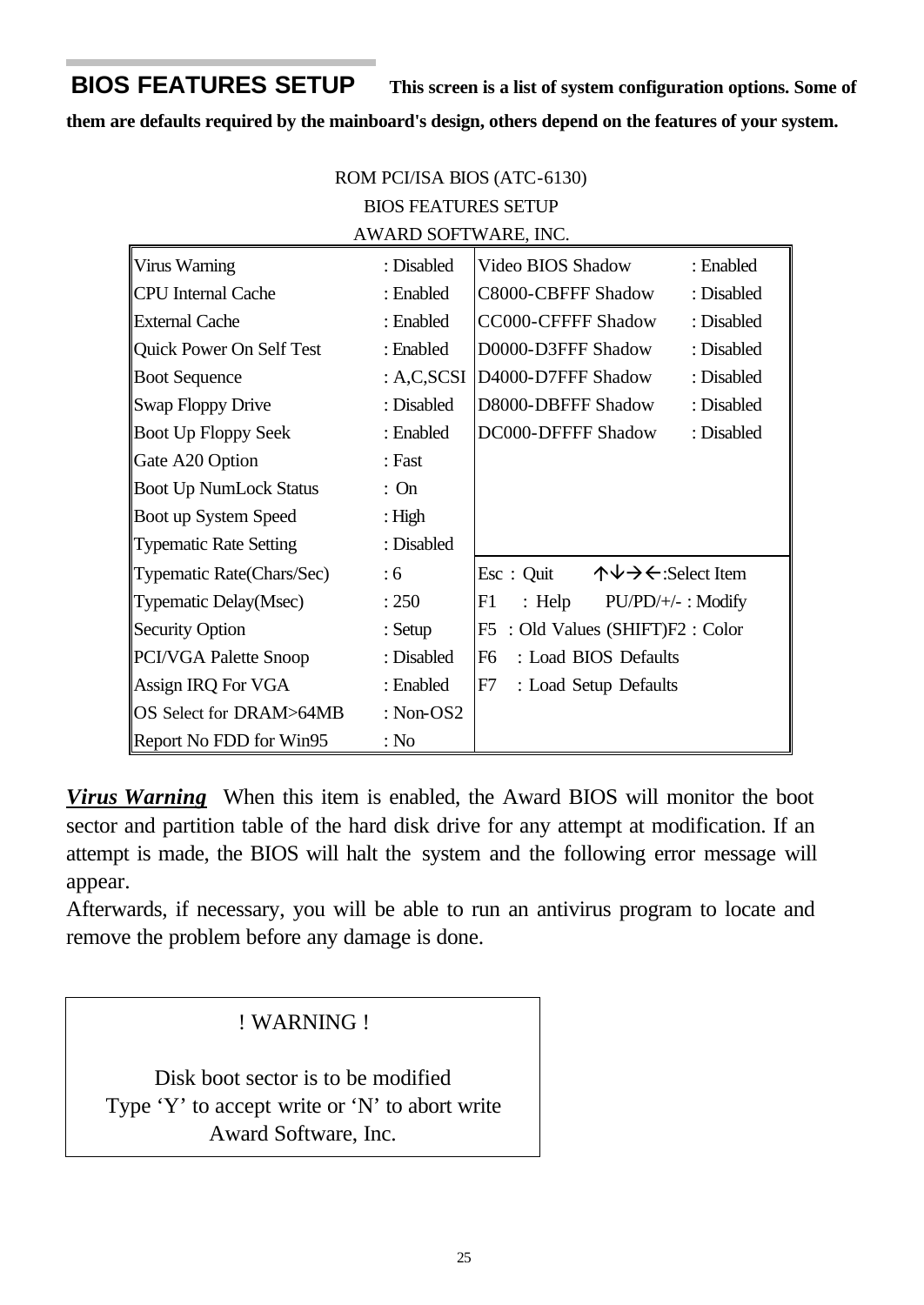| <b>Enabled</b>  | Activates automatically when the system boots up. If anything attempts |
|-----------------|------------------------------------------------------------------------|
|                 | to access the boot sector or hard disk, partition table will cause a   |
|                 | warning message to appear.                                             |
| <b>Disabled</b> | No warning message will appear when anything attempts to access the    |
|                 | boot sector or hard disk partition table.                              |

Many disk diagnostic programs which attempt to access the boot sector table can cause the above warning message. If you will be running such a program, we recommend that you first disable Virus Protection beforehand.

*CPU Internal Cache; External Cache* These two categories speed up memory access. However, it depends on CPU/chipset design. The default value is 'enabled'.

*Quick Power On Self Test* This category speeds up Power On Self Test after you power up the computer. If you set Enabled, BIOS will shorten or skip some checked items during POST.

*Boot Sequence* This category determines which drive to search first for the Disk Operating System (i.e., DOS). The system will search those drives in order, Ex.: C, CDROM, A: System will first search for hard disk drive then CDROM drive, and the last is floppy disk drive.

Note: C is primary master; D is primary slave; E is secondary master, F is secondary slave.

*Swap Floppy Drive* This item allows you to determine whether to enable the swap floppy drive or not. The choice : Enabled/ Disabled

*Boot Up Floppy Seek* During POST, the BIOS will determine if the floppy disk drive installed is 40 tracks (360K) or 80 tracks (720K, 1.2M, 1.44M)

| Enabled BIOS searches for floppy disk drive to determine if it is 40 or 80 tracks |
|-----------------------------------------------------------------------------------|
| Disabled   BIOS will not search for the type of floppy disk drive by track number |

*Boot Up NumLock Status* This allows you to determine the default state of the numeric keypad. By default, the system boots up with NumLock on.

| On  | Keypad is numeric keys |
|-----|------------------------|
| Off | Keypad is arrow keys   |

**Boot Up System Speed** Selects the default system speed—the normal operating speed at power up.

|     | High Set the speed to high |
|-----|----------------------------|
| Low | Set the speed to low       |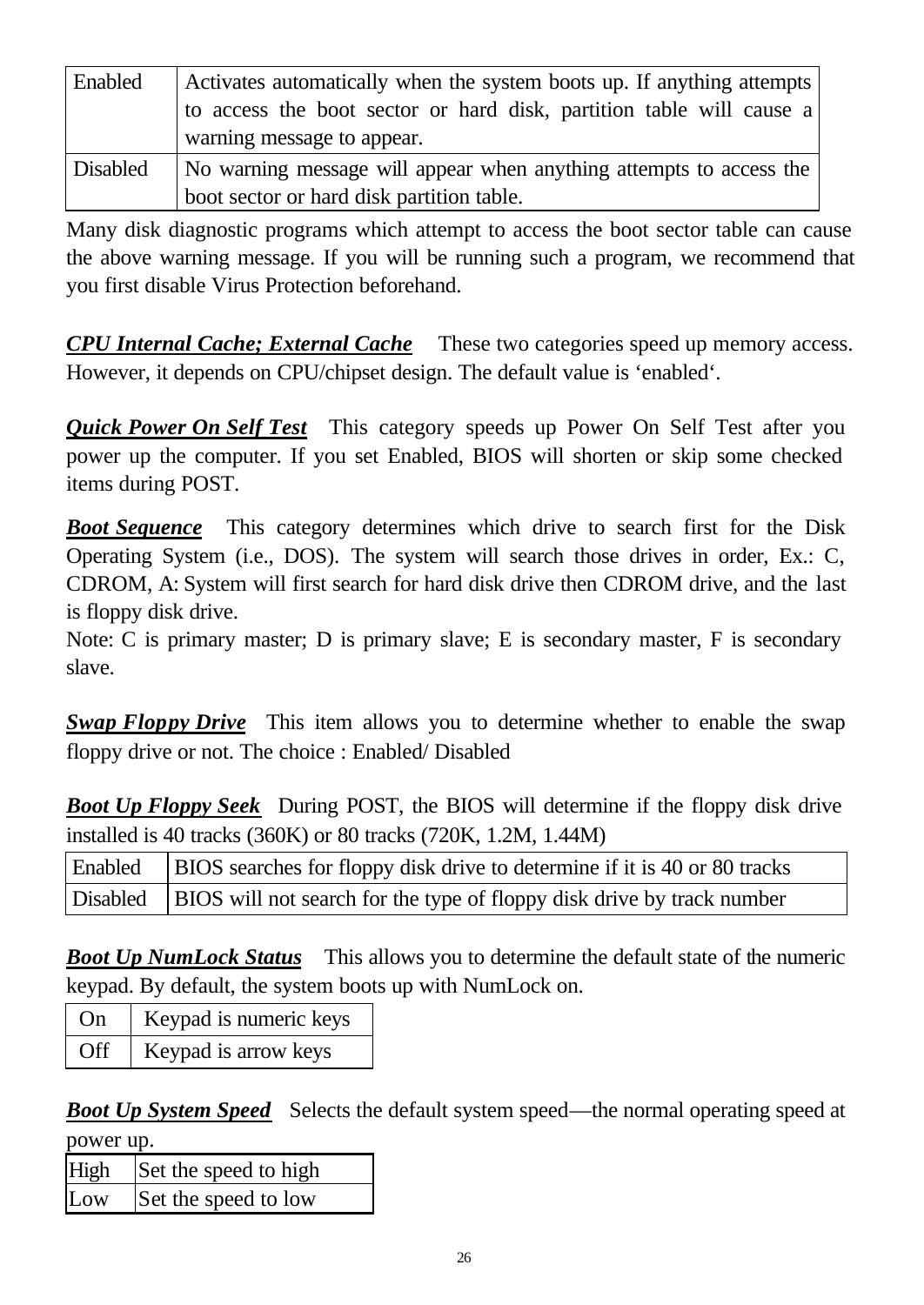*Gate A20 Option* This entry allows you to select how the gate A20 is handled. The gate A20 is a device used to address memory above 1 MB. Initially, the gate A20 was handled via a pin on the keyboard. Today, while keyboards still provide this support, it is more common and much faster for the system chipset to provide support for gate A20. Normal is keyboard; Fast is chipset.

*Typematic Rate Setting*This determines if the typematic rate is to be used. When disabled, continually holding down a key on your keyboard will generate only one key instance.

*Typematic Rate(Chars/Sec)* When the typematic rate is enabled, this section allows you select the rate at which the keys are repeated.

| 6  | 6 characters per second  |
|----|--------------------------|
| 8  | 8 characters per second  |
| 10 | 10 characters per second |
| 12 | 12 characters per second |
| 15 | 15 characters per second |
| 20 | 20 characters per second |
| 24 | 24 characters per second |
| 30 | 30 characters per second |

*Typematic Delay(Msec)* When the typematic rate is enabled, this section allows you select the delay between when the key was first depressed and when the acceleration begins.

| 250  | 250 msec   |
|------|------------|
| 500  | $500$ msec |
| 750  | $750$ msec |
| 1000 | 1000 msec  |

*Security Option* This category allows you to limit access to the system and Setup, or just to Setup

| <b>System</b> | The system will not boot and access to Setup will be denied if the correct |
|---------------|----------------------------------------------------------------------------|
|               | password is not entered at the prompt                                      |
| Setup         | The system will boot, but access to Setup will be denied if the correct    |
|               | password is not entered at the prompt                                      |

To disable the security, select PASSWORD SETTING at Main Menu, and then you will be asked to enter password. Do not type anything and just press <Enter>, it will disable the security. Once the security is disabled, the system will boot and you can enter Setup freely.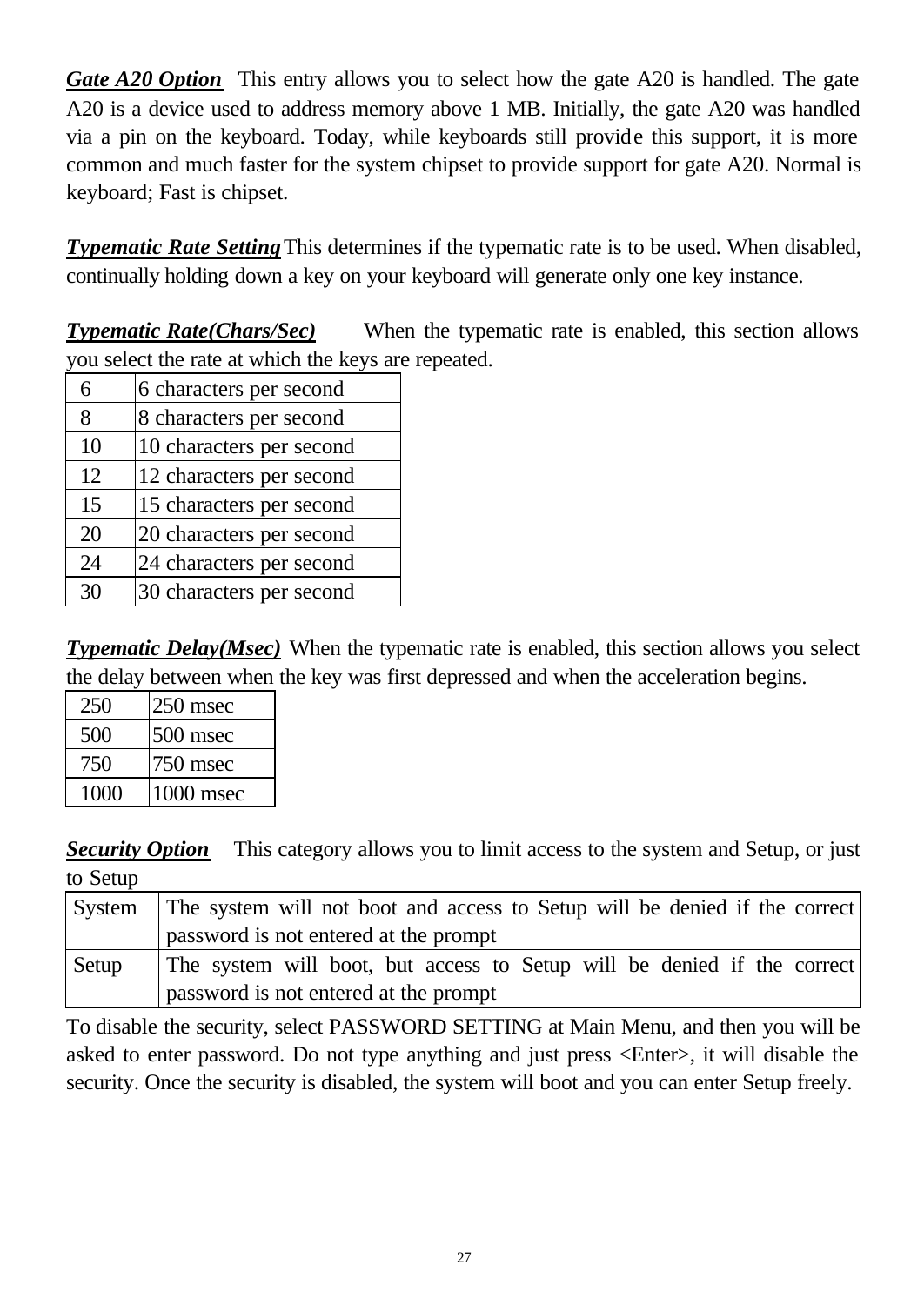*PCI/VGA Palette Snoop* It determines whether the MPEG ISA/VESA VGA cards can work with PCI/VGA or not.

| Enabled When PCI/VGA working with MPEG ISA/VESA VGA Card      |
|---------------------------------------------------------------|
| Disabled When PCI/VGA not working with MPEG ISA/VESA VGA Card |

*Assign IRQ for VGA* When this items is enabled, the system will assign an IRQ for VGA. If this item is disabled, the VGA will not occupy an IRQ; therefore the IRQ of VGA will be released for other usage.

*OS Select for DRAM > 64MB* This item allows you to access the memory that is over 64MB in OS/2. The choice : Non-OS2, OS2

*Report No FDD For WIN 95* Set this item to Yes, BIOS will report FDD to Win95. If in standard CMOS setup, set Drive A to none and set this item to yes. Inside Win95, My Computer and File manager Disk(A:) will show Removable Disk (A:).

*Video BIOS Shadow* Determines whether video BIOS will be copied to RAM. However it is optional depending on chipset design. Video Shadow will increase the video speed.The choice : Enabled/Disabled

*C8000 – CBFFF Shadow; DC000 – DFFFF Shadow* These categories determine whether option ROMs will be copied to RAM. An example of such option ROM would be the support of onboard SCSI. The choice : Enabled/Disabled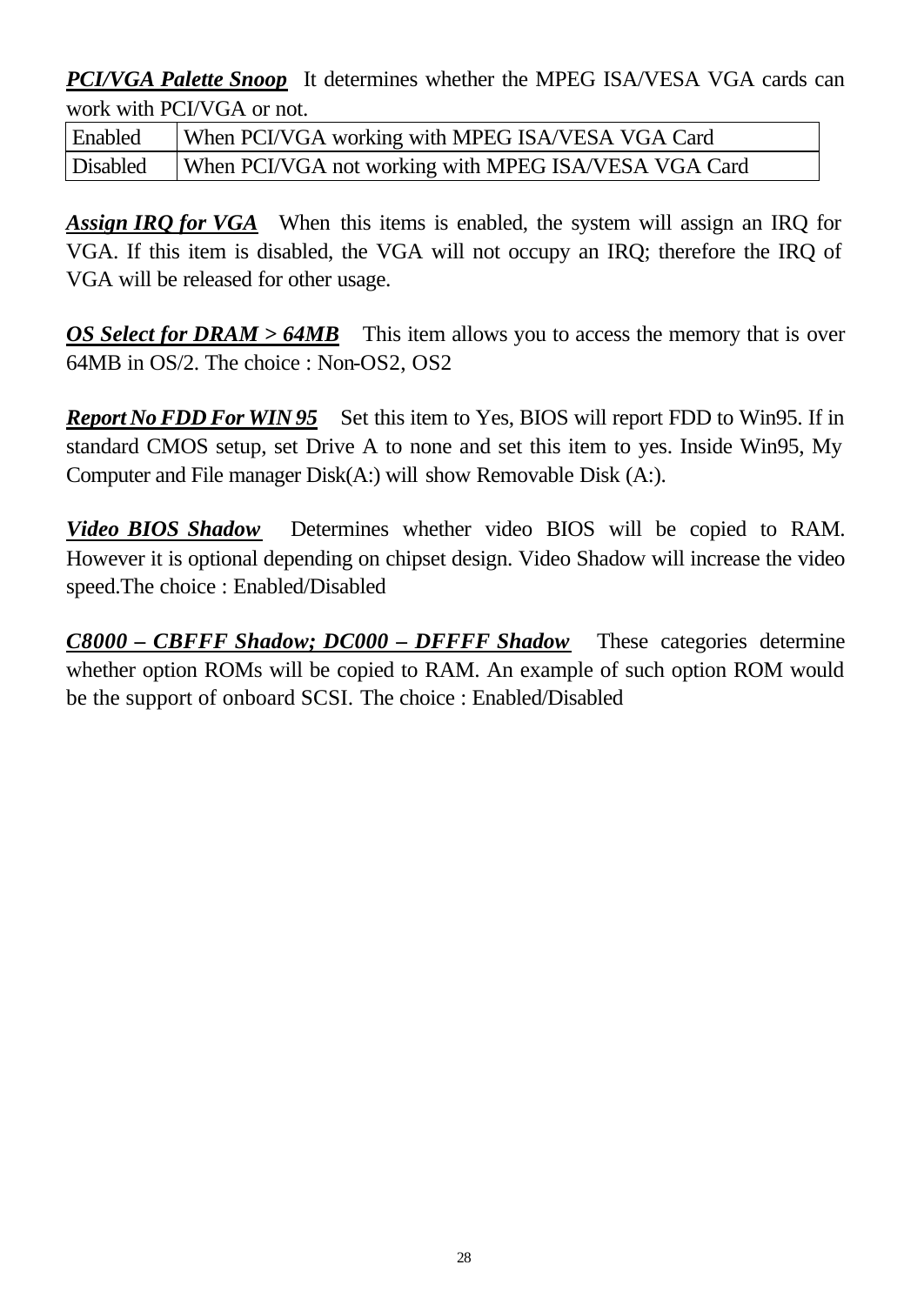**CHIPSET FEATURES SETUP** This screen controls the setting for the chipset on the **mainboard. (\* the functions are optional, please confirm these with your supplier.)**

ROM PCI/ISA BIOS (ATC-6130)

|                                 |            | <b>CHIPSET FEATURES SETUP</b>       |                                                           |
|---------------------------------|------------|-------------------------------------|-----------------------------------------------------------|
|                                 |            | AWARD SOFTWARE, INC.                |                                                           |
| Auto Configuration              | : Enabled  | <b>SDRAM CAS latency Time</b>       | :3                                                        |
| <b>DRAM</b> Speed Selection     | $:60$ ns   | Auto Detect DIMM/PCI CIK            | :Enabled                                                  |
| <b>MA Wait State</b>            | $:$ Slow   | <b>Spread Spectrum</b>              | :Disabled                                                 |
| EDO RAS# To CAS# Delay          | :3         | <b>CPU Clock Frequency</b>          | :66MHz                                                    |
| EDO RAS# Precharge Time         | :4         |                                     | The following items are optional                          |
| <b>EDO DRAM Read Burst</b>      | : x333     | CPU Warning Temperature*            | : Disabled                                                |
| <b>EDO DRAM Write Burst</b>     | : x333     | Current CPU Temperature*            | : $20^{\circ}$ C/68 $^{\circ}$ F                          |
| DRAM Data Integrity Mode        | : Non-ECC  | Current CPUFAN Speed*               | :4615 PRM                                                 |
| <b>CPU-To-PCI IDE Posting</b>   | : Enabled  | Current Vin $(V)^*$                 | :2.85V                                                    |
| System BIOS Cacheable           | : Disabled |                                     |                                                           |
| Video BIOS Cacheable            | : Disabled |                                     |                                                           |
| Video RAM Cacheable             | : Disabled |                                     |                                                           |
| 8 Bit I/O Recovery Time         | $\div 1$   |                                     |                                                           |
| 16 Bit I/O Recovery Time        | :1         |                                     |                                                           |
| Memory Hole At 15M-16M          | : Disabled |                                     |                                                           |
| Passive Release                 | : Enabled  | Esc: Quit                           | $\uparrow \downarrow \rightarrow \leftarrow$ :Select Item |
| Delayed Transaction             | : Disabled | : Help<br>F1                        | PU/PD/+/-: Modify                                         |
| AGP Aperture Size (MB)          | :64        | F <sub>5</sub><br>$:$ Old<br>Values | (Shift)F2<br>:Color                                       |
| <b>SDRAM RAS-to-CAS Delay</b>   | $:$ Slow   | :Load BIOS Defaults<br>F6           |                                                           |
| <b>SDRAM RAS Precharge Time</b> | : Slow     | F7<br>:Load Setup Defaults          |                                                           |

*Auto Configuration* Pre-defined values for DRAM, cache... timing according to CPU type & system clock. When this item is enabled, the pre-defined items will become SHOW-ONLY.

*DRAM Speed Selection* The DRAM speed is controlled by the DRAM timing Registers. The timings programmed into this register are dependent on the system design.

*MA wait State* This item allows you to select MA Wait State. The choice : Fast, Slow.

*EDO RAS# to CAS# Delay* When DRAM is refreshed, both rows and columns are addressed separately. This setup item allows you to determine the timing of the transition from RAS to Column Address Strobe (CAS).

*EDO RAS#*DRAM must continually be refreshed or it will lose.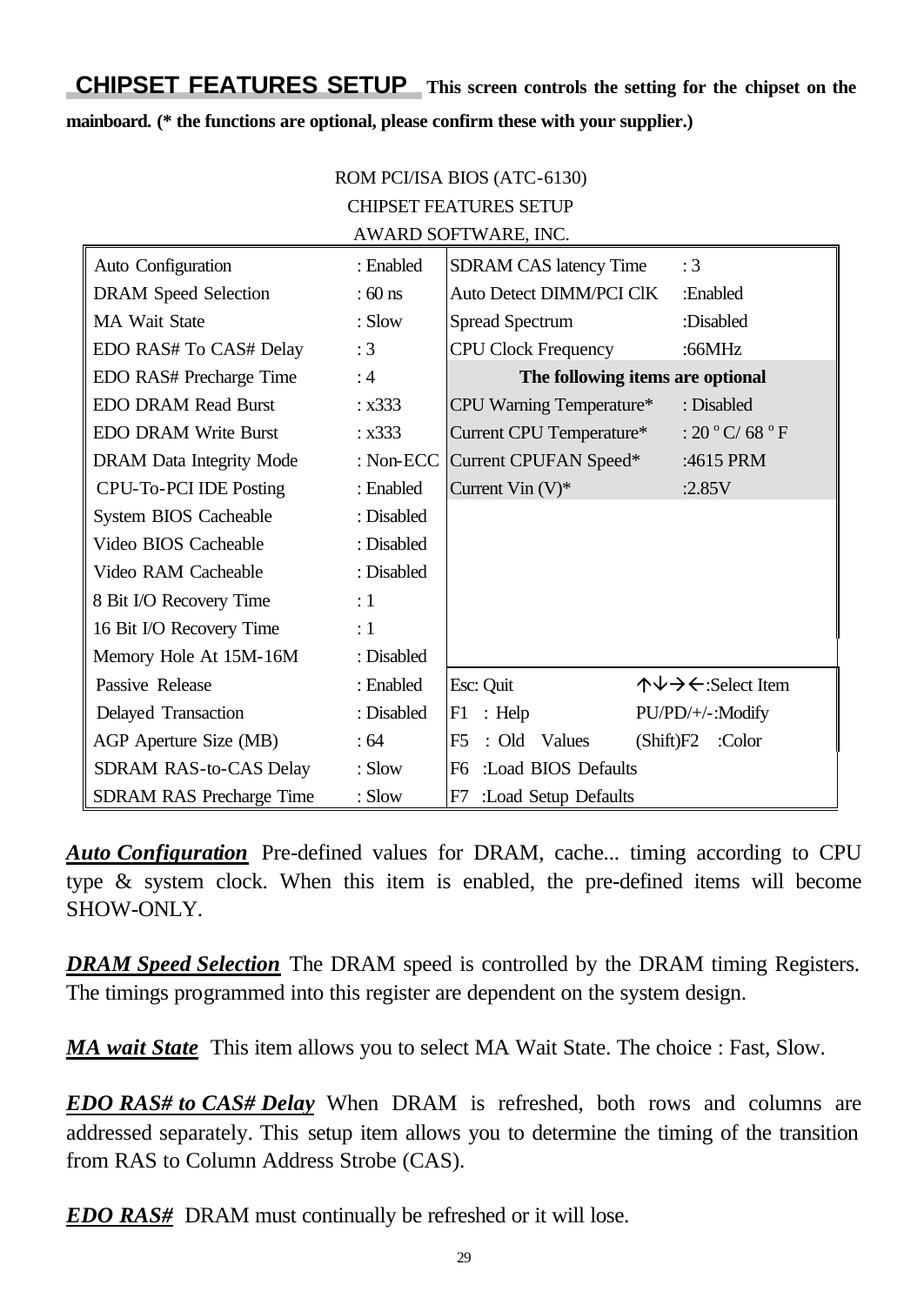*Precharge Time* its data. Normally, DRAM is refreshed entirely as the result of a single request. This option allows you to determine the number of CPU clocks allocated for the Row Address Strobe to accumulate its charge before the DRAM is refreshed. If insufficient time is allowed, refresh may be incomplete and data lost.

*EDO DRAM Read Burst; EDO DRAM Write Burst* This sets the timing for burst mode read (or writes) from DRAM. Burst read and write requests aregenerated by the CPU in four separate parts.The first part provides the location within the DRAM where the read or write is to take place while the remaining three parts provide the actual data. The lower the timing numbers, the faster the system will address memory.

*DRAM data Integrity Mode* Error checking and correcting function.

*CPU-To-PCI IDE Posting* Select Enabled to post write cycles from the CPU to the PCI IDE interface. IDE accesses are posted in CPU to PCI buffers, for cycle optimization.

**System BIOS Cacheable When enabled, accesses to the system BIOS ROM** addressed at F0000H-FFFFFH are cached, provided that the cache controller is enabled.

*Video BIOS Cacheable* As with changing the system BIOS above, enabling the Video BIOS cache will cause access to video BIOS addressed at C0000H to C7FFFH to be cached, if the cache controller is also enabled.

*Video RAM Cacheable* Cache Video RAM to L2 cache.

8 Bit I/O Recovery Time The recovery time is the length of time, measured in CPU clocks, which the system will be delay after the completion of an I/O request. This item allows you to determine the recovery time allowed for 8 bit I/O. Choices are from NA, 1 to 8 CPU clocks.

*16 Bit I/O Recovery Time* This item allows you to determine the recovery time allowed for 16-bit I/O. Choices are from NA, 1 to 4 CPU clocks.

*Memory Hole At15M-16M* In order to improve performance, certain space in memory can be reserved for ISA cards. This memory must be mapped into the memory below 16MB.

*Passive Release* When Enabled, CPU to PCI bus access are allowed during passive release. Otherwise, the arbiter only accept PCI master access to local.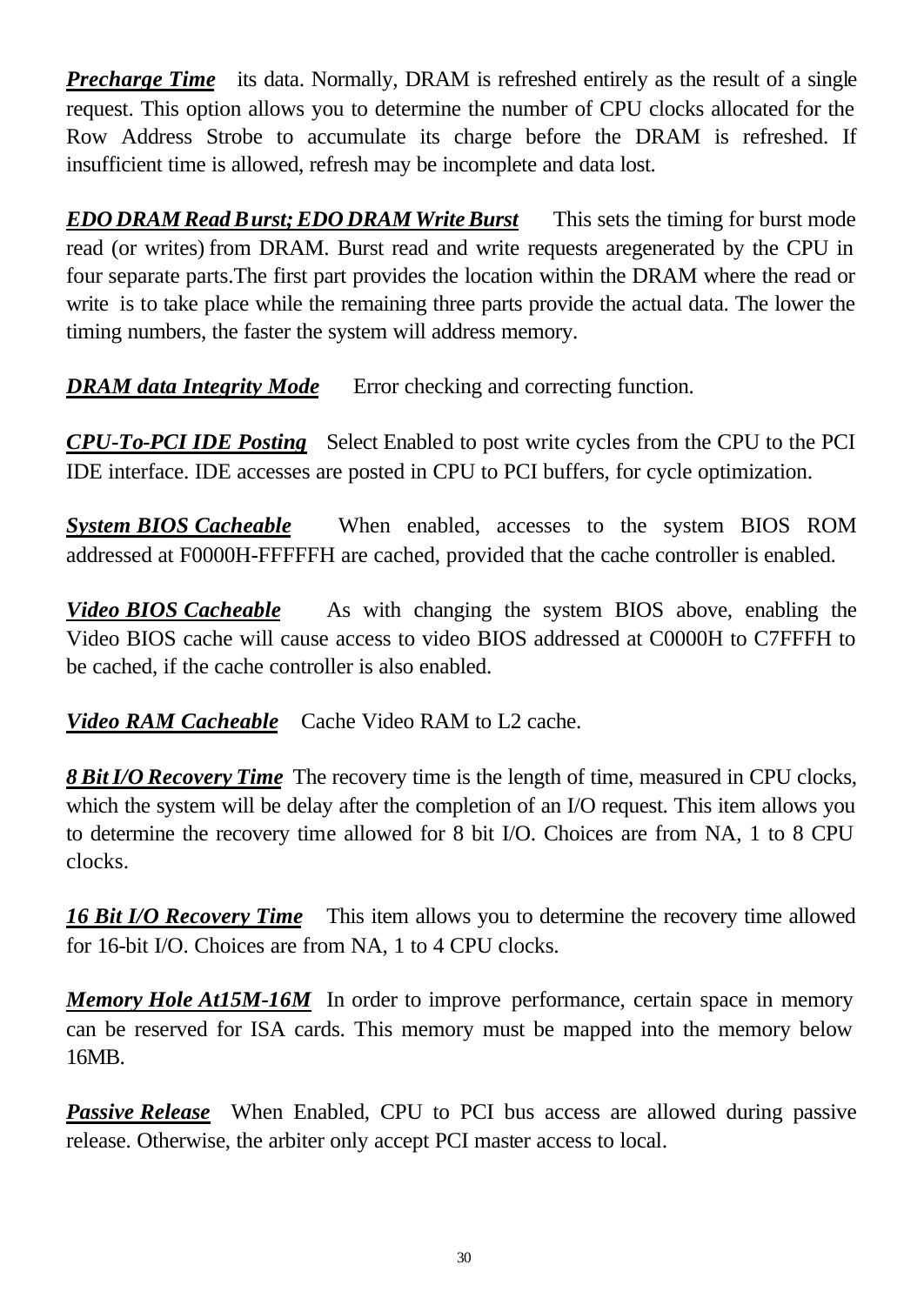*Delayed Transaction* The chipset has an embedded 32-bit posted write buffer to support delay transactions cycles. Select Enabled to compliance with PCI specification version  $2.1\dots$ .

*AGP Aperture Size (MB)* Select the size of the AGP aperture. The aperture is a portion of the PCI memory address range dedicated for graphics memory address space. Host cycle that hit the aperture range are forwarded to the AGP without any translation. See www.agpforum.org for AGP information. The choice 4, 8, 16, 32, 64, 128, 256

*SDRAM RAS-to- CAS Delay; SDRAM CAS latency Time* You can select RAS to CAS Delay time (CAS latency time) in HCLKs of 2/2 or 3/3. The system board designer should set the values in this field, depending on the DRAM installed. Do not change the values in this field unless you change specifications of the installed DRAM or the installed CPU. The choice: 2,3

*SDRAM RAS Precharge Time* Defines the length of time for Row Address Strobe is allowed to precharge.

*CPU Clock Ratio* Use this option to set CPU clock ratio. After change the CPU Clock Ratio, if the system can not start , please see " CPU Clock Frequency " item to solve the problem.

*Auto Detect DIMM/PCI ClK* If this item is enabled, the unused DIMM and PCI slot clock will be disabled. If this item is disabled the unused DIMM and PCI slot will still get the active clock signal.

*Spread Spectrum*. Enable / Disable this item the BIOS will Enable / Disable the clock generator spread spectrum .

*CPU Clock Frequency* Use this item to set CPU base clock frequency.

**Note: After you change the CPU Clock Frequency and the system can not start, please do the following procedures:**

- **1. Turn the system off firstly.**
- **2. Turn on the system. Then press and hold the " Insert " key at boot.**
- **3. Select the proper frequency in the item of** *CPU Clock Frequency***.**
- **4. Save and Exit Setup.**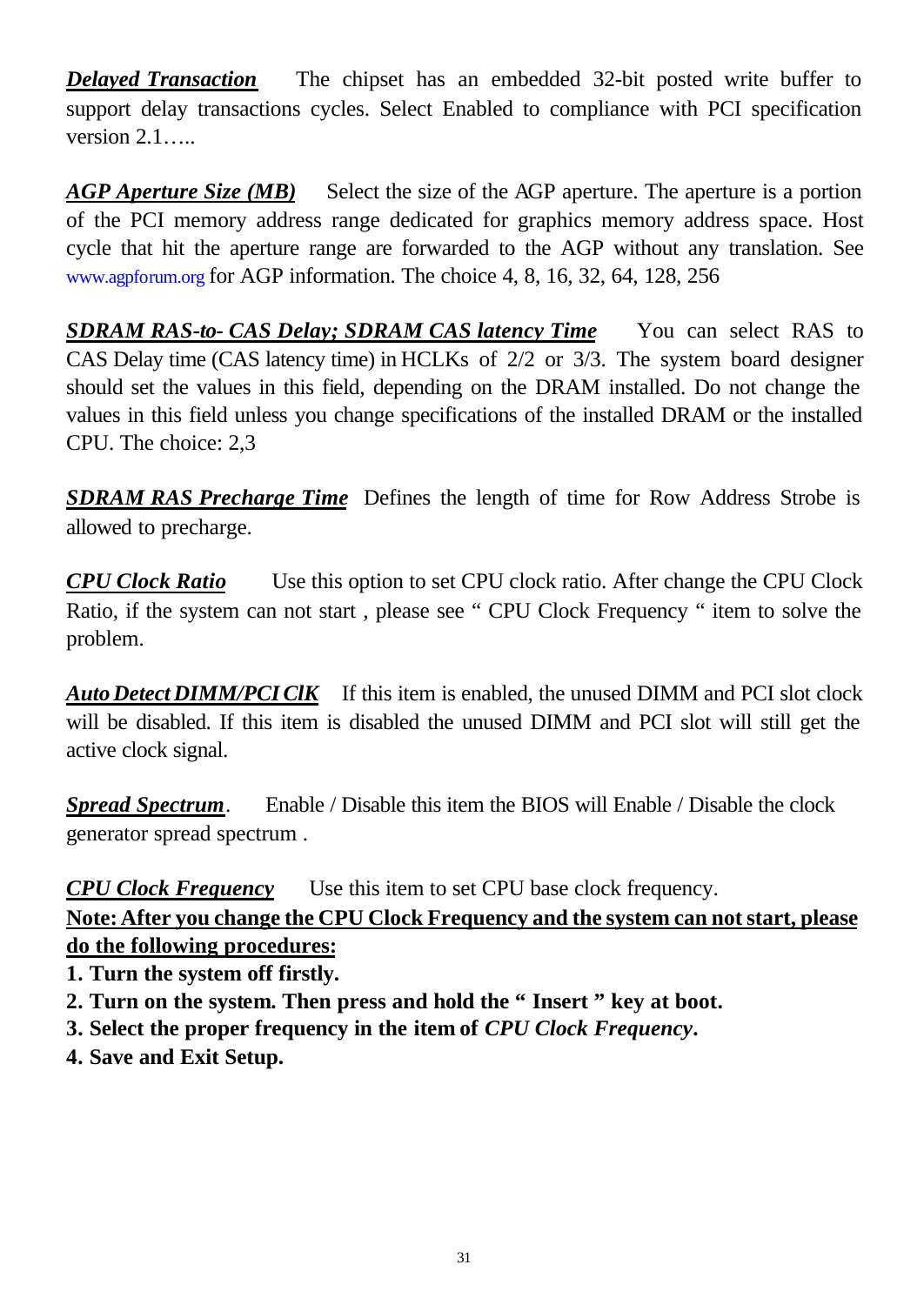The following functions are optional, the board must be built-in hardware controller. Please confirm this with your supplier.

*CPU Warning Temperature*. When this item is enabled, we can set the CPU warning temperature . If the CPU temperature is higher than the setting temperature, the system will beep.

*Current CPU Temperature* It shows the current system temperature.

*Current CPUFAN Speed* It shows the running speed of the system fan.

*Current Vin(v)* It shows the Vcore valtage.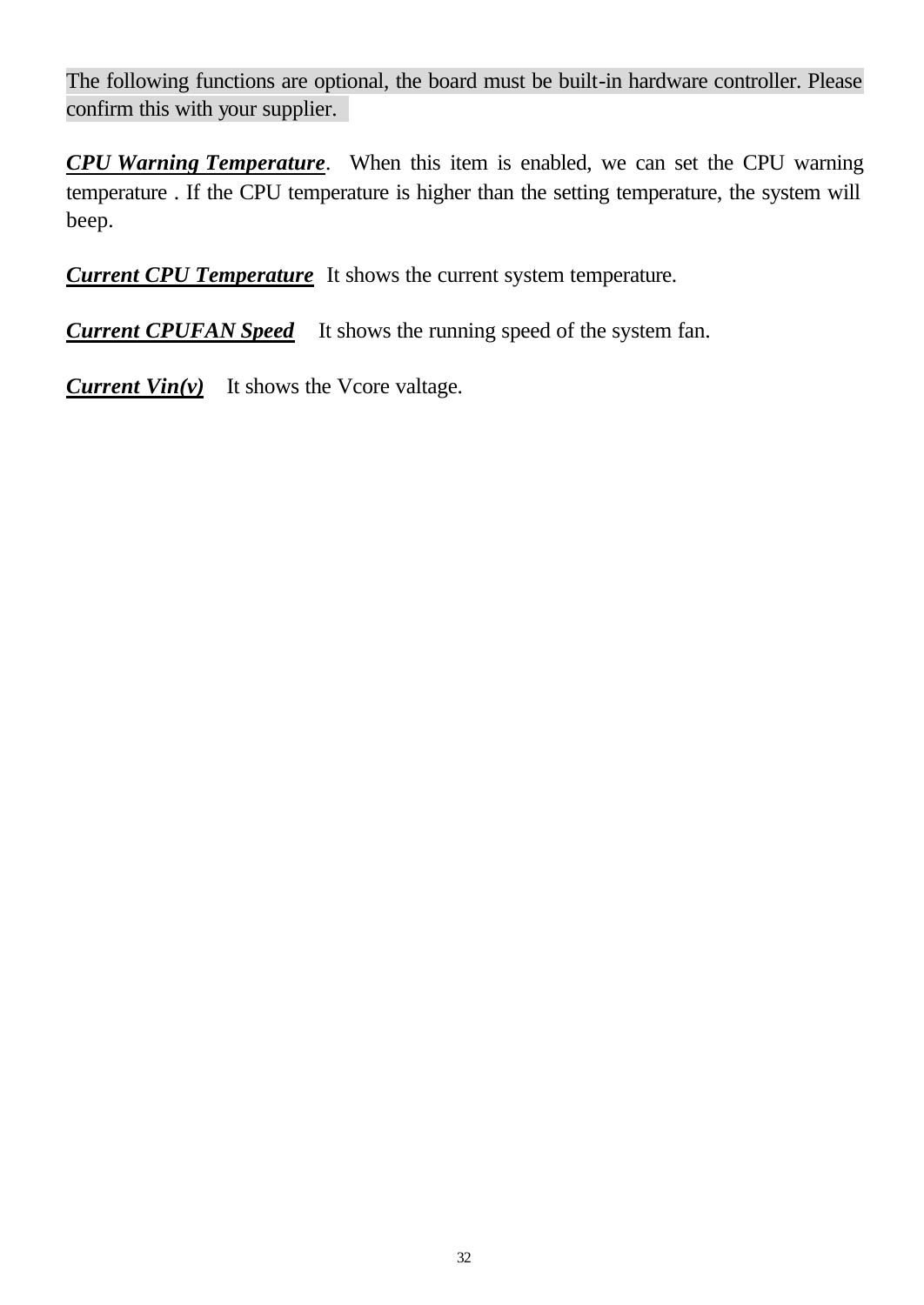### **POWER MANAGEMENT SETUP This screen controls the 'green' features of this mainboard.**

ROM PCI/ISA BIOS (ATC-6130)

| POWER MANAGEMENT SETUP          |               |                                                  |                                                           |
|---------------------------------|---------------|--------------------------------------------------|-----------------------------------------------------------|
| AWARD SOFTWARE, INC.            |               |                                                  |                                                           |
| Power Management                | : Disabled    | *Reload Global Timer Events*                     |                                                           |
| PM Control by APM               | : Yes         | IRQ [3-7, 9-15], NMI : Enabled                   |                                                           |
| Video Off Method                | : V/H SYNC    | Primary IDE 0                                    | :Disabled                                                 |
|                                 | $+BLANK$      | Primary IDE 1                                    | :Disabled                                                 |
| Video Off After                 | : Standby     | Secondary IDE 0                                  | :Disabled                                                 |
| Modem Use IRQ                   | :3            | Secondary IDE 1                                  | :Disabled                                                 |
| Doze Mode                       | : Disabled    | <b>Floppy Disk</b>                               | :Disabled                                                 |
| <b>Standby Mode</b>             | : Disabled    | <b>Serial Port</b>                               | :Enabled                                                  |
| <b>Suspend Mode</b>             | : Disabled    | <b>Parallel Port</b>                             | :Disabled                                                 |
| <b>HDD Power Down</b>           | : Disabled    |                                                  |                                                           |
| Throttle Duty Cycle             | $:62.5\%$     |                                                  |                                                           |
| <b>ZZ</b> Active in Suspend     | : Disabled    |                                                  |                                                           |
| VGA Active Monitor<br>: Enabled |               |                                                  |                                                           |
| Soft-Off by PWR-BTTN            | : Instant-Off |                                                  |                                                           |
| <b>CPUFAN Off In Suspend</b>    | : Enabled     | Esc: Quit                                        | $\uparrow \downarrow \rightarrow \leftarrow$ :Select Item |
| <b>Resume by Ring</b>           | : Enabled     | : Help PU/PD/+/- : Modify<br>F1                  |                                                           |
| Resume by Alarm                 | : Disabled    | : Old Values (Shift) F2: Color<br>F <sub>5</sub> |                                                           |
| <b>IRQ 8 Break Suspend</b>      | : Disabled    | : Load BIOS Defaults<br>F6                       |                                                           |
|                                 |               | :Load Setup Default<br>F7                        |                                                           |

**Power Management** This category allows you to select the type (or degree) of power saving and is directly related to the following modes **: Doze; Standby; Suspend; HDD Power Down.**

| <b>Disabled</b> | No power management. It means all 4 modes are disabled.           |
|-----------------|-------------------------------------------------------------------|
| Min. Power      | Minimum<br>Standby= $1hr$ .;<br>power management. Doze $=1$ hr.;  |
| Saving          | Suspend=1hr.; HDD Power Down=15min                                |
| Max. Power      | only available for SL CPU.<br>Maximum power management            |
| Saving          | $Suspended=1min$ ;HDD<br>Doze=1min.; Standby=1min.;<br>Power      |
|                 | $Down=1min$                                                       |
| <b>User</b>     | Allows you to set each mode individually. When not disabled, each |
| Defined         | of the ranges are from 1 min. to 1 hr. except for HDD Power Down  |
|                 | which ranges from 1 to 15min. and disable                         |

**If you would like to use Software Power-off Control function, you can not choose "Disabled" here, and should select "Yes" in PM Control by APM.**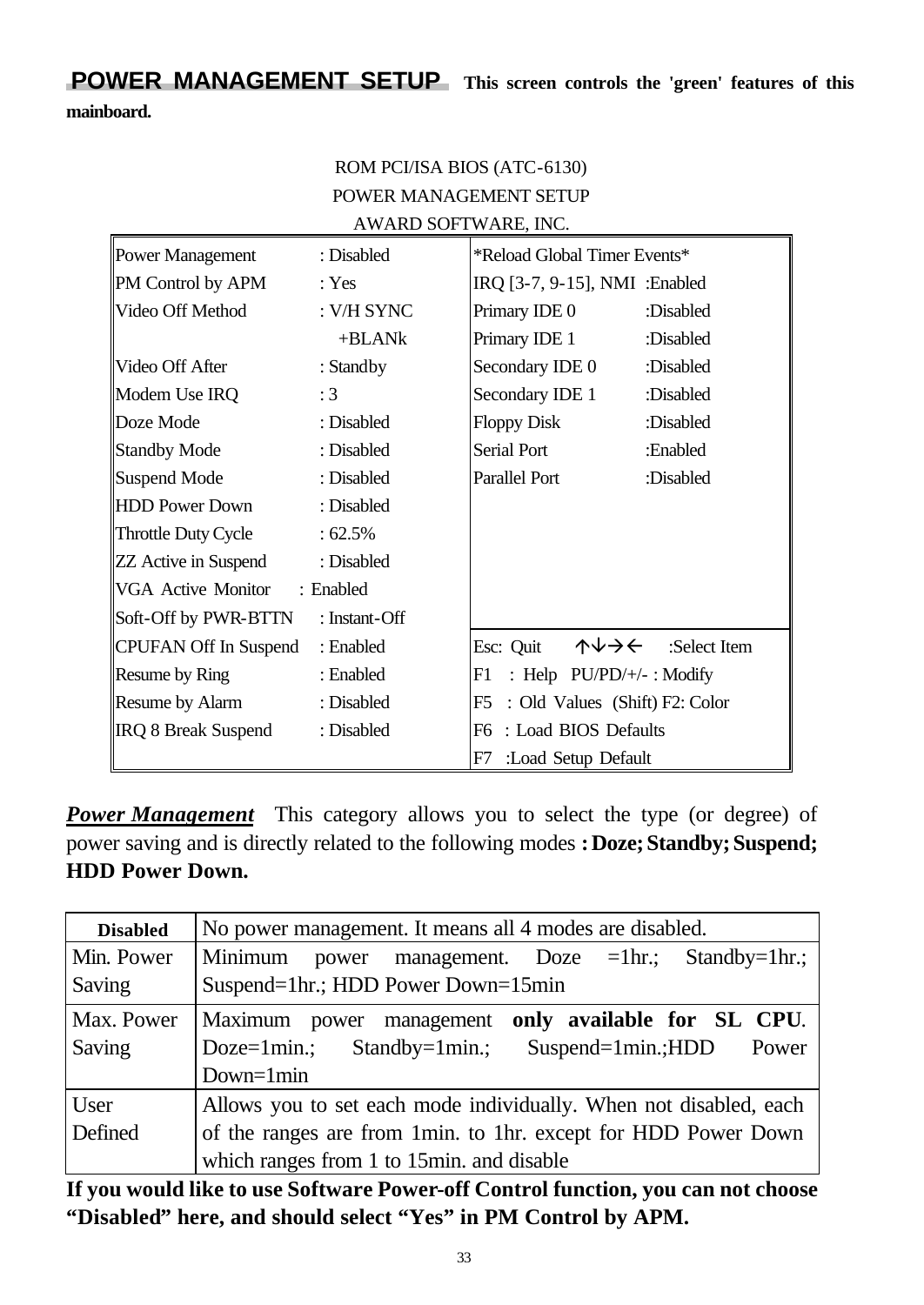*PM Control by APM* When enabled, an Advanced Power Management device will be activated to enhance the Max. Power Saving Mode and stop the CPU internal clock. If the Max. Power Saving is not enabled, this will be shown as NO.

| <i>raco On nichoa</i><br>This determines the manner in which the monitor is changed. |                                                                   |  |
|--------------------------------------------------------------------------------------|-------------------------------------------------------------------|--|
| V/H SYNC                                                                             | This selection will cause the system to turn off the vertical and |  |
| $+$ Blank                                                                            | horizontal sync. ports and write blanks to the video buffer       |  |
| <b>Blank Screen</b>                                                                  | This option only writes blanks to the video buffer                |  |
| <b>DPMS</b>                                                                          | Initial display power management signaling                        |  |

*Video Off Method* This determines the manner in which the monitor is blanked.

*Video off After* When enabled, this feature allows the VGA adapter to operate in a power saving mode.

| N/A     | Monitor will remain on during power saving modes.                |
|---------|------------------------------------------------------------------|
| Suspend | Monitor is blanked when the systems enters the Suspend mode.     |
| Standby | Monitor is blanked when the system enters Standby mode.          |
| Doze    | Monitor is blanked when the system enters any power saving mode. |

*MODEM Use IRQ* This item determines the IRQ in which the MODEM can be used. The choice : 3,4,5,7,9,10,11,NA.

*The Following 4 modes are Green PC power saving functions which are only user configurable when 'User Defined' power management has been selected.*

**ÿ Doze Mode** When enabled and after the set time of system inactivity, the CPU clock will run at slower speed while all other devices still operate at full speed.

**ÿ Standby Mode** When enabled and after the set time of system inactivity, the fixed disk drive and the video would be shut off while all other devices still operate at full speed.

**ÿ Suspend Mode** When enabled and after the set time of system inactivity, all devices except the CPU will be shut off.

**ÿ HDD Power Down** When enabled and after the set time of system inactivity, the hard disk drive will be powered down while all other devices remain active.

*Throttle Duty Cycle* When the system enters Doze mode, the CPU clock runs only part of time. You may select the percent of time that the clock runs.

*ZZ Active in Suspend* When Enabled, the ZZ signal is active during Suspend mode.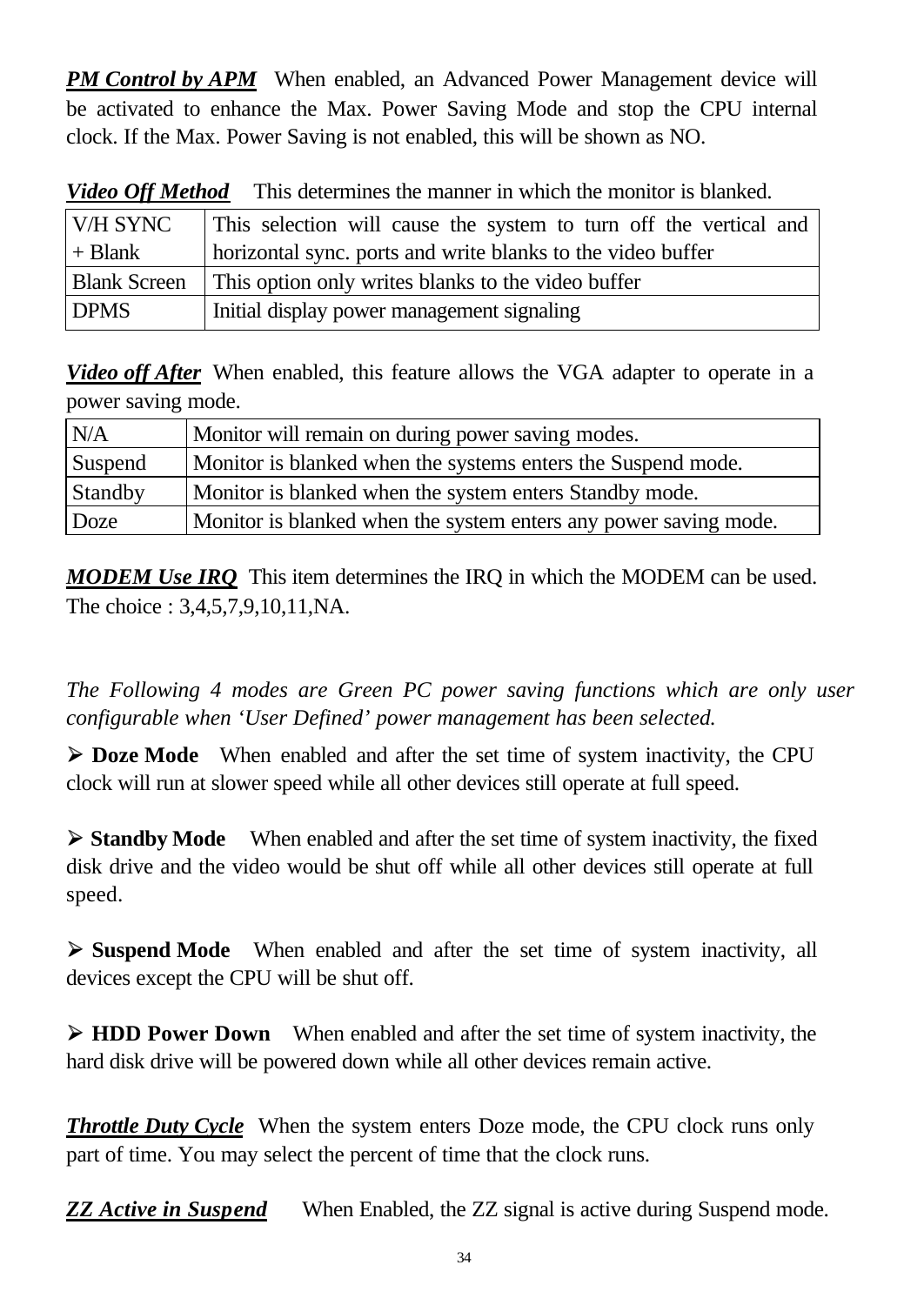*VGA Active Monitor* When Enabled, any video active restarts the global timer for Standby mode.

*Soft-Off by PWR-BTTN Instant-off :* When push the power button, the system power will be off immediately. *Delay 4 sec*: when push the power button, it will enter suspend mode. We need to push the power button and hold for 4 seconds to turn off the power.

*CPUFAN Off In Suspend* Enabled: under suspend mode, the CPU FAN will be turned off. Disabled: the CPU FAN won't be turned off.

*Resume by Ring* Enabled: when system in suspend mode, it can be wake up by modem. Disabled: it cannot be wake up by modem.

*Resume by Alarm* When Enabled, two additional lines will be added to the screen :Date (of Month) Alarm; Time (hh:mm:ss) Alarm to let user set the desired date and time. After power off, the system will automatically power on at the specified date and time.

*IRQ 8 Break Suspend* When enabled, the device which occupies the IRQ8 can wake up the system.

*Reload Global Timer Events* When enabled, an event occurring on each device listed below restarts the global time for Standby mode. IRQ [3-7, 9-15], NMI; Primary IDE 0; Primary IDE 1; Secondary IDE0; Secondary IDE1; Floppy Disk; Serial Port; Parallel Port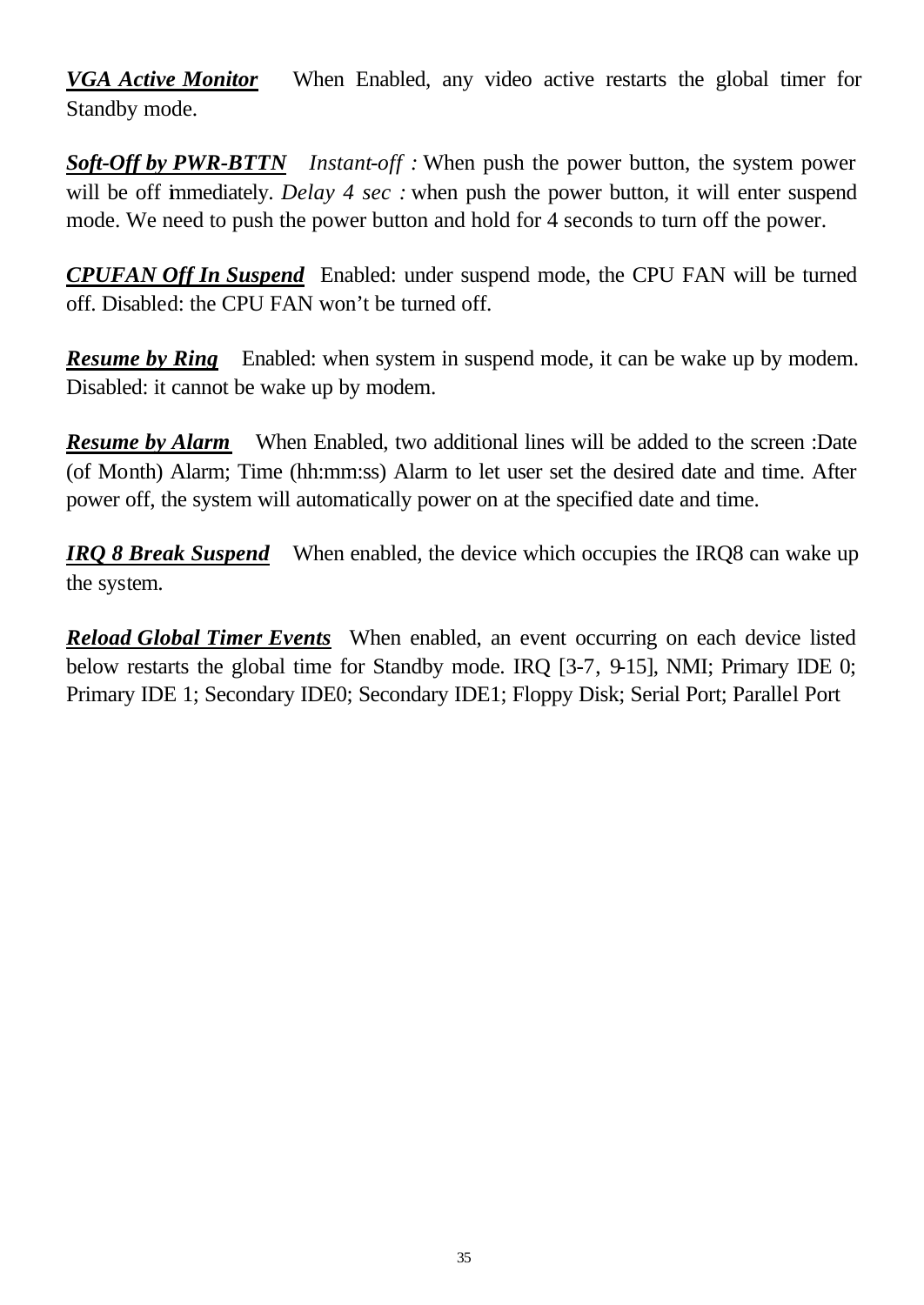ROM PCI/ISA BIOS (ATC-6130)

| ROM PCI/ISA BIOS (ATC-6130)     |            |                                                                     |                         |
|---------------------------------|------------|---------------------------------------------------------------------|-------------------------|
| PNP/PCI CONFIGURATION           |            |                                                                     |                         |
|                                 |            | AWARD SOFTWARE, INC.                                                |                         |
| <b>PNP OS Installed</b>         | : No       | PCI IDE IRQ Map to                                                  | : PCI-AUTO              |
| Resources Controlled by         | : Auto     | Primary IDE INT#                                                    | : A                     |
| <b>Reset Configuration Data</b> | : Disabled | Secondary IDE INT#                                                  | $\, : \, \mathbf{B} \,$ |
|                                 |            |                                                                     |                         |
|                                 |            |                                                                     |                         |
|                                 |            |                                                                     |                         |
|                                 |            |                                                                     |                         |
|                                 |            |                                                                     |                         |
|                                 |            | Esc: Quit $\uparrow \downarrow \rightarrow \leftarrow$ :Select Item |                         |
|                                 |            | $\therefore$ Help<br>F1                                             | $PU/PD/+/-$ : Modify    |
|                                 |            | F5 : Old Values (Shift) F2: Color                                   |                         |
|                                 |            | F6 : Load BIOS Defaults                                             |                         |
|                                 |            |                                                                     |                         |
|                                 |            |                                                                     |                         |

*PNP OS Installed* This item allows you to determine PnP OS or not.

*Resource Controlled by* The Award Plug and Play BIOS has the capability to automatically configure all of the boot and Plug & Play compatible devices. However, this capability means absolutely nothing unless you are using a Plug and Play OS such as Windows 95. Choices are Auto and Manual.

*Reset Configuration Data* This item allows you to determine whether to reset the configuration data or not.

*PCI IDE IRQ Map To Primary IDE INT#; Secondary IDE INT#* This allows you to configure your system to the type of IDE disk controller in use. By default, Setup assumes that your controller is an ISA device rather than a PCI controller. The moe apparent difference is the type of slot being used. If you have equipped your system with a PCI controller, changing this allows you to specify which slot holds the controller and which PCI interrupt  $(A, B, C, D)$  is associated with the connected hard disk. This setting refers to the hard disk drive itself, rather than individual partitions. Since each IDE controller supports two separate hard drives, you can select the INT# for each. Again, you will note that the primary has a lower interrupt than the secondary as described in *lot x Using INT#*" above. Select 'PCI Auto' allows the system to automatically determine how your IDE disk system is configured.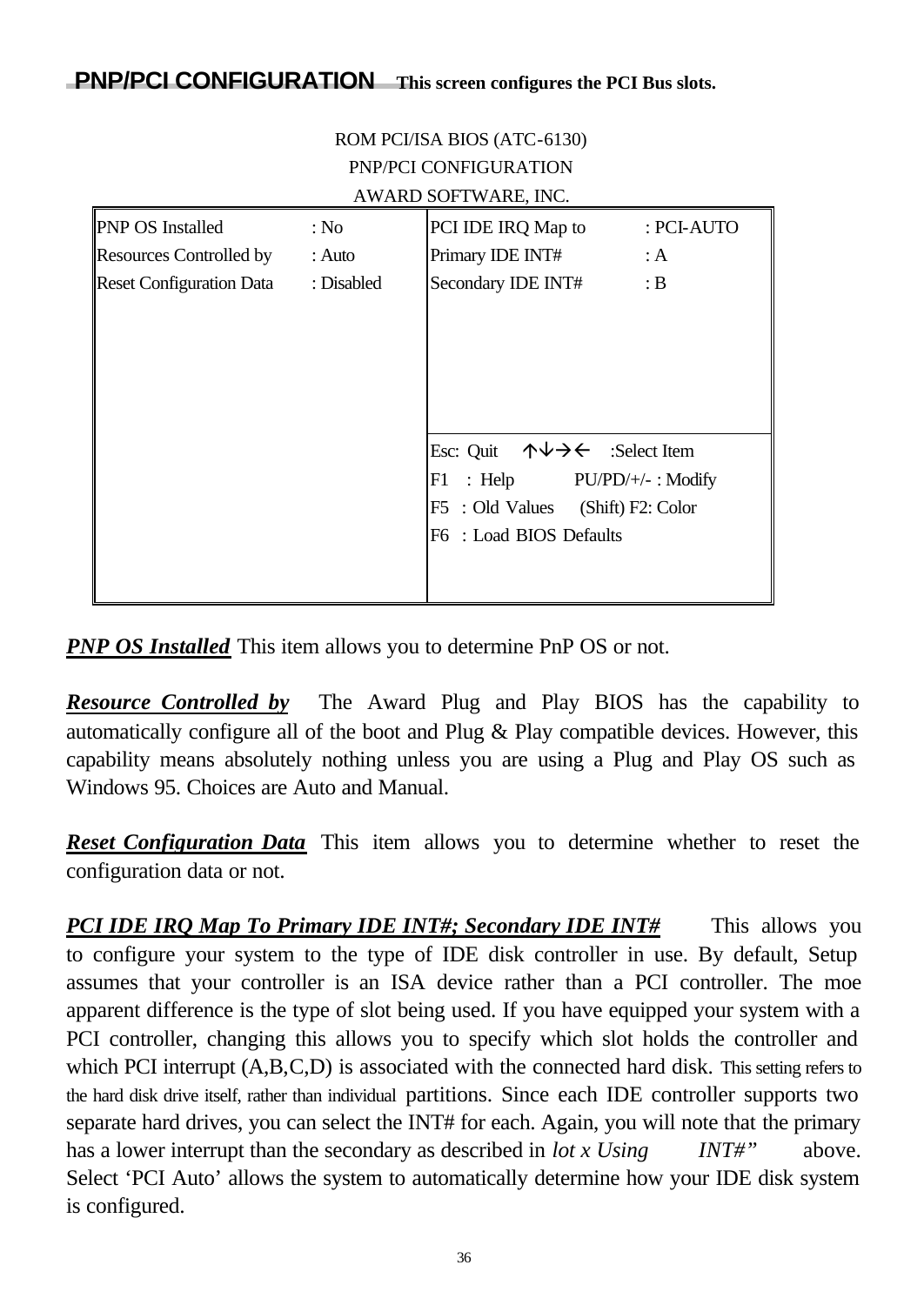**INTEGRATED PERIPHERALS This section page includes all the items of IDE hard drive and Programmed Input/Output features. See also Section "Chipset Features Setup".**

> ROM PCI/ISA BIOS (ATC-6130) INTEGRATED PERIPHERALS AWARD SOFTWARE, INC.

| <b>IDE HDD Block Mode</b>        | : Enabled     | <b>Onboard Parallel Port</b><br>: 378H/IRQ7                            |
|----------------------------------|---------------|------------------------------------------------------------------------|
| <b>IDE Primary Master PIO</b>    | : Auto        | <b>Onboard Parallel Mode</b><br>ECP                                    |
| <b>IDE Primary Slave PIO</b>     | : Auto        | <b>ECP Mode Use DMA</b><br>:3                                          |
| <b>IDE Secondary Master PIO</b>  | : Auto        |                                                                        |
| <b>IDE Secondary Slave PIO</b>   | : Auto        |                                                                        |
| <b>IDE Primary Master UDMA</b>   | : Auto        |                                                                        |
| <b>IDE Primary Slave UDMA</b>    | : Auto        |                                                                        |
| <b>IDE Secondary Master UDMA</b> | : Auto        |                                                                        |
| <b>IDE Secondary Slave UDMA</b>  | : Auto        |                                                                        |
| <b>On-Chip Primary PCI IDE</b>   | : Enabled     |                                                                        |
| <b>On-Chip Secondary PCI IDE</b> | : Enabled     |                                                                        |
| <b>USB Keyboard Support</b>      | : Disabled    |                                                                        |
| Init AGP Display First           | : Disabled    |                                                                        |
| Power On Function                | : Button Only |                                                                        |
| <b>KBC</b> input clock           | : 8 MHz       | Esc: Quit $\uparrow \downarrow \rightarrow \leftarrow$<br>:Select Item |
| <b>Onboard FDC Controller</b>    | : Enabled     | F1<br>$\colon$ Help<br>$PU/PD/+/-$ : Modify                            |
| Onboard Serial Port 1            | : $3F8/IRQ4$  | : Old Values<br>(Shift) F2: Color<br>F5                                |
| <b>Onboard Serial Port 2</b>     | : 3F8/IRQ3    | : Load BIOS Defaults<br>F6                                             |
| <b>UART</b> Mode Select          | : Normal      |                                                                        |

*IDE HDD Block Mode* This allows your HD controller to use the fast block mode to transfer data to and from your HD drive.

| Enabled   IDE controller uses block mode     |  |  |
|----------------------------------------------|--|--|
| Disabled   IDE controller uses standard mode |  |  |

### *IDE Primary Master/Slave PIO IDE; Secondary Master/Slave PIO*

PIO - Programmed Input/Output, it allows the BIOS to tell the controller what it wants and then let the controller and the CPU to complete the task by themselves. This is simpler and more faster. Your system supports five modes, 0 - 4, which primarily differ in timing. When **Auto** is selected, the BIOS will select the best available mode.

*IDE Primary Master/Slave UDMA; IDE Secondary Master/Slave UDMA* Auto, will support the Ultra DMA function. Disabled, will not support the Ultra DMA function.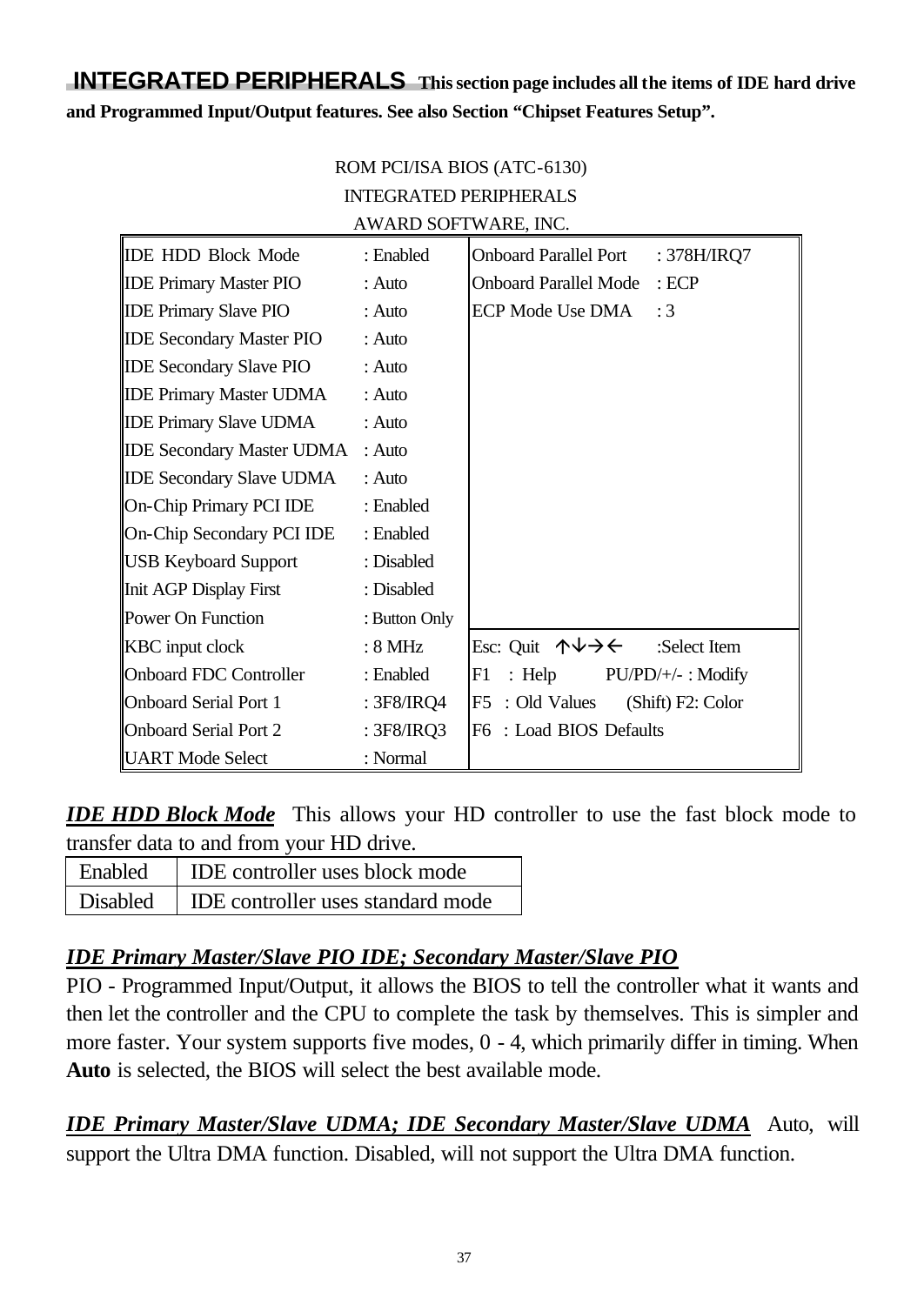*On-Chip Primary PCI IDE;On-Chip Secondary PCI IDE* This setup item allows you to either enable or disable the primary/secondary controller. You might choose to disable the controller if you were to add higher performance or specialized controller.

*USB Keyboard Support* Enabled will support USB keyboard in Win95 2.1 and NT 5.0 or above operating system.

*Init Display First* This item will activate the PCI in the multi-displayed environment.

### *Power On Function*

**ÿKB Power On Password:** this function is available for ATX power only. User can select the power on method to power on the system. The options are the following Password : when user select this option, it will show "Enter Password:", after user type password, it will show "Confirm Password:", user should type the same password to confirm it. After power off, if user types the correct password, the system will power on.

**ÿ Hot Key :** when user select this option, it will show another line as "Hot Key Power ON: Ctrl-F1".Select any hot key you like. After power off, if user hold down the "Control" and "F1" key, it will power up the system.

**ÿ Mouse Left, Mouse Right :** it will power up the system by double clicking the left or right mouse. Note do not move your mouse between the first click and the second click. **ÿ Button Only :** only the power button can power the system.

*KBC input clock* Let user change the keyboard working clock.

*On Board FDC Controller* This item will enable or disable the floppy disk controller.

*On Board Serial Port 1* User can select serial port IRQ. If set to Auto, system will assign an IRQ for it. Note : set to Auto is not recommended.

*On Board Serial Port 2* User can select serial port IRQ. If set to Auto, system will assign an IRQ for it. Note : set to Auto is not recommended.

*UART Mode Select* This lets you select the Infrared mode. Choices are Standard, HPIR, and ASKIR. If you choose HPIR or ASKIR mode, the screen will show another two lines to let you choose 'IR Function Duplex' (Full or Half) and 'RxD TxD Active' (Hi Lo; Lo Hi; Hi Hi; Lo Lo).

*On Board Parallel Port* Let user select IRQ for parallel port When Disabled, the parallel port will be disabled.

*On Board Parallel Mode* Let user select error check mode. This item is not recommended to change except user has special request.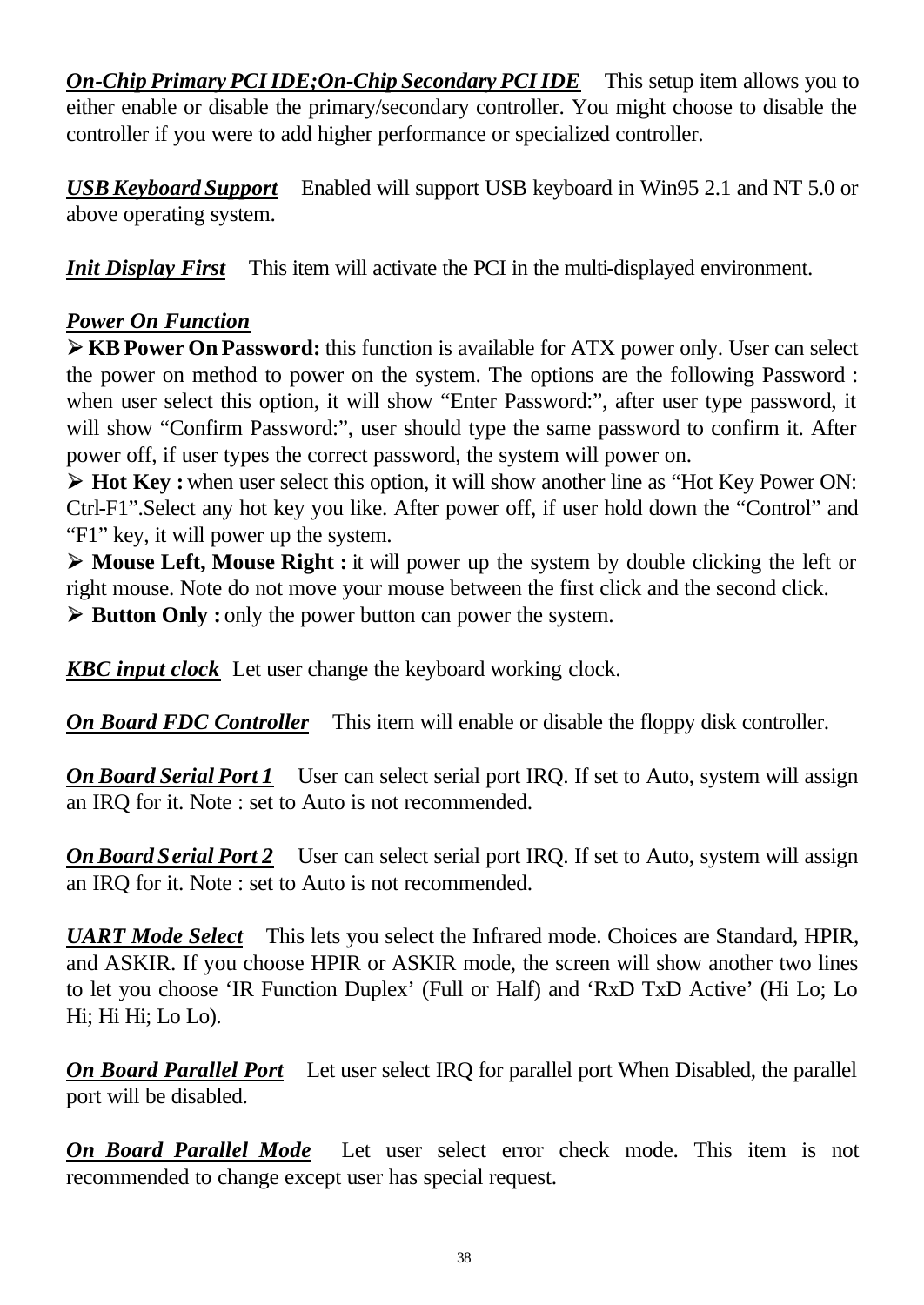*ECP Mode Use DMA* Select a DMA channel for the port. Choices are 3, 1.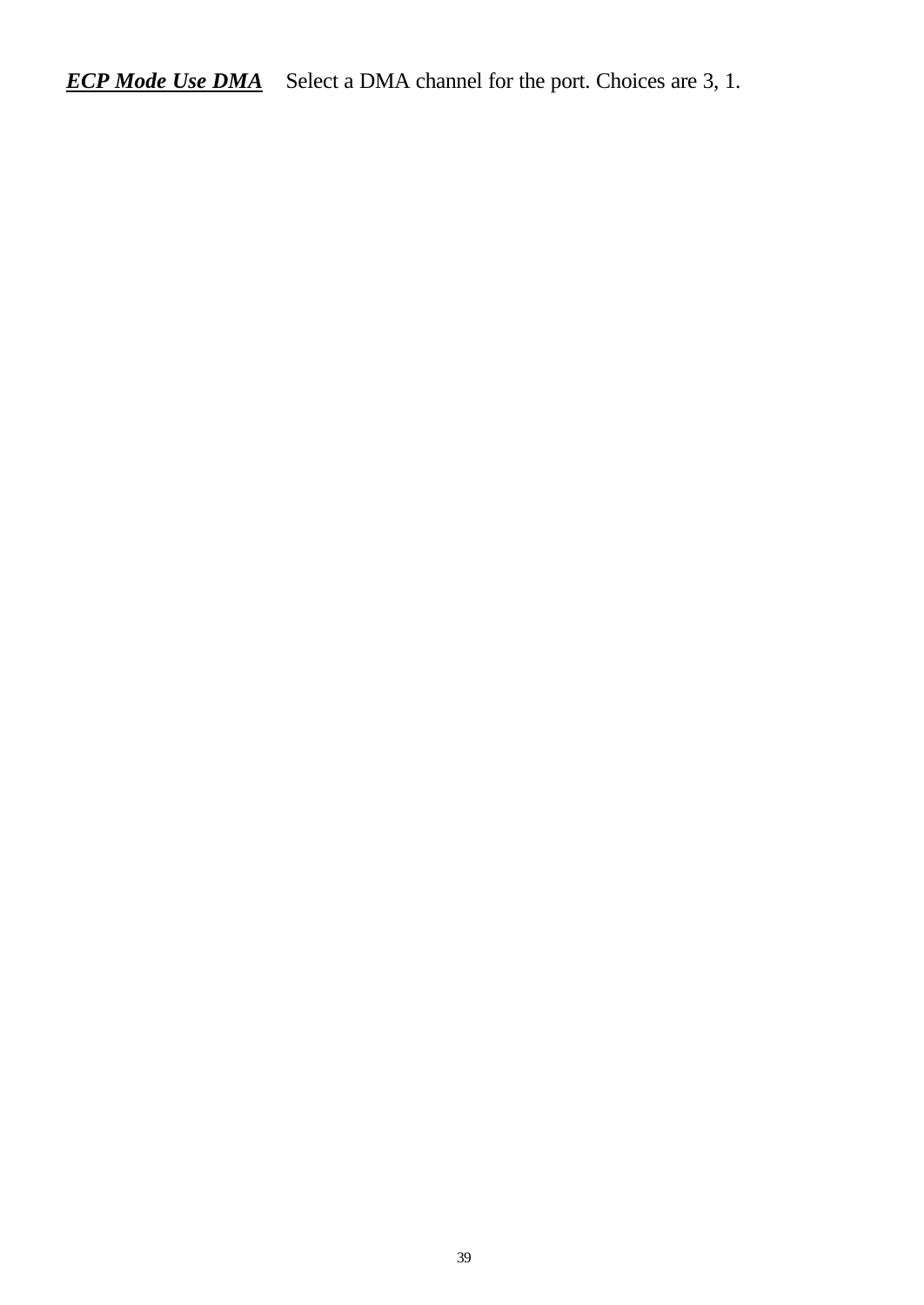#### ROM PCI/ISA BIOS (ATC-6130) CMOS SETUP UTILITY AWARD SOFTWARE, INC.

| AWARD SOI 1 WARD, INC.        |                                                           |  |
|-------------------------------|-----------------------------------------------------------|--|
| <b>STANDARD CMOS SETUP</b>    | <b>INTEGRATED PERIPHERALS</b>                             |  |
| <b>BIOS FEATURES SETUP</b>    | <b>SUPERVISOR PASSWORD</b>                                |  |
| <b>CHIPSET FEATURES SETUP</b> | <b>USER PASSWORD</b>                                      |  |
| <b>POWER MANAGEMENT SETUP</b> | <b>IDE HDD AUTO DETECTION</b>                             |  |
| PNP/PCI CONFIGURATION         | <b>SAVE &amp; EXIT SETUP</b>                              |  |
| <b>LOAD BIOS DEFAULTS</b>     | <b>EXIT WITHOUT SAVING</b>                                |  |
| <b>LOAD SETUP DEFAULTS</b>    |                                                           |  |
| <b>ESC:</b> Quit              | $\uparrow \downarrow \rightarrow \leftarrow$ :Select Item |  |
| F10: Save & Exit Setup        | (Shift) F2 : Change Color                                 |  |
| Time, Date, Hard Disk Type    |                                                           |  |

#### ROM PCI/ISA BIOS (ATC-6130) CMOS SETUP UTILITY AWARD SOFTWARE, INC.

|                                                                    | Hard Disks                                | Type           |      |      |        |                                |                           |            |    | Size CYLS HEAD PRECOMP LANDZ SECTOR | <b>MODE</b> |
|--------------------------------------------------------------------|-------------------------------------------|----------------|------|------|--------|--------------------------------|---------------------------|------------|----|-------------------------------------|-------------|
|                                                                    | <b>Primary Master:</b>                    |                |      |      |        |                                |                           |            |    |                                     |             |
|                                                                    |                                           |                |      |      |        |                                |                           |            |    |                                     |             |
|                                                                    |                                           |                |      |      |        |                                |                           |            |    |                                     |             |
|                                                                    | Select Primary Master Option (N=Skip) : N |                |      |      |        |                                |                           |            |    |                                     |             |
|                                                                    |                                           | <b>Options</b> | Size |      |        | CYLS Head PRECOMP LANDZ Sector |                           |            |    | Mode                                |             |
|                                                                    |                                           | 2(Y)           | 1337 |      | 648 64 |                                | $\overline{0}$            | 2594       | 63 | <b>LBA</b>                          |             |
|                                                                    |                                           | 1              | 1339 | 2595 |        | 16 65535 2594                  |                           |            |    | 63 NORMAL                           |             |
|                                                                    |                                           | 3              | 1338 | 1297 | 32     |                                |                           | 65535 2594 | 63 | LARGE                               |             |
| Note: Some OSes (like SCO-UNIX) must use "Normal" for installation |                                           |                |      |      |        |                                |                           |            |    |                                     |             |
|                                                                    |                                           |                |      |      |        |                                | $\text{ESC}: \text{skip}$ |            |    |                                     |             |

Г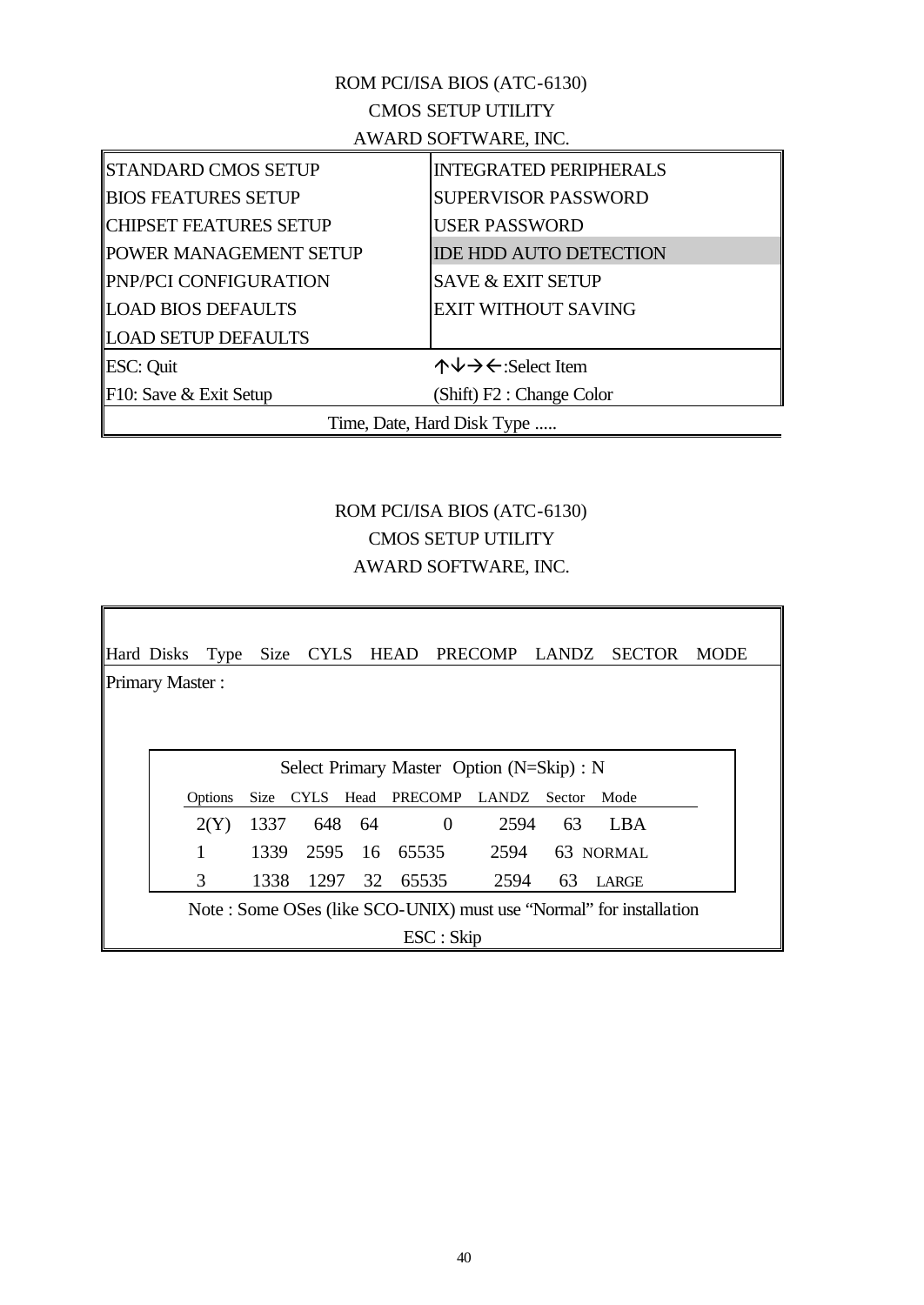**The last second item of the main menu is 'save and exit'. If you select this item and press 'Y', then these records will be saved in the CMOS memory on the mainboard. It will be checked every time when you turn your computer on.**

### ROM PCI/ISA BIOS (ATC-6130) CMOS SETUP UTILITY AWARD SOFTWARE, INC.

| <b>STANDARD CMOS SETUP</b>     | <b>INTEGRATED PERIPHERALS</b>                             |  |  |  |
|--------------------------------|-----------------------------------------------------------|--|--|--|
| <b>BIOS FEATURES SETUP</b>     | <b>SUPERVISOR PASSWORD</b>                                |  |  |  |
| <b>CHIPSET FEATURES SETUP</b>  | <b>USER PASSWORD</b>                                      |  |  |  |
| POWER MANAGEMENT SETUP         | <b>IDE HDD AUTO DETECTION</b>                             |  |  |  |
| PNP/PCI CONFIGURATION          | <b>SAVE &amp; EXIT SETUP</b>                              |  |  |  |
| <b>LOAD BIOS DEFAULTS</b>      | <b>EXIT WITHOUT SAVING</b>                                |  |  |  |
| <b>LOAD SETUP DEFAULTS</b>     |                                                           |  |  |  |
| <b>ESC:</b> Quit               | $\uparrow \downarrow \rightarrow \leftarrow$ :Select Item |  |  |  |
| $\vert$ F10: Save & Exit Setup | (Shift) F2 : Change Color                                 |  |  |  |
| Time, Date, Hard Disk Type     |                                                           |  |  |  |

### ROM PCI/ISA BIOS (ATC-6130) STANDARD CMOS SETUP AWARD SOFTWARE, INC.

| <b>STANDARD CMOS SETUP</b>     | <b>INTEGRATED PERIPHERALS</b>                             |  |  |
|--------------------------------|-----------------------------------------------------------|--|--|
| <b>BIOS FEATURES SETUP</b>     | PASSWORD SETTING                                          |  |  |
| <b>CHIPSET FEATURES SETUP</b>  | <b>IDE HDD AUTO DETECTION</b>                             |  |  |
| POWER MANAGEMENT SETUP         | <b>SAVE &amp; EXIT SETUP</b>                              |  |  |
| PNP/PCI CONFIGURATION          | <b>EXIT WITHOUT SAVING</b>                                |  |  |
| <b>LOAD BIOS DEFAULTS</b>      | SAVE to CMOS and EXIT (Y/N):Y                             |  |  |
|                                |                                                           |  |  |
|                                |                                                           |  |  |
| ESC: Quit                      | $\uparrow \downarrow \rightarrow \leftarrow$ :Select Item |  |  |
| F10: Save & Exit Setup         | (Shift) F2 : Change Color                                 |  |  |
| Save Data to CMOS & Exit SETUP |                                                           |  |  |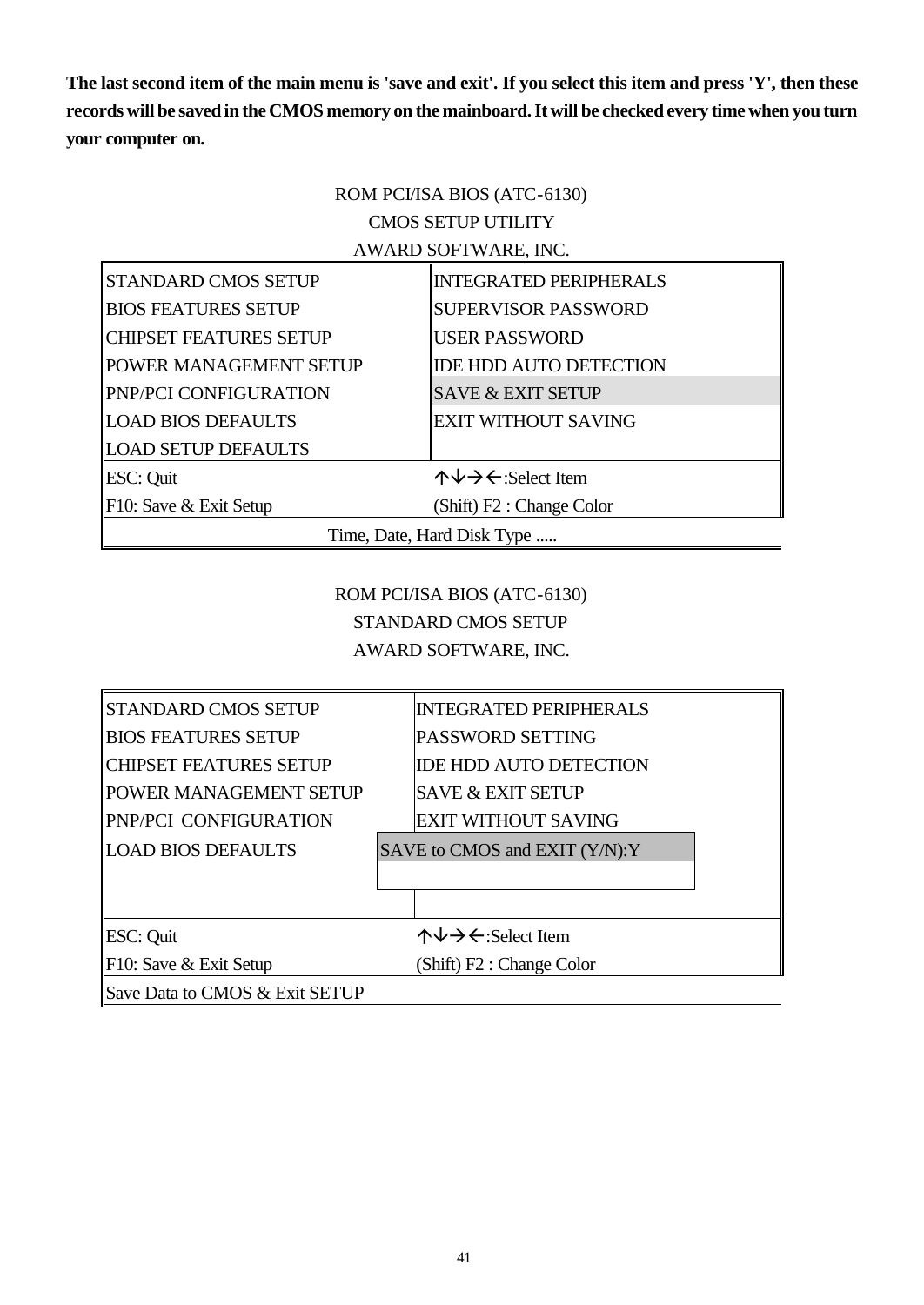*LOAD BIOS DEFAULTS* When your mainboard has problems and needs to trouble shoot the system, you can use this function. The default values loaded only affect the BIOS Features Setup, Chipset Features Setup, Power Management Setup and PNP/PCI Configuration Setup. There is no effect on the Standard CMOS Setup. To use this function, select it from main menu and press  $\leq$  Enter $\geq$ . A line will appear on the screen asking if you want to load the BIOS default values. Press <Yes> and <Enter> then the BIOS default values will be loaded.

*LOAD SETUP DEFAULTS* This allows you to load optimal settings which are stored in the BIOS ROM. The default values loaded only affect the BIOS Features Setup, Chipset Features Setup, Power Management Setup and PNP/PCI Configuration Setup. There is no effect on the Standard CMOS Setup. To use this function, select it from main menu and press <Enter>. A line will appear on the screen asking if you want to load the Setup default values. Press <Yes> and <Enter> then the Setup default values will be loaded.

*SUPERVISOR PASSWORD / USER PASSWORD* This allows you to set the password. The mainboard defaults with password disabled. If you set both supervisor and user passwords, only the supervisor password allows you to enter the BIOS SETUP program.

**Enter/Change password :** Enter the current password. And at the prompt, key-in your new password (up to eight alphanumeric characters), then press <Enter>. At the next prompt, confirm the new password by typing it again and press <Enter>.

**Disable password :** Press the  $\leq$  Enter $\geq$  key instead of entering a new password when the 'Enter Password' dialog box appears. A message will appear for confirming that the password is disabled.

**CAUTION:** If you forgot your password, you must disable the CMOS by turning the power off and setting JP 8 to '2-3', then '1-2' to reload the system.

 $\nabla$ 

*IDE HDD AUTO DETECTION* This allows you to detect the IDE hard disk driver's parameters and enter them into 'Standard CMOS Setup' automatically. If the auto-detected parameters displayed do not match the ones that should be used for your hard drive, do not accept them. Press  $\langle N \rangle$  to reject the values and enter the correct ones manually on the Standard CMOS Setup screen.

*SAVE & EXIT SETUP* This allows you to save the new setting values in the CMOS memory and continue with the booting process. Select what you want to do, press <Enter>.

*EXIT WITHOUT SAVING* This allows you to exit the BIOS setup utility without recording any new values or changing old ones.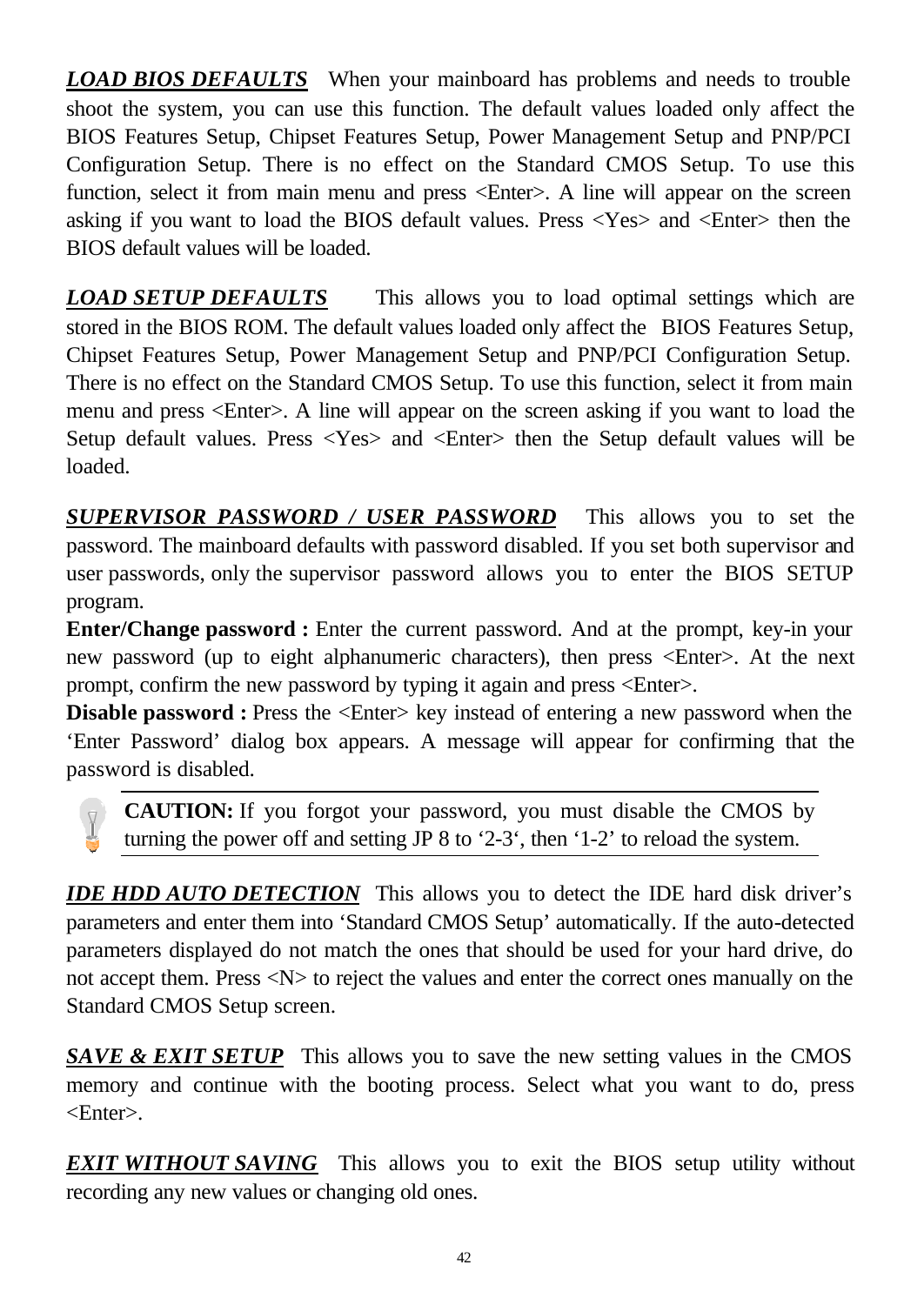### **Control Key Description**

| <b>UP ARROW</b>     |                  | Move to previous item                       |  |  |  |
|---------------------|------------------|---------------------------------------------|--|--|--|
| <b>DOWN ARROW</b>   |                  | Move to next item                           |  |  |  |
| <b>LEFT ARROW</b>   |                  | Move to the item in the left hand           |  |  |  |
| <b>RIGHT ARROW</b>  |                  | Move to the item in the right hand          |  |  |  |
| Esc KEY             | Esc              | Main Menu : Quit and not save changes       |  |  |  |
|                     |                  | Setup menu: Exit current page and return to |  |  |  |
|                     |                  | main menu                                   |  |  |  |
| PgUp KEY            |                  | Increase the numeric value or make changes  |  |  |  |
| PgDn KEY            |                  | Decrease the numeric value or make changes  |  |  |  |
| F1 KEY              | Help             | General help                                |  |  |  |
| F <sub>2</sub> KEY  | Shift $+F2$      | Change color from total 16 colors           |  |  |  |
| F5 KEY              | Old Value        | Restore the pervious CMOS value from        |  |  |  |
|                     |                  | <b>CMOS</b>                                 |  |  |  |
| F6 KEY              | <b>Load BIOS</b> | Load the default CMOS value from BIOS       |  |  |  |
|                     | default          | default table                               |  |  |  |
| F7 KEY              | Load setup       | Load Setup default                          |  |  |  |
|                     | default          |                                             |  |  |  |
| F <sub>10</sub> KEY | Save & Exit      | Save all the CMOS changes and Exit setup,   |  |  |  |
|                     | Setup            | only for Main Menu                          |  |  |  |